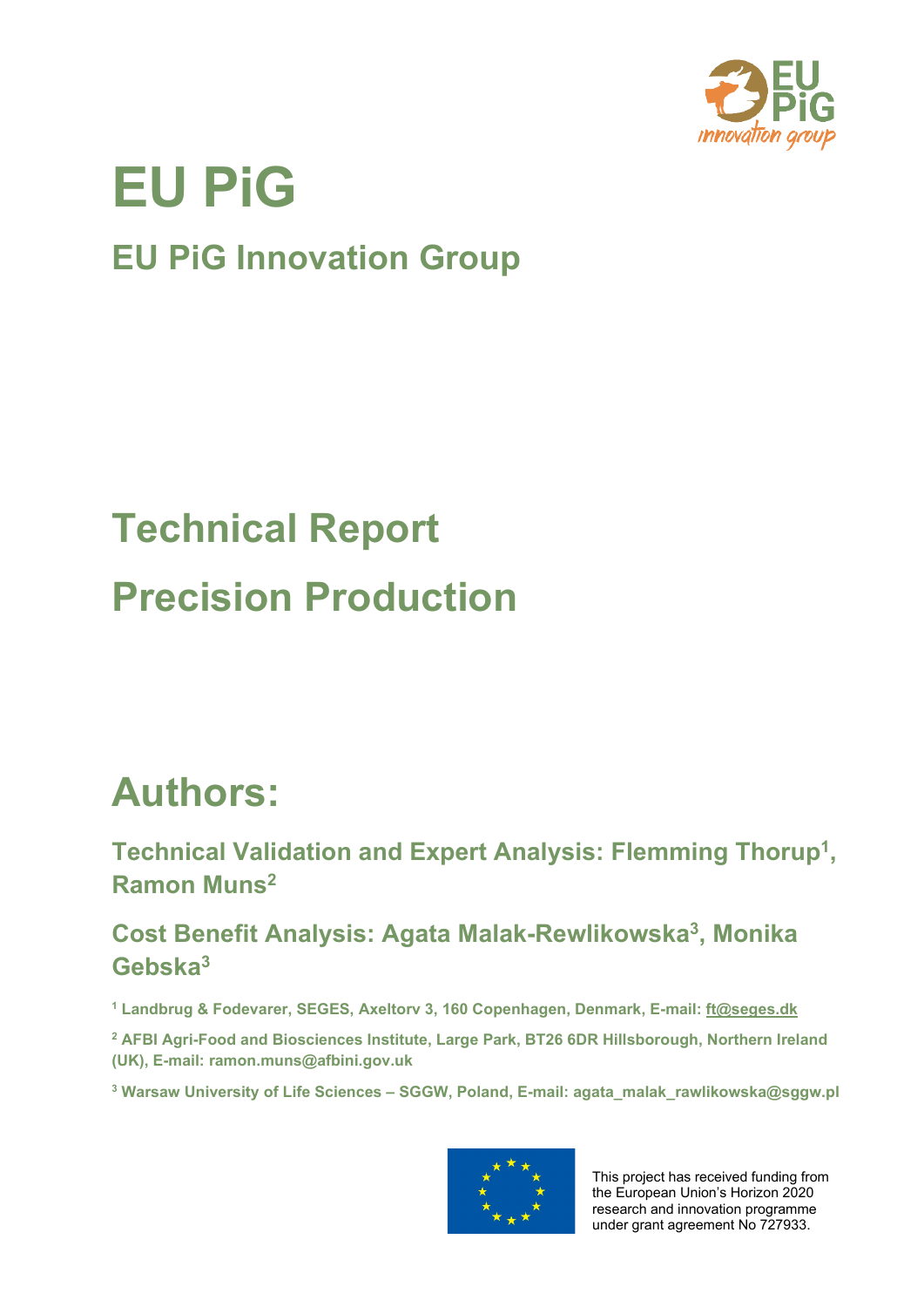# **Challenge: Reducing Piglet Mortality Introduction**

Within the EU-PIG project a technical report is written for each challenge. The purpose of the technical report is to formulate a working paper by technical experts in the area covered by the challenge validating the information regarding the selected best practices. The present working paper represents the scientific evaluation of the described best practices for the challenge 'Reducing piglet mortality' and is the background material for production and the end-user material on the project website.

## **1. The Background to the Challenge**

Piglet mortality is a welfare and economical challenge to pig production in all countries. 15-25 % of all born piglets will die before weaning (still births, perinatal and post-natal mortality), accounting for a potential loss of approximately one in five weaned piglets. In early industrial pig production, mortality was primarily due to disease and feeding challenges. The impact of these factors has been reduced with the introduction of efficient vaccines and by adding optimal vitamins and minerals to sows' feed. Later, farrowing crates were introduced in the 60s to prevent piglet crushing by restricting sow movements and providing an area of retreat for piglets. Nonetheless, piglet mortality is still a major challenge for pig production. With the genetic selection of hyper prolific breeds, management of lactating piglets has become even more complex. Certainly, with the increase in complexity, management routines, health status and genetic selection aiming at piglet survival has become increasingly important.

Piglet mortality may be understood in four periods of life, which are of course intermingling into each other's.

**Period 1**: Prenatal mortality or stillborn piglets. Account for 1/3 of total piglet mortality.

**Period 2**: From birth to 3 days of lactation. Where live born piglets can die in connection to the birth process (perinatal mortality) or born dead (early postnatal mortality), also account for 1/3 of the total mortality.

**Period 3**: From 4 to 7 days after birth. Accounts for 1/6 of the total piglet mortality.

**Period 4:** Also accounts for 1/6 of the total piglet mortality. This period goes from day 8 after birth and cover the rest of the nursing period, which in EU is often 4 or 5 weeks, but may be as long as 8-12 weeks in speciality productions like outdoor or organic farming.

Conclusively, most of the piglets that die, have died within the first week of life.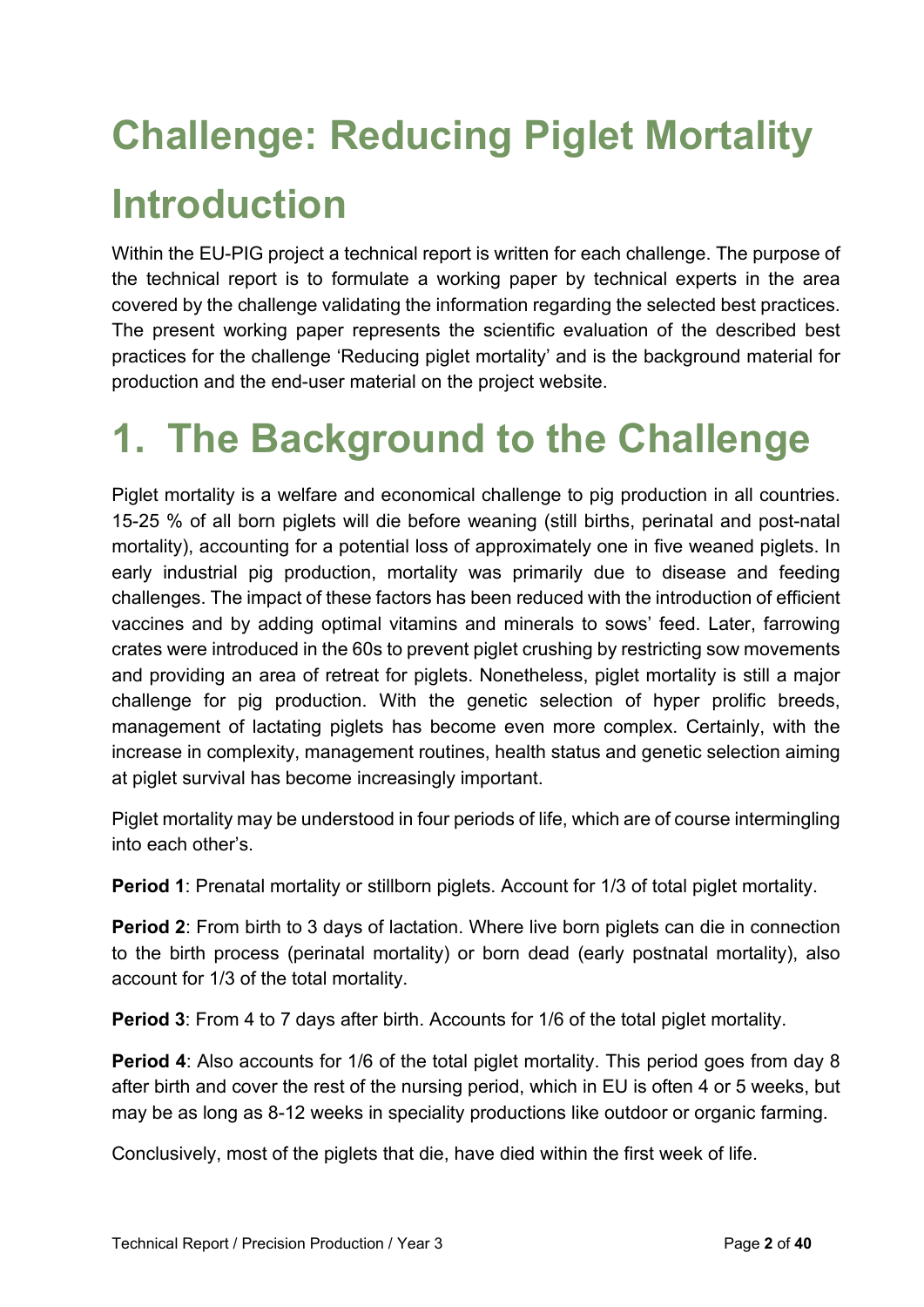#### **Handling Piglet Mortality in the Different Periods**

**Period 1**: Prenatal mortality or stillborn piglets. Still born piglets account for approximately 1/3 of total piglet mortality. There is a wealth of documented knowledge about factors influencing stillbirth rate. General advice on prevention of stillbirths exists, but many of the correlations perceived as risk factors for increased piglet mortality occur during or after farrowing. As an example, stillbirth risk is highly correlated to litter size, duration of farrowing and birth weight of the piglet, all of which are evident only when farrowing is over, and it is too late for a specific intervention. Other variables are impossible to change, like the effect of increased parity, or that most stillborn piglets are born in the last third of the litter, regardless of the litter size.

**Period 2**: From birth to day 3. Piglet mortality from birth to day 3 in lactation account for 1/3 of the total piglet mortality. Among mammals, the sow is unique as she does not create a bond with each piglet individually but with the whole litter. From the time piglets break the umbilical cord they must climb to the udder to get the first colostrum. Colostrum is essential to support the piglets with immunity towards diseases from the environment and with energy to sustain body thermoregulation. Energy is essential as piglets are born with no subcutaneous fat and very little body fat store in total. The energy is essential to keep the piglet warm and to access a teat and suckle while competing against its litter mates. Piglets with inadequate or no colostrum intake will have high risk of dying from chilling, starvation and/or ultimately from crushing by the sow during the first 24-48 hours of life. The sow starts to have periodic milk let-downs shortly after end of farrowing, leading piglets to compete for access to milk. If they should survive the first 24-48 hours, they will be more prone to infection, as they will be lacking maternal immunity, and malnourished. Thus, the need for preventive measures for chilling and starvation and for timely and sufficient care for weak piglets is evident. The mortality in this period varies significantly between herds, due to the quality of management, differences in facilities, breed use, etc.

**Period 3**: From day 3 to day 7 in lactation, the piglets develop a hierarchy rank at the sow udder, which is stable after the first week of life. Surplus piglets (in litters outnumbering the functional teats), piglets suckling less productive teats (e.g., usually caudal teats), and/or piglets with reduced access to teats due to a low hierarchy rank will most probably suffer from malnutrition (due to suboptimal milk intake). Malnutrition may lead to death by starvation or overlying. A good practice needs to take care of these piglets before they die from starvation or crushing.

**Period 4**: From day 8 in lactation until weaning. During that period the main causes of pre-weaning mortality are nonspecific infections, insufficient milk production or lactation failure by the sow (leading to piglets suffering from malnutrition/growth retardation and ultimately being culled), or accidents (i.e., accidental crushing).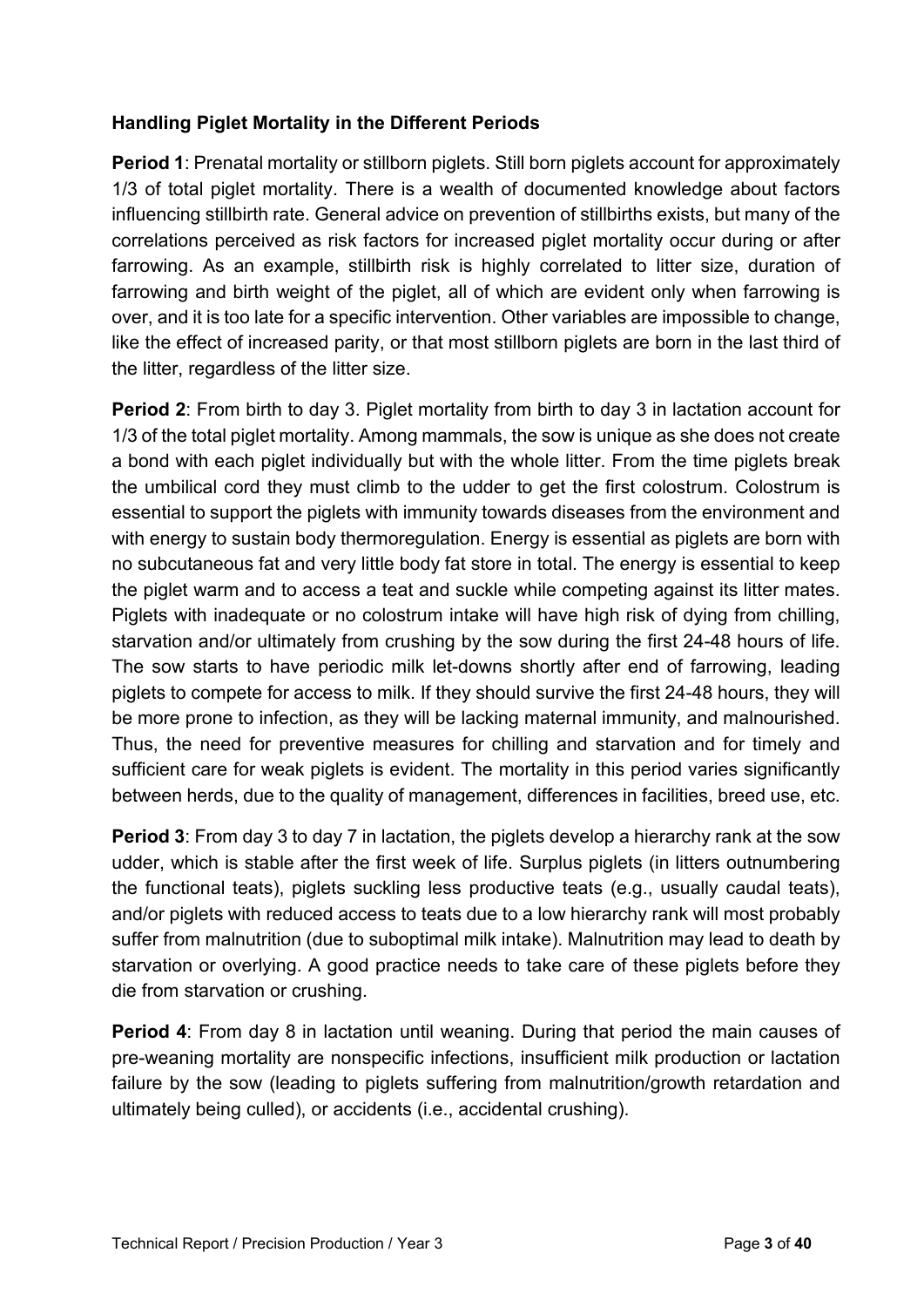## **2. Addressing the Challenge**

The challenge of piglet mortality is relevant to all EU-countries. As the causes for piglet mortality are multifactorial, a number of solutions are needed to achieve the full effect. Focus on piglet mortality dates long back in history. Knowledge and experiences about solutions and best practices have been shared internationally for decades.

To the expert's knowledge there is only one other EU-project addressing this challenge (PROHEALTH project: https://www.fp7-prohealth.eu/).

However, ongoing research is extensive in several of the EU-member states, and research areas linked to piglet survival include:

- Improving sow feed composition to improve colostrum production.
- Improving sow feeding to increase sow milk yield throughout lactation.
- Improving sow health after farrowing and therefore milk production.
- Extended knowledge on uptake of maternal immunoglobulins, to optimize strategies for cross fostering of piglets.
- Optimizing design of free farrowing pens to improve piglet survival.
- Understanding the occurrence of IUGR (Intra Uterine Growth Retardation) piglets.
- Understanding and improving litter weight and uniformity at birth.
- Optimal number of piglets with a sow using supplementary feeding to the piglets.

Sow farms in most of Europe have implemented procedures on cleaning and disinfection, vaccination strategies, feeding strategies and supervision and management around farrowing and early lactation. In many countries the pig producers have access to manuals describing best practices in piglet management. In a number of countries these manuals are produced by companies selling feed, feed additives, vaccines or antibiotics, thus promoting procedures with focus on the use of a product instead of improving management procedures aiming at the challenged piglets.

Recommendations for sow feeding before and after farrowing are available in all EUmember states. The aim of using these is the birth of large and healthy piglets and healthy sows that nurse the piglets without losing extensive amounts of body condition during lactation.

Piglet mortality has been a focus for farmers for the last century. The solutions used are, among others, crating of sows during farrowing and often also during lactation, using genetic lines with low mortality, hygiene management in the farrowing section including washing and disinfection, segregation of batches, additional feeding of piglets, cross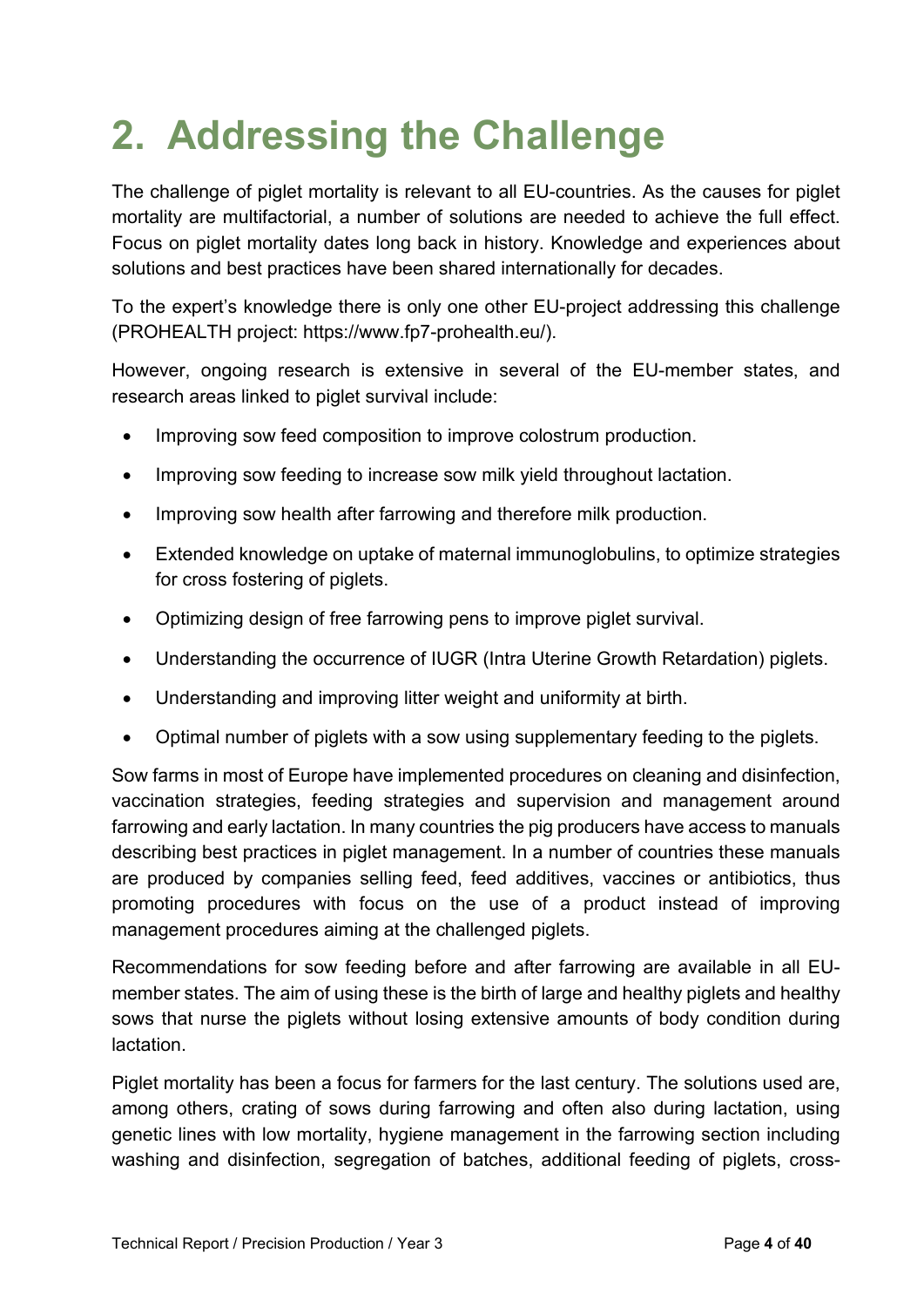fostering, use of nurse sows, culling of sows with high stillbirth rate or high piglet mortality, heating devices to keep piglets warm, vaccinations and frequent antibiotic treatments. Iron ( $Fe<sup>2+</sup>$ ) is an essential mineral for piglets. All piglets in commercial indoor farms are supplied with extra iron  $(Fe<sup>2+</sup>)$ .

The economic benefits of a reduction in piglet mortality are huge. One extra surviving piglet can be sold at weaning (transferred into the nursery stage) with nearly no additional cost. The additional cost of feed for the extra piglet and for the sow nursing the extra piglet until weaning is low, as is the additional cost of time for managing the extra piglet. There may be some relevant costs to vaccinate the piglet. Extra time for the needed management procedures may be present, but often the sentence "work smarter-not harder" is useful in the solution. The value of the saved piglet depends of the value at sale of the piglet in the specific production.

Research has shown that additives in the feed of the sow to produce a higher volume of sow milk or to produce especially healthy sow milk, rarely gives a continuous effect in practice. The volume of sow milk will affect growth rate, but not survival, as piglet survival relies on, that every piglet has access to a specific teat, while amount of milk "just" affects growth. However, additional milk replacement supplied in milk cups may increase survival rate due to the increased access to adequate feed.

Some sorts of good management may seem rational, but does not work, or may even have extra costs in the form of investments or in time used to perform the management. Good management has a positive effect on piglet mortality. This management must be described thoroughly to be transferred between herds. The value of different aspects of management is difficult to test as well under laboratory as under practical conditions. Therefore relevant and irrelevant aspects of good management are difficult to distinguish. The end user (and adviser) often has difficulties in choosing between recommendations, that are valuable, and those that just cost money or time to implement.

#### **Breadth of Ideas**

The following points indicate the diversity in the suggested good practices:

**Elevated floors**. Suggestions to avoid crushing of piglets. When the sow rises, the floor under the sow rises several centimetres, nudging the piglets to avoid this place in the pen. Should reduce crushing. The commercial solution has been available for decades.

A similar approach to avoid crushing is used by **Rotavent®**. When the sow rises, a ventilator goes on. The chilling effect motivates the piglets to move away from the sow.

A similar approach to avoid crushing is the **installation of water heating mats** in the piglet area. This motivated the piglets to move away from the sow, and sleep on the soft and warm heating mats instead. The value of heating mats has been investigated by Steffen Hoy.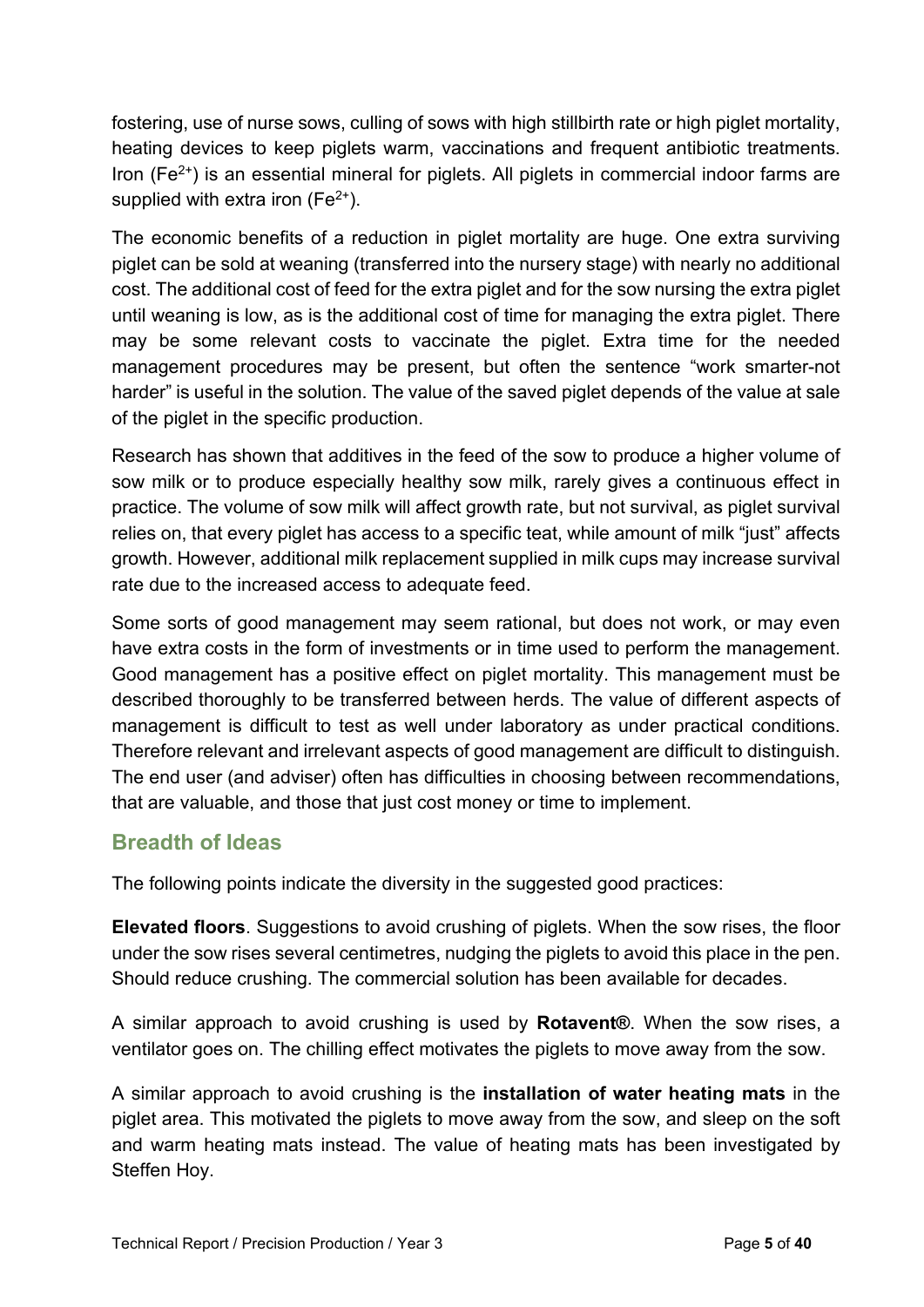**Rescue deck:** A heated box with artificial nutrition is used to save weak or supernumerous piglets. Commercially available for 20-30 years. The system gives disappointing results when used for small or weak piglets. For large piglets the system is useful but using the rescue deck for piglets less than 21 days old violates the definition of minimum weaning age in EU member states.

**Milk cups**: The concept of Rescue decks taken into the pen, without weaning the piglets before acceptable age. Commercially available. Developed through the last decade. Research proves that the system reduces mortality. The system is expensive, and thus only relevant in large intensive productions.

#### **Keeping piglets warm/heating for piglets**.

**Feeding an energy supplement to young small piglets**. Feeding fat or protein rich supplements to the smallest piglets to improve survival.

**Selection for high piglet survival**. Using genetic sow lines, which have been selected for high piglet survival or using sows, which in their previous litter showed good mothering abilities.

Loose farrowing sows are **crated around farrowing**.

**Following recommendations for good management of piglets**. Concepts based on a few or several activities, that should be performed, to improve piglet survival.

**The trends** are that recommendations are directed towards the traditional piglet production where the sow is in a stall while farrowing. Only one of the 26 "best practices" are specifically directed towards sows in free-farrowing stalls.

Chronologically, the "best practices" focus on how to support the piglets with energy when being born, keeping the piglets warm during lactation, avoid the piglets being crushed, taking care of small or supernumerous piglets, selecting for good sows or to include all these in management procedures heading for the previous focusses. The management procedures also focus on cleaning and hygiene before farrowing, to reduce the microbial load on the piglets, farrowing surveillance to reduce the frequency of stillborn piglets, split milking to support all piglets with colostrum and maternal antibodies, strategies to achieve optimal litter size including the use of nurse sows and motivating employees to follow the guidelines.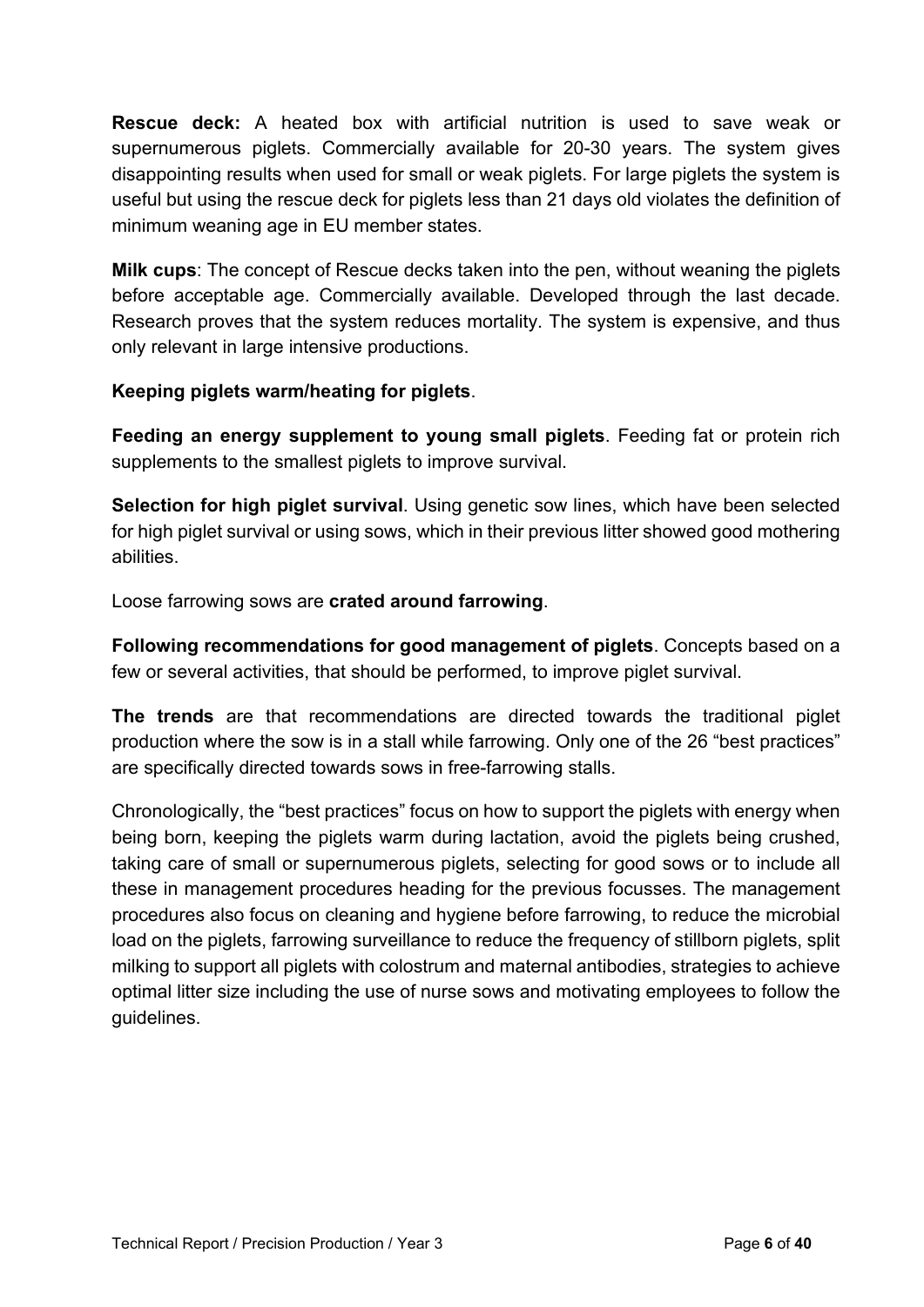## **3. EU PiG Best Practice**

In order to identify the top five best practices for pig mortality a series of criteria aiming at measuring the effectiveness of the collected practices to match the specific challenge were defined.

The following set of criteria have been scored for each practice.

#### - **Excellence/Technical Quality**

- o Clarity of the practice being proposed;
- o Soundness of the concept;
- o Knowledge exchange potential from the proposed practice;
- o Scientific and/or technical evidence supporting the proposed practice.

#### - **Impact**

- o The extent to which the practice addressed the challenges pointed out by the Regional Pig Innovation Groups (RPIGs);
- o Clear/obvious benefits/relevance to the industry;
- $\circ$  Impact on cost of production on farm and/or provide added value to the farming business or economy;
- o The extent to which the proposed practice would result in enhanced technical expertise within the industry e.g. commercial exploitation, generation of new skills and/or attracting new entrants in to the industry;

#### - **Exploitation/Probability of Success**

- $\circ$  The relevance of the practice to each Member State (MS) or pig producing region/system;
- o Timeframes for uptake and realisation of benefits from implementation of the proposed practice are reasonable;
- o Level of innovation according to the Technology Readiness Level (TRL)
- o The extent to which there are clear opportunities for the industry to implement the practice/innovation;
- o Degree of development/adaptation of the practice to production systems of more than one MS

Scores had to be in the range of 0-5 (to the nearest full number). When an evaluator identified significant shortcomings, this was reflected by a lower score for the criterion concerned. The guidelines for scoring are shown below (no half scores could be used).

|            | The practice cannot be assessed due to missing or incomplete |
|------------|--------------------------------------------------------------|
|            | information.                                                 |
| $1 -$ Poor | The practice is inadequately described, or there are serious |
|            | inherent weaknesses.                                         |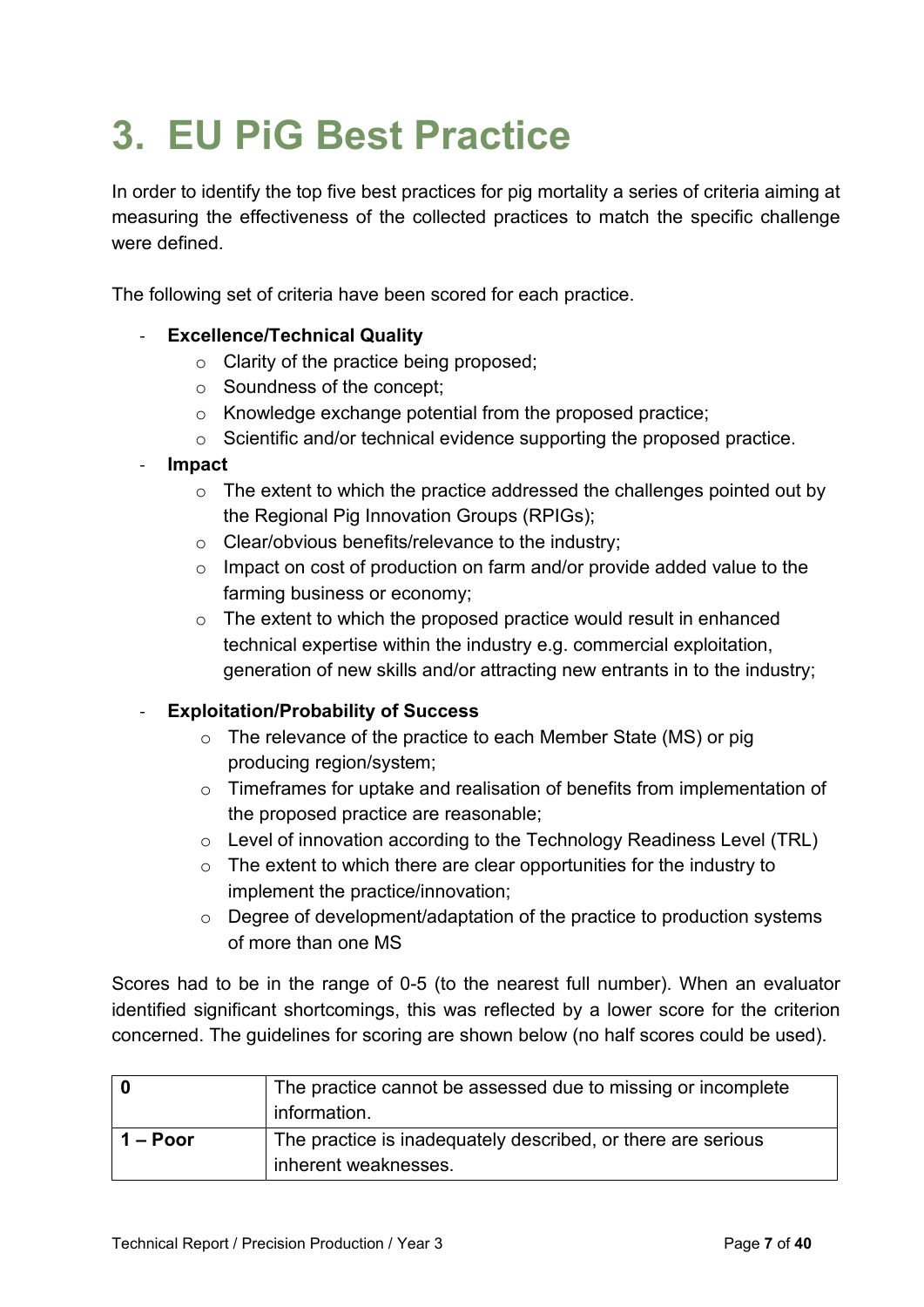| $2 - Fair$    | The practice broadly addresses the criterion, but there are        |
|---------------|--------------------------------------------------------------------|
|               | significant weaknesses.                                            |
| $3 - Good$    | The practice addresses the criterion well, but a number of         |
|               | shortcomings are present.                                          |
| 4 - Very Good | The practice addresses the criterion very well, but a small number |
|               | of shortcomings are present.                                       |
| 5 - Excellent | The practice successfully addresses all relevant aspects of the    |
|               | criterion. Any shortcomings are minor.                             |

The selection of the top five practices followed a procedure in six steps:

- 1. All members of the Thematic Group (TG) had the opportunity to send their scoring sheets to the TG leader
- 2. The TG members provided brief comments to the first 10 practices they have chosen as best practices, as these comments facilitated the discussion about the first five
- 3. The TG leader standardized all individual scores by calculating Z-scores
- 4. The first 10 practices have been ranked according to the average Z-scores of all participants of the Thematic Group. All other lower ranked practices have been excluded.
- 5. The TG leader collected all the comments of the individual members of the TG for each of these 10 practices and sent them around to the TG.
- 6. In a dedicated meeting, the TG discussed the results and finally decided on the top five best practices for each challenge based on the comments provided by the group.

### **4. Results and Discussion**

### **4.1. Validation of the Top Five Best Practices**

The following top 5 best practices within the challenge of 'Reducing piglet mortality' have been selected by the thematic group:

| <b>Title of Best Practice</b>                  | Country         |
|------------------------------------------------|-----------------|
| Reducing Pig Mortality Through High Care       | The Netherlands |
| Reducing Piglet Mortality: Scientific Approach | The Netherlands |
| Sow Lift to Save Piglets                       | France          |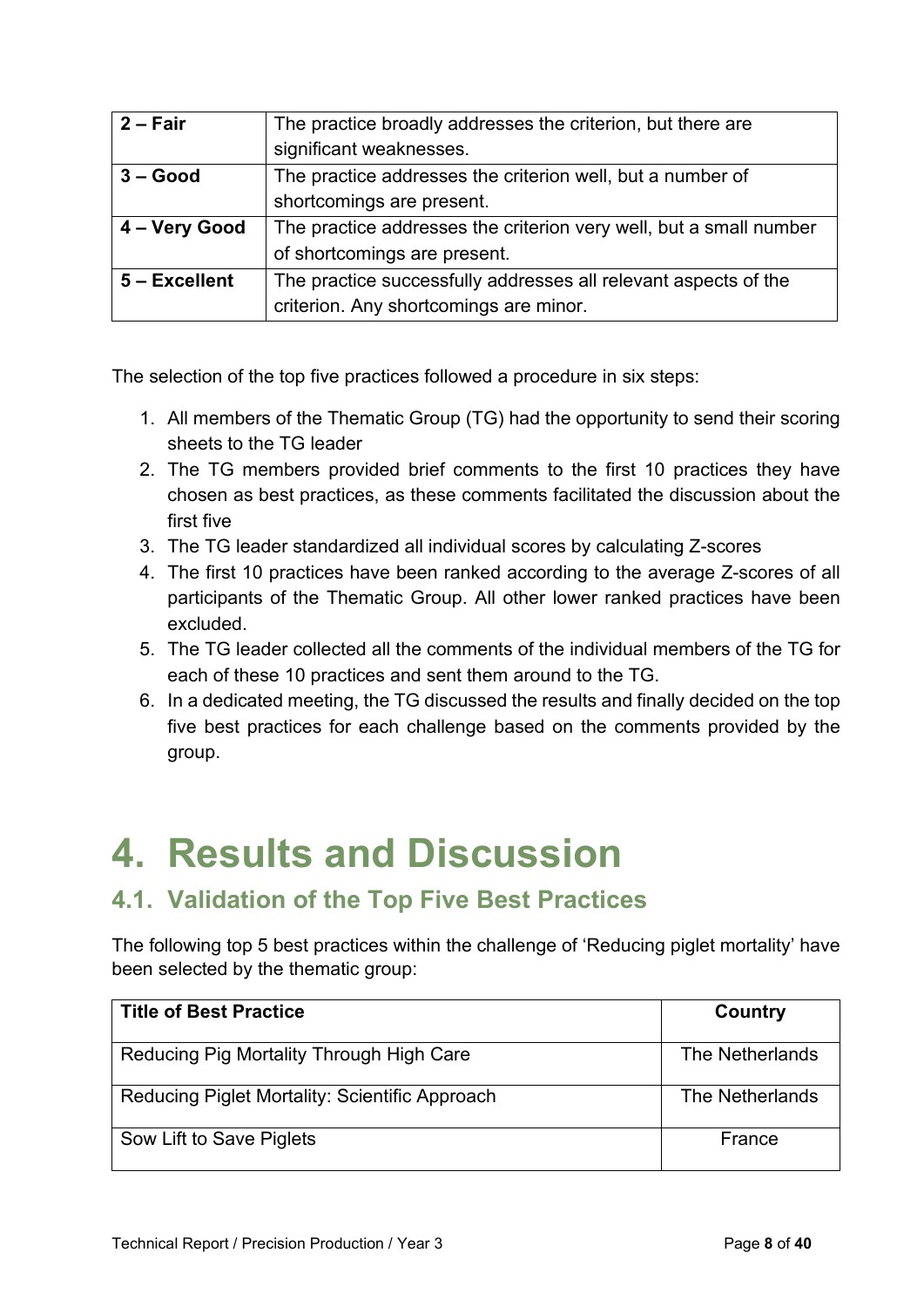| Socks to Small Pigs (>800 gram) so They Get Warm and It Will<br><b>Prevent Piglet Mortality</b> | Denmark |
|-------------------------------------------------------------------------------------------------|---------|
| Pigletsaver 'ROTIVENT'                                                                          | Spain   |

#### **Reducing Pig Mortality Through High Care**

#### **"Reducing pig mortality through high care" is in the proposal in the Dutch language called "Ambassador Bigvitaliteit"**

The concept of "high care" is based on improved and defined management. This is a useful solution, as piglet survival can be improved in most herds if existing knowledge is implemented. The descriptions of the different objects must be precise, to be easy to follow correctly, as the improvement is only achieved if the knowledge is used at the right time for the right piglets.

The expert group selected this ambassador as the concept focusses on the whole period of lactation in which piglet mortality can occur. The recommendations are clear and if they are performed accordingly, many of the recommendations are expected to support the goal to increase piglet survival. The value of the specific recommendations is difficult to elucidate, as the literature is generally sparse in the area of testing the value of specific management factors affecting piglet survival.

After being selected to be the winning ambassador, a detailed description of the concept has been received from the Ambassador. Here the recommendations are detailed in three protocols. The three protocols are added this technical report as appendices.

- Protocol 1. Cleaning and disinfection
- Protocol 2. Health at farrowing
- Protocol 3. Piglet management (named "checklist pig vitality").

#### **Reducing Piglet Mortality: Scientific Approach**

The concept is similar to number one, but the descriptions were less specific. The description was the following:" The challenge is reducing piglet mortality based on a scientific basis. During the test phase sows were weighed before insemination, before giving birth and after weaning. During pregnancy the sows were fed according to their optimal weight depending on their age and phase of pregnancy. The data collected was piglet weight, vitality and drinking of milk. Part of the reduction is achieved by putting in more labor during birth of the piglets and control rounds afterwards. It is important that all the piglets get the first milk and drink enough during the first days after birth. Most piglets die because of vitality and crushing by the sow. Better care during birth, directly after birth (e.g. milk consumption) and monitoring afterwards reduces mortality. It is important that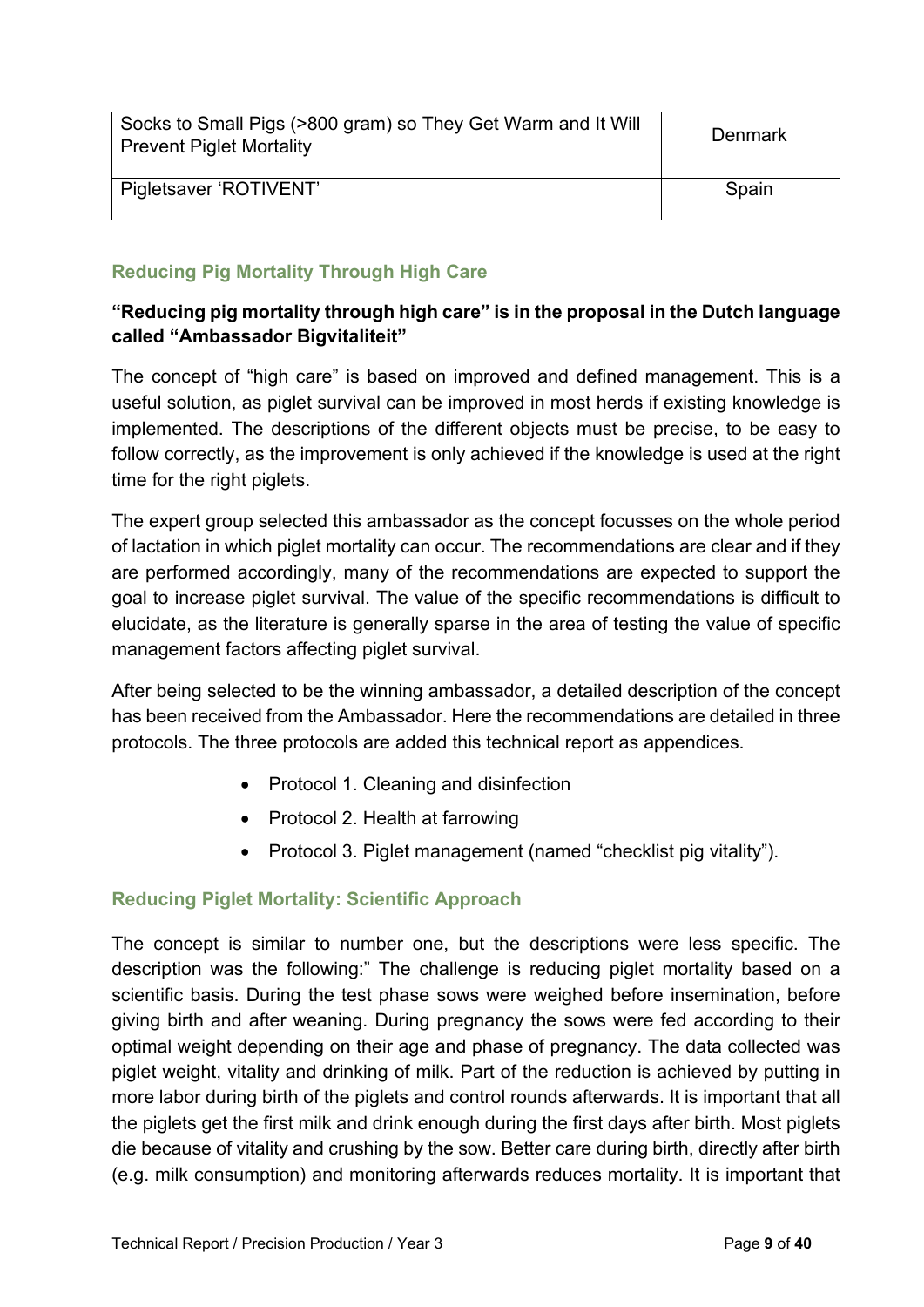sows are fit, with an optimal weight. Good care during birth and afterwards proves to be important to ensure good care and lower mortality. The best practices found on this farm can be 'translated' to other farms.

#### **Sow Lift to Save Piglets.**

The farm owns 240 sows which are organised into 4 lots. The farrowing room (60 boxes of sows) was renovated and equipped with lift boxes. This innovation involves cages where the ground level, beneath the sow, rises by about 25cm when the sow stands up. This process reduces the mortality of the piglets by crushing as they are no longer beneath the sow when she lays down. Once the sow is lying, the cage then moves back down to the same level as the box, so that the piglets are able to suckle. The breeder provided his findings from 21 lots, reporting box by box, the number of piglets crushed. Without immediate aggregated statistics, he found that there were 1.2 more weaned piglets per litter. One of the main advantages of this best practice is the effect on the moral of the farmer and his employees as fewer crushed piglets had to be collected.

Concept: When the sow rises, a sensor activates a hydraulic system. This system raises the floor under the sow app. 20 cm. The rest of the floor remains stable. The piglets are supposed to fall of the lifted floor. Thus, they are not in the risk of being overlaid, when the sow lies down to nurse the piglets.

This concept was expected to have an impact on piglet mortality. The concept has been available for decades, and thus did not score high on novelty. The complicated use and high cost also prevents the use in all piglet productions.

#### **Socks to Small Pigs (>800 gram) so They Get Warm and It Will Prevent Piglet Mortality**

This solution has been evaluated, in a Danish test of the concept, mortality increased when using socks to the smallest piglets in the litter. The concept was chosen due to the expected good effect, which was by then expected to be achieved in all kinds of production, as the solution was simple and cheap.

After farrowing: small pigs (<800 gram) gets cold and increase a high risk of mortality. Old socks from children are cut to fit the pigs – holes for the front legs. Female pigs get the long model and the male pigs get the short model. After farrowing/before litter equalization the small pigs wearing a sock until 4 days after farrowing (the day when they castrate the male pigs). The idea with the socks is to prevent piglet mortality. Implement: see above. It only takes about 5 minutes to dress the pigs (<800 gram) with socks in a litter. The socks are free of charge as they are collected from children in the local area. They can be washed and reused several times. The farmer estimates that 50% of the small piglets (<800 gram) will be saved by using the socks (1,5 piglet). The price for a piglet is estimated at about 26,80 €.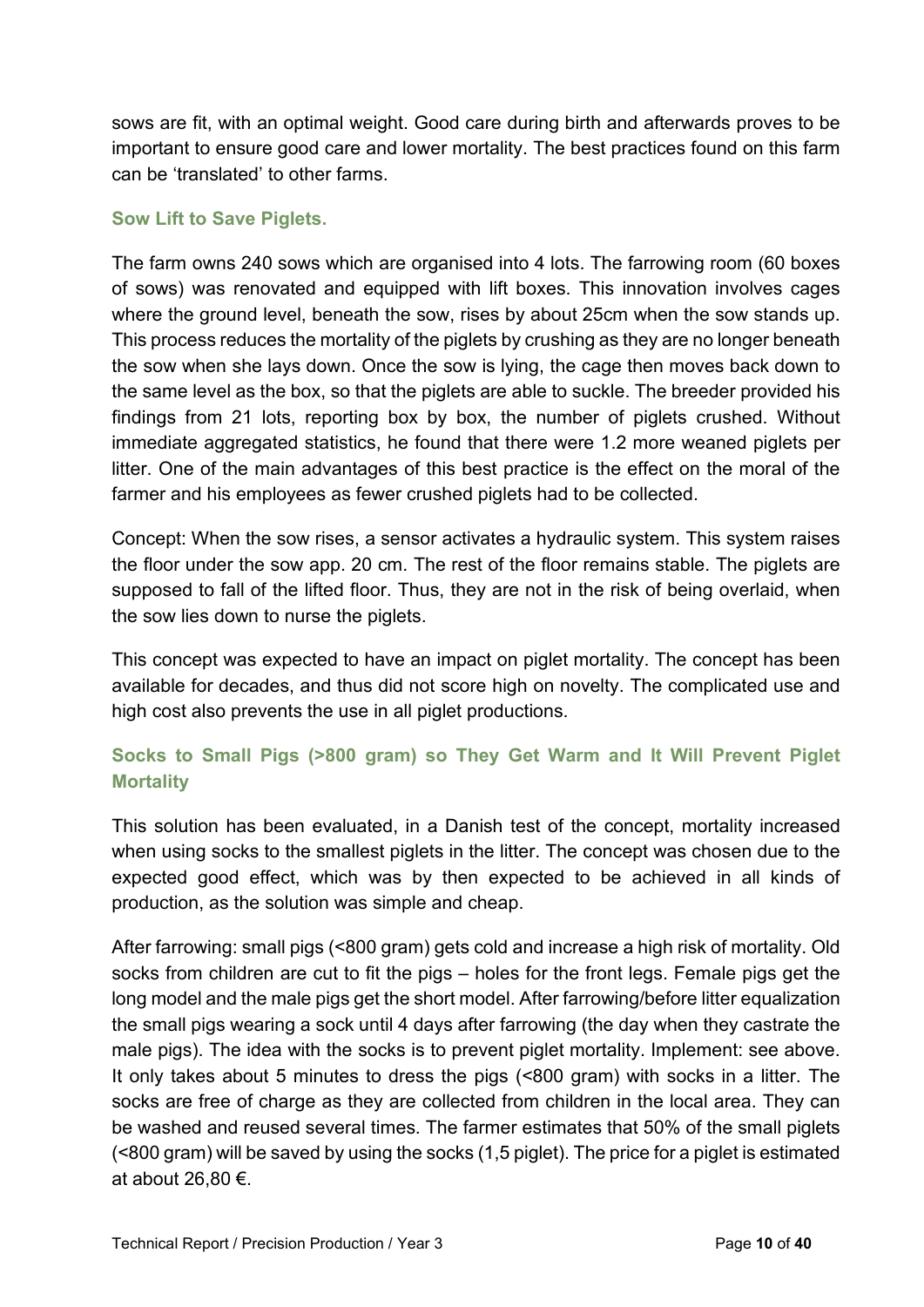Concept: New born small piglets are covered by a used woolen sock. This both reduces the emission of body temperature and makes the manager keep focus on the health and welfare of these piglets.

#### **Pigletsaver "Rotivent"**

"During the first 2-3 days of life, when the mother gets up, the piglets roam underneath, being at risk of being crushed when the sow lies down again. Especially in hyperprolific farms, there is a high percentage of crushing losses, which quickly undoes the great work done before by genetics and management in mating. Our innovation is called "Pigletsaver ROTIVENT" and is based on the fact that pigs are very sensitive to any airflow. The "Pigletsaver ROTIVENT", should be attached to the cage before delivery and must be left functioning there until day 3 postpartum. When the sow gets up, the "Pigletsaver ROTIVENT", produces a sheet of air which sweeps the danger area (under the sow). The piglets do not like the airflow and look for another place to stay, like the heated nest area. Piglets usually learn within three days where they are NOT comfortable (underneath the sow) and the farmer can move the equipment to another cage. The farmer estimates that 90% of the crushing losses resolved. More weaned piglets. The sows are calmer because they do not have piglets under them. Small investment with a quick amortization. Negligible energy consumption. More profit for exploitation. Increased productivity: 1.92 piglet/year/sow"

The solution is a ventilator, which blows wind under the sow when she rises. This should keep piglets away from being under the sow, thus reducing the risk of being overlaid, when the sow lies down again to nurse the piglets.

This solution resembles the concept of the "Sow lift". The concept is cheaper to implement. Despite being marketed for several years, the effect on piglet mortality has not been documented. The board were therefore worried if the concept was functional in a pig barn, and if the concept had the expected effect in keeping the piglets away from being under the sow.

### **4.2. Cost and Benefit Analysis of the EU PiG Ambassador**

**Best practice 'reducing piglet mortality through high care' from the Netherlands was chosen as EU PiG ambassador 2019 for the challenge 'reducing piglet mortality'.** The innovation in this best practice involves a system of special care of the animals that is based on special equipment (e.g. anoxia euthanasia box, heat lamps) and an individual approach. The costs and benefits of this system have been analysed and take into account the estimated changes in technical performance parameters as a result of the introduction of the system and the necessary investments on the farm of Theo Vernooij. Based on both the real farm data and calculations made using the Interpig model, the following parameters have been assumed: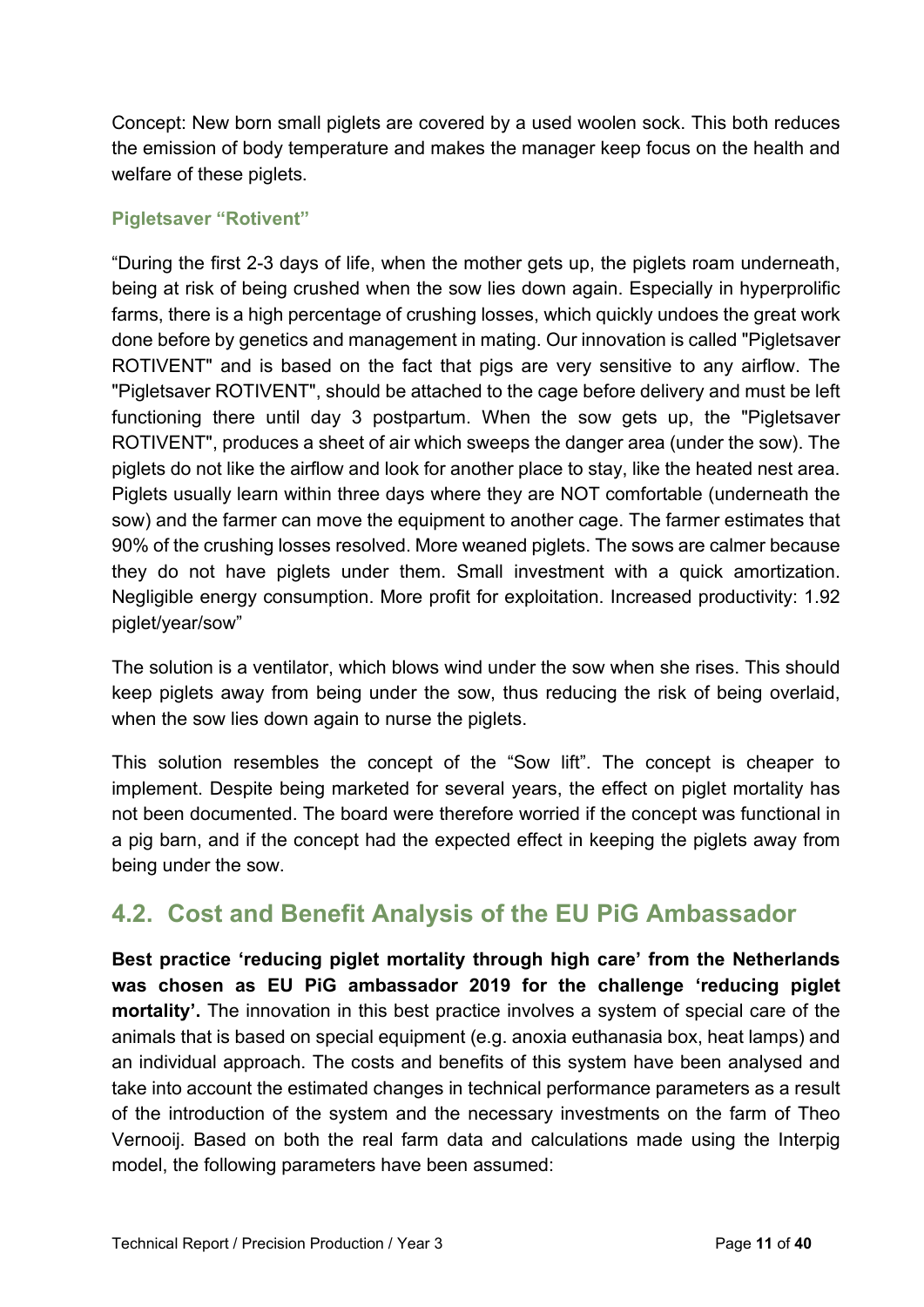#### Benefits:

- Piglets mortality decreased and as a result the number of piglets weaned per sow per year increased by 2%;
- Sow mortality decreased by 2 percentage points.
- Rearing daily weight gain increased by 5%.

#### Costs:

- Due to the system, the time usage per sow/year in hours increased by 10%;
- Additional bedding and nesting material increased costs by €1/sow/year;
- An investment cost in euthanasia box and heating lamps in total 4000  $\epsilon$ , maintenance (gas) costs of the euthanasia box 20 euro per month.

Based on these assumptions **variable production costs** after implementation of bestpractice **decreased by 1,5% per piglet**, mainly due to lower breeding costs (as result of sow and piglet mortality reduction). On the other hand an increase was observed in case of **fixed costs by 2,8%** per piglet, mainly as a result of increased labour costs. In total, the entire costs of piglet production were **only 0,4% lower per piglet.** The benefit could be higher if the costs of additional labour were lower and the system was more efficient in terms of technical parameters improvement. Another possibility is to utilise the opportunity of adding value to piglet price produced in high welfare care system.

### **4.3. Expert Analysis**

Evaluation from the authoring expert is that average piglet mortality of 15-25 % can potentially be reduced to 10-20 %.

A reduction in piglet mortality, by 5 percentage point, enables the producer to wean 0.5-1 piglet more per litter, which will have economic benefits, and also improve the welfare of the saved piglets. In herds suffering from defined contagious diseases, vaccination will be a cheaper and more efficient solution to piglet mortality.

In herds using loose housing for welfare reasons, using crates during and shortly after farrowing will be an efficient solution in improvement of piglet survival and piglet welfare, which may not improve sow welfare.

Some member states may still have general challenges handling specific diseases, that should be addressed first. E.g. PRRS, Clostridium perfringens, PED. In most member states the winning ambassador "**Ambassador Bigvitaliteit"** addresses the major challenges to achieve a higher piglet survival.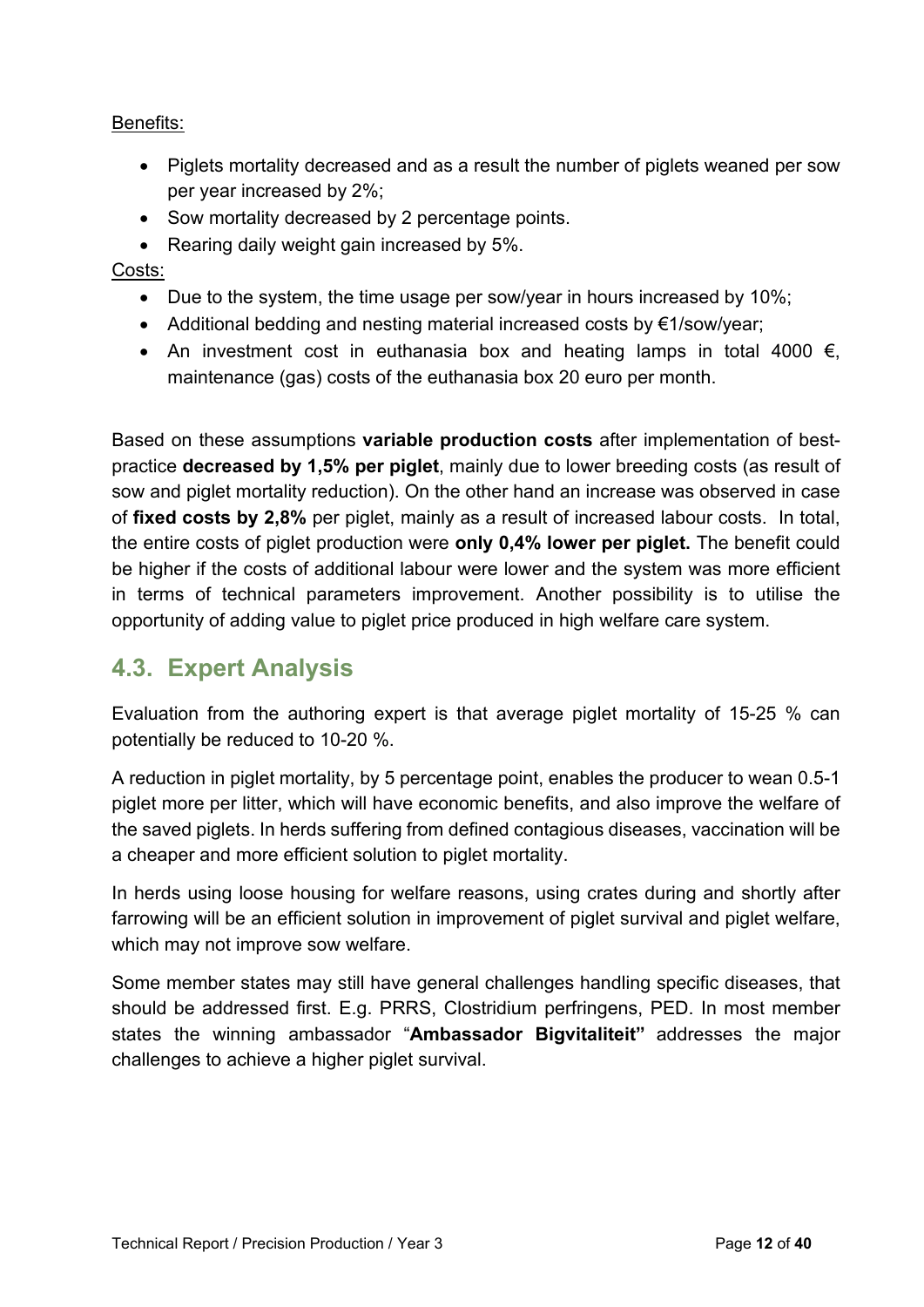### **4.4. Conclusions and Advice to Industry**

The winning ambassador "**Ambassador Bigvitaliteit"** addresses the major challenges to achieve a higher piglet survival in most member states. If the recommendations described in the 3 protocols are implemented, then a number of challenges to the piglets will be reduced.

### **5. The Future**

There is a general gap in understanding the dynamics in a nursing litter of piglets. Piglets are born with a high variation in size. The smallest piglet in the litter is the first to suffer, whenever something is wrong. The farmer will focus on this small piglet instead of solving the problem leading to high piglet mortality.

With increased number of piglets per litter, management must be improved to assure all piglets have access to an appropriate intake of colostrum and milk through improved knowledge and training.

Most management factors recommended for piglet management are based on "standard operational procedures". There is a great need for documentation of each of these management practices.

Benefits of some management practices like the use of nurse sows are well documented, while others are less documented but still widely accepted as good practices by farmers. An example of this is the practice of sorting the piglets by size or the exchange of small and large piglets between litters only. Further research is needed to assess the benefits on piglet survival with regard to each management practice. The positive and negative effects of different methods of cleaning and disinfection have not been documented. The area is rather complex as it involves both the sow and piglets and factors leading to piglet death are multifactorial. However, research should continue focusing on management routines and isolated factors as being either beneficial or redundant in relation to piglet survival. Research should especially focus on the factors causing piglets to die within the first week of life. Among the most important subjects are ensuring that piglets are dry and warm, securing nutrition and avoid crushing.

### **References**

1. Rutherford, K. M. D.; Baxter, E. M.; D'Eath, R. B.; Turner, S. P.; Arnott, G.; Roehe, R.; Ask, B.; Sandøe, P.; Moustsen, V. A.; Thorup, F.; Edwards, S. A.; Berg P.; Lawrence, A. B.; 2013. *The welfare implications of large litter size in the domestic pig I: biological Factors*. Animal Welfare 2013, 22: 199-218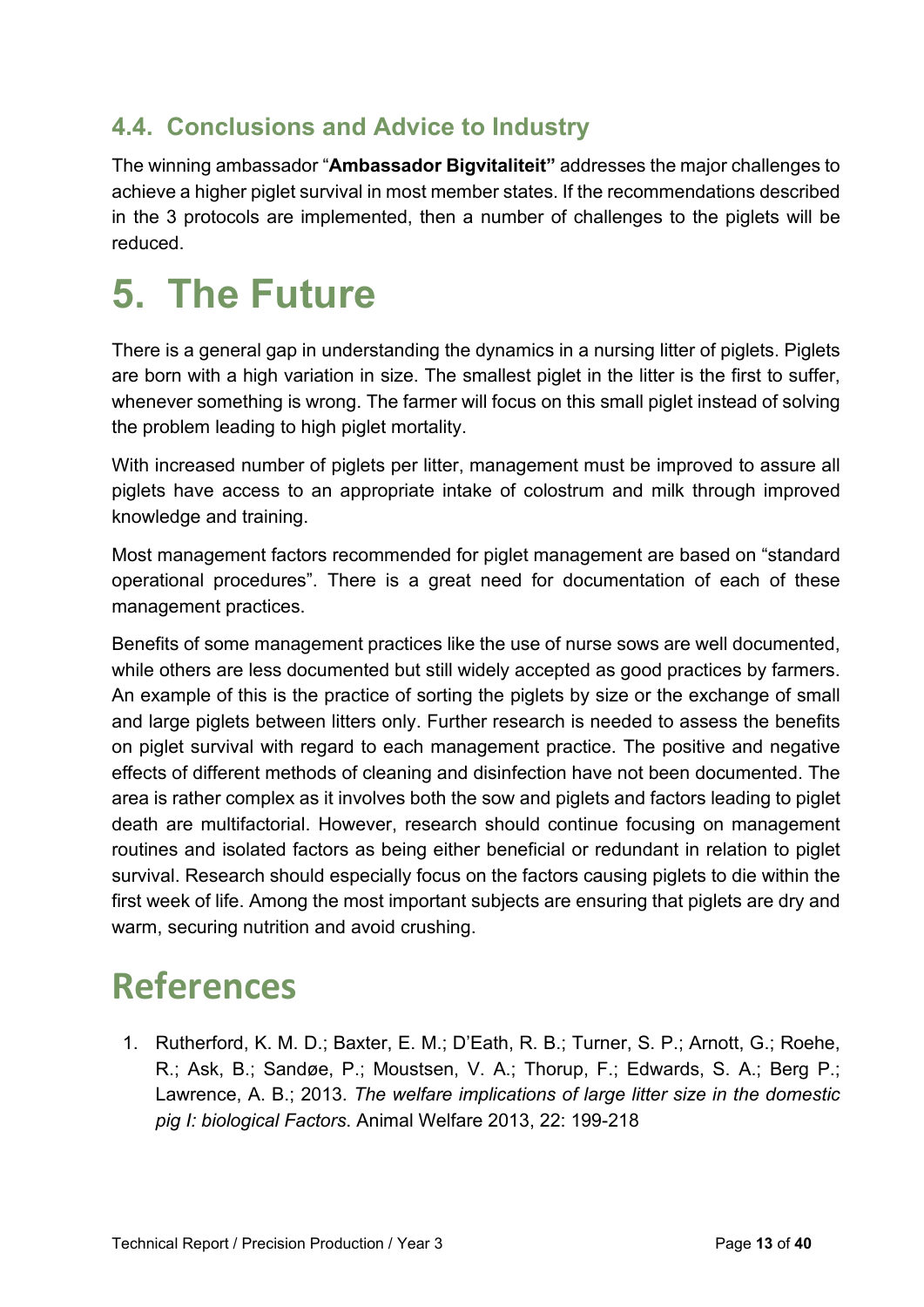- 2. EM Baxter, KMD Rutherford, RB D'Eath, G Arnott, SP Turner, P Sandøe, VA Moustsen, F Thorup, SA Edwards and AB Lawrence 2013. *The welfare implications of large litter size in the domestic pig II: management factors*. Animal Welfare 2013, 22: 219-238
- 3. Hurley, W. L.; Theil, P. K.; 2011. *Perspectives on Immunoglobulins in Colostrum and Milk*. Nutrients. 3, 442-474.
- 4. Vanderhaeghe, C.; DeWulf, I. H.; Ribbens, S. De Kruif, A. Maes, D.; 2010. *A crosssectional study to collect risk factors associated with stillbirths in pig herds*. Anim. Reprod. Sci. 118,
- 5. Pedersen, M. L.M.; Velander, I. H.; Nielsen, M. B. F.; Lundeheim, N.; Nielsen, B. 2019. *Duroc boars have lower progeny mortality and lower fertility than Pietrain boars*. Translational Animal Science, Volume 3, Issue 2, Pages 885–892,
- 6. Schmitt, O.; Baxter, E. M.; Boyle, L.; Driscoll, K. 2018*. Nurse sow strategies in the domestic pig: II. Consequences for piglet growth, suckling behaviour and sow nursing behaviour*. Animal. 13. 590-599.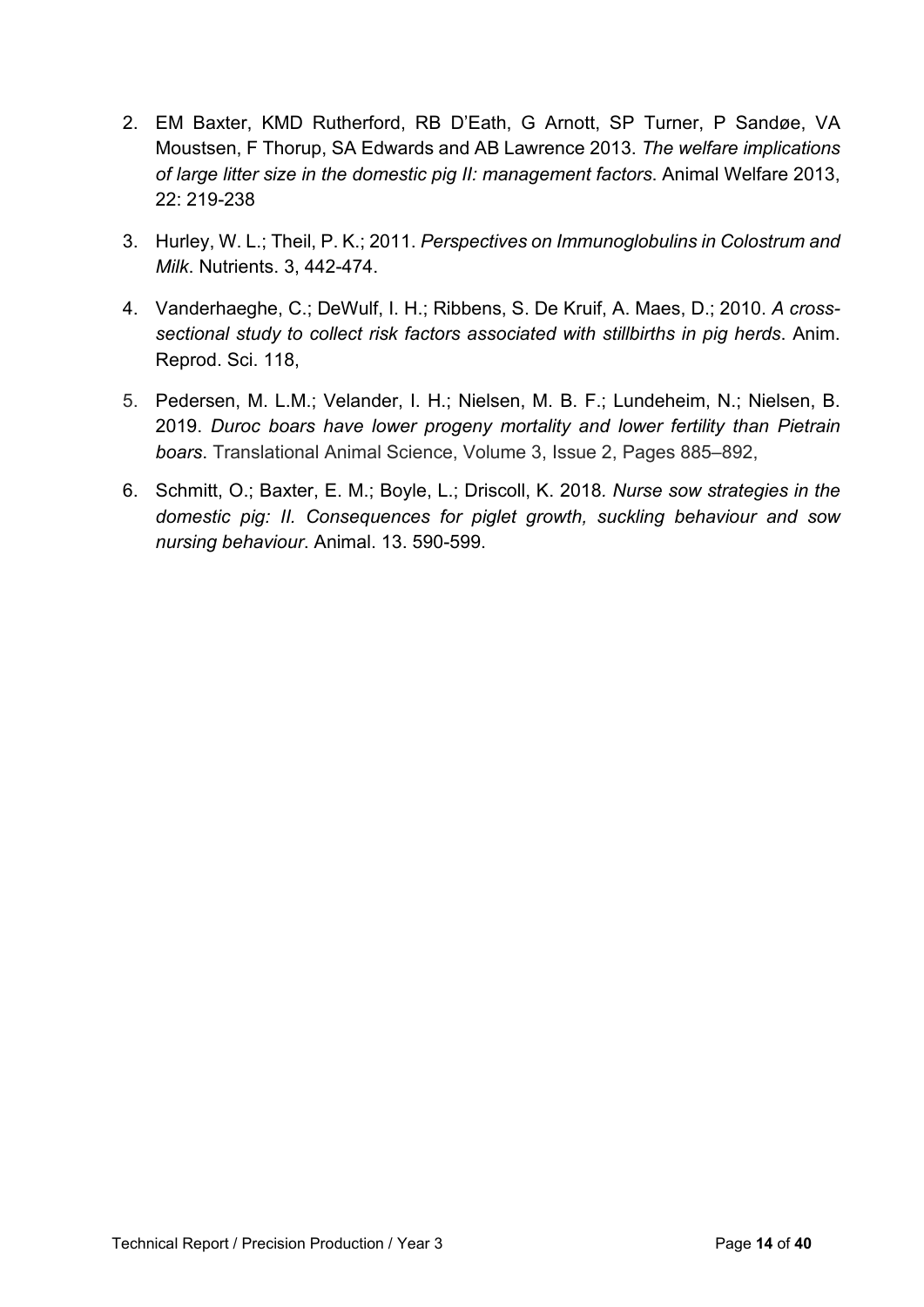## **Appendix A: Reducing Piglet Mortality**

### **The Three Protocols of the Winning Ambassador**

#### **Protocol 1: Cleaning and disinfecting**

On behalf of the Dutch Ministry LNV, the Steering group PigVitality and the Partners PigVitality has been looking for the success factors for a good biosecurity. Based on an extensive survey a Pig Vitality checklist has been produced. The protocol cleaning and disinfection is part of this checklist and provides tips and advice on cleaning and disinfecting of the farrowing rooms and the central corridor.

Good hygiene is indispensable in the fight against bacterial diseases and viruses. Good hygiene starts with an ' Effective ' protocol for cleansing and disinfection. This applies to both the farrowing stalls/rooms and the central Corridor. In working order, this protocol describes the most appropriate factors for proper cleaning and disinfection.

You work with chemical agents. Therefore, think of your own health and that of your staff by wearing protective clothing and accessories such as waterproof clothing, protective goggles and facemasks. For questions about detergents and cleaning products, please visit the website www.ctqb.nl and [www.nvz.nl](http://www.nvz.nl/) You will find information about the safety of the products for humans, animals and the environment. Some infectious agents may induce resistance to certain bacteria (see report resistance by disinfectants, Health Council 2016).

- 1. Dry cleaning
	- During the whole process, set the ventilation to maximum for removal of microbes.
	- Remove residual manure, litter and feed from the pens and walkway (s) before wet cleaning (clean the brooms/brushes).
- 2. Soaking
	- Use hot water. With cold water and a detergent you get the pens and hallways not sufficiently fat-free.
	- Make everything fat-free. The layer that remains on the floor and other materials consists of skin cells (dandruff), food residue and manure. This is an oily/fatty layer
	- Compare the soaking of pig houses with the washing of a mayonnaise spoon: when soaking with only water you will not get it fat free.
	- Use a soap or detergent to penetrate the dirt.
	- Preferably use a long-adhesive foaming agent (this gives a good check whether all surfaces are touched and the foam gets enough time to properly dissolve all the grease).
	- There are specific methods/protocols for specific germs and desired exposure/disinfection time.
	- Follow the manufacturer's prescribed dosage and instructions for use. Prevent drying of the disinfection agent.
	- Apply the disinfectant from bottom to top (otherwise you will get runs, areas of exposed and unexposed surfaces).
- 3. Cleaning
	- Clean spraying with water and high pressure hose/nozzle.
	- When possible, use hot water of at least 65°C (degreases better).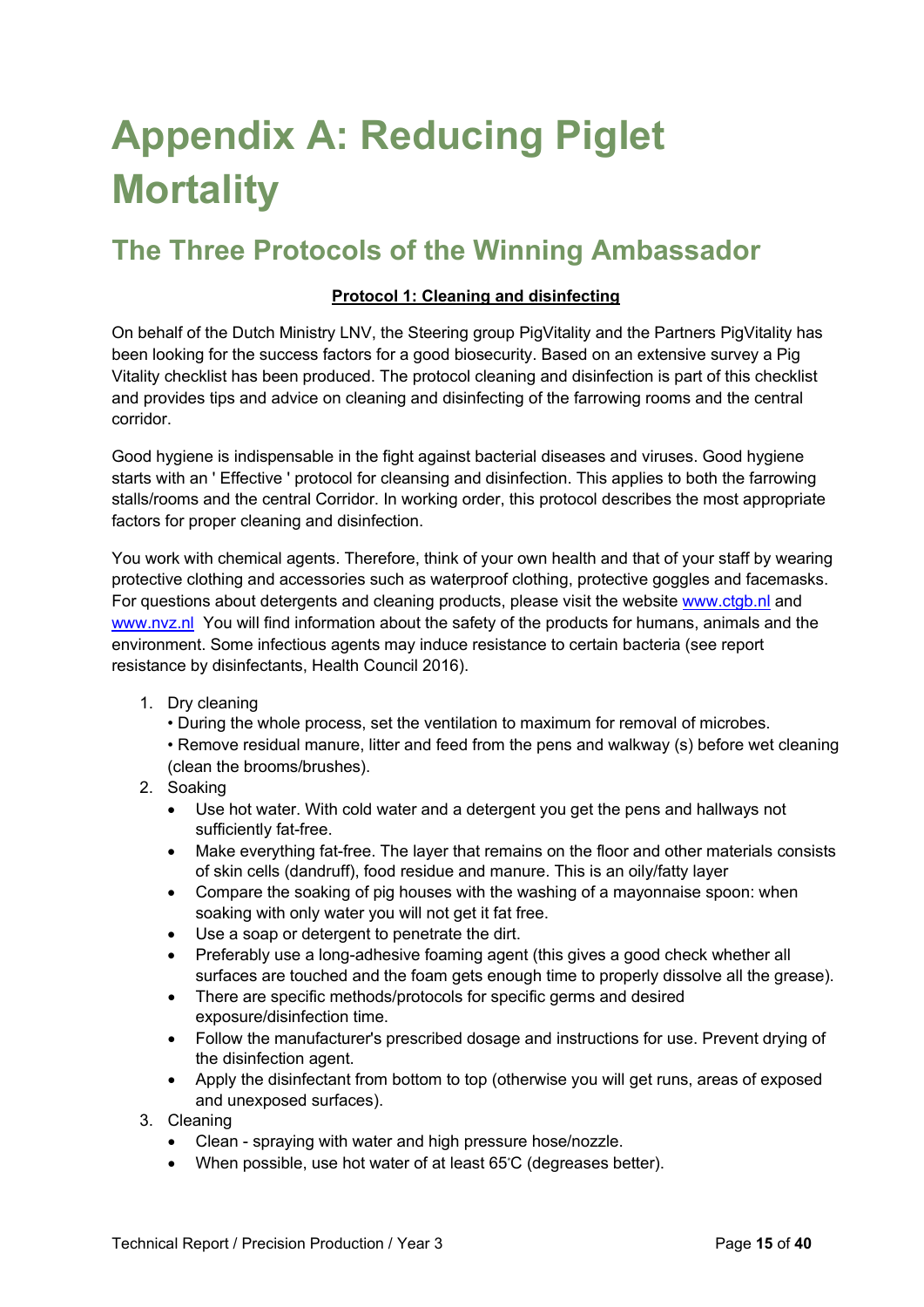- Clean the hard to reach places! Behind feeding bins, in corners, bottom sides of pen/stall separations, etc.
- Check the cleaned department at critical points, where animals come into contact directly (feeding bowl, drinking bowl, floor, corners and bottom bracket separation).

#### 4. Disinfecting

#### **Preparation**

- Pens must be drip-free and there should be no standing water; these reduce the concentration of the disinfectant used.
- If necessary, remove excess water with a scraper tractor, for example. It drains Microorganisms, such as worm eggs.
- Accelerate, only when necessary, the drying with hot air. Caution: Water-drying keeps microorganisms behind!
- Wait at least three hours after cleaning because (mist) particles remain in the air for as long as they continue to ventilate. Maximum ventilation can shorten this process.

#### **Implementation**

- Correct concentration is essential!
	- o Follow the manufacturer's prescribed dosage and instructions for use.
	- $\circ$  Check the concentration: Use an indicator paper (not in foam) and/or measure the amount of water used per hour or department and calculate the utilized dosage.
	- $\circ$  Always make a fresh solution and never use leftovers from previous times: The Used disinfectants/cleaning agents lose effectiveness once dissolved!
- Best application methods/forms are: Atomize or foam.
- Consider the efficacy of the chemical (Action against specific germs and at certain temperature of the water). Rinse after disinfection is necessary.
- Rinse feeding and drinking bins always out afterwards! These are a potential gathering point for the solutions used, which can be absorbed by the animals.
- Check periodically with RODAC images. This can be through your veterinarian.
- 5. Dry
	- For farrowing, the department must be well dried and at the right temperature. In a wet environment, germs can easily survive. Best drying is a minimum of four days of vacancy. You can possibly shorten this using hot air.
- 6. Before bringing in sows to farrow
	- Flush water pipes

The Pig Vitality (Bigvitaliteit ) checklist has been put together by Wageningen Livestock Research, De Varkenspraktijk, VGTZ, AdVee Dierenartsen, Varkensartsen, De Oosthof Dierenartsen, SUVITA Varkensartsen, Lintjeshof Dierenartsen, Dierenartsencombinatie ZuidOost en de KNMvD vakgroep gezondheidszorg varken in opdracht van en gefinancierd door het Ministerie LNV, de Stuurgroep Bigvitaliteit en de Partners Bigvitaliteit.

#### **Protocol 2: Health at farrowing**

Good health around the birth of piglets is important to reduce piglet mortality. The Dutch ministry LNV requested the steering group pig vitality and the partners of pig vitality undertake research into the successful factors for a good piglet survival rate. On the basis of an extensive questionnaire, a checklist for Pig Vitality was constructed. This protocol 'Health at farrowing' goes together with the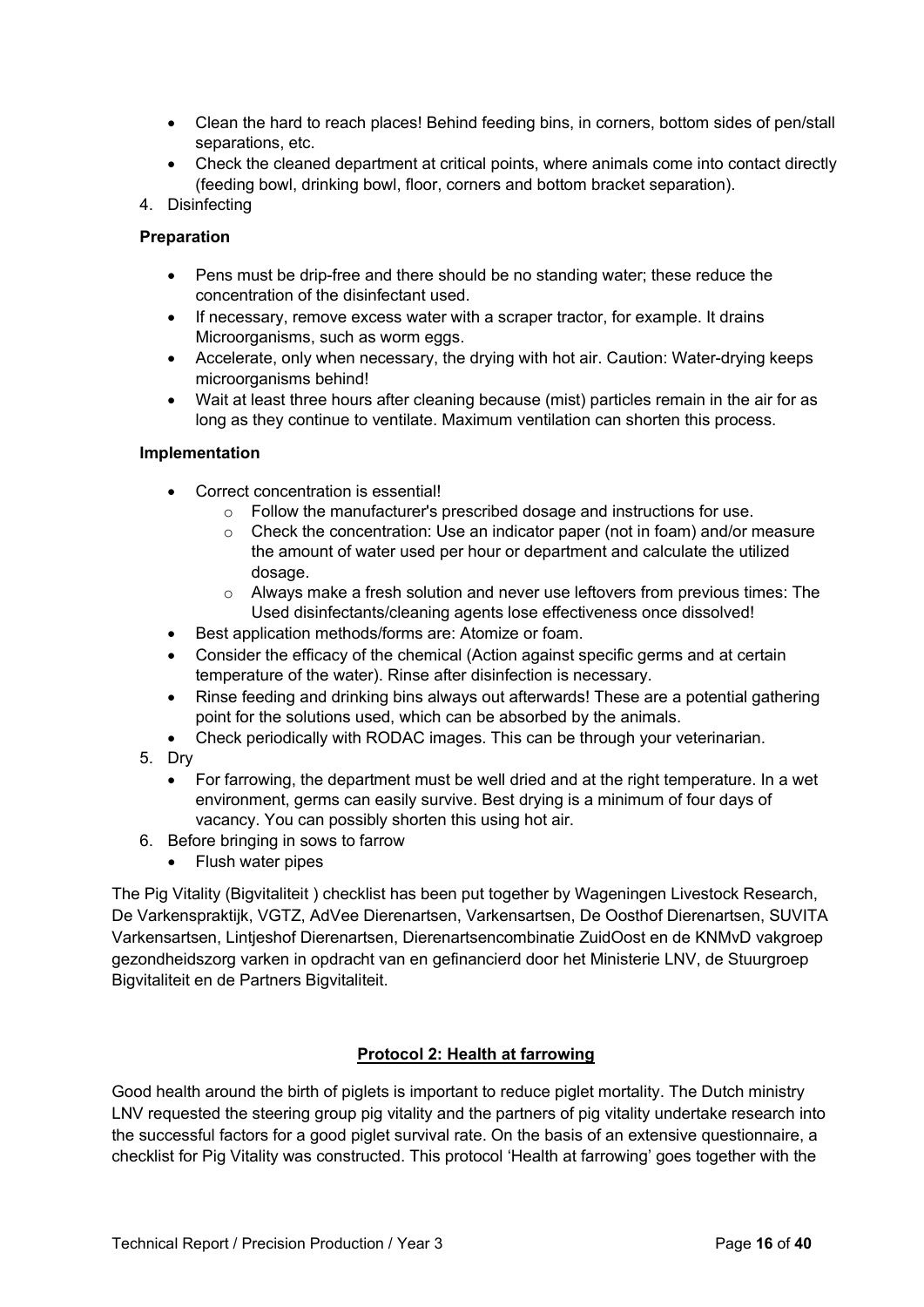checklist and gives tips and advice about work instructions and health factors around the birth of piglets.

The protocol 'Health at farrowing' focuses on basic practices around housing of livestock, climate, health and hygiene. It also covers a structured intervention/cross fostering policy, as a piglet can, at birth or just after, become infected via the sow if she carries one or more transmittable bacteria. These infections can take place during the birth process (in the birth canal), through the naval or nose to nose contact with an infected pig or carrier sow. Good care around birth is therefore very important.

A good starting point of minimising piglet mortality is that all piglets are raised by the sow. Good care around the birth of a piglet is therefore the most important success factor.

#### **A - General hygiene protocol for farrowing stalls**

Make sure that the chance of infections from different vectors are as small as possible

- 1. Production group
	- Keep animals of different ages (Different batches) strictly separated
	- Husbandry of the animals of different stages of production should take place from young to old
	- In an 'All in All out' system this should occur at all stages of production and in each room i.e. from farrowing to weaning to growth. No mixed groups.
	- Ensure that there is a good biosecurity system for cleaning and disinfection
- 2. Production stage
	- Ensure that any working tools or materials stay within each barn or room. This also improves work efficiency
		- $\circ$  Deadstock buckets/transport with disposable inner bags, manure shovels etc
		- o Work hygienically: Wash hands after every rooms/barn/building (Supply soap dispensers and washing facilities in the hall between barns/rooms. Hand hygiene is important to prevent the spread of infections
- 3. Farrowing pens Access farrowing pens as little as possible

#### **B - Basic management of the farrowing stalls**

Along with hygiene, the basic management must also be standardised. The climate must be optimised and also the milk production of the sow should be checked to ensure adequate output and access by piglets. This should be done per litter not a small sample. The passive resistance of the piglets is determined by the milk intake in the first days (colostrum). The factors listed below are of importance:

- 1. Warmth
	- Provide a warm environment directly after birth, this can be done using a heat lamp behind the sow or warming creep area set at a temperature of 32°C
	- Make sure that the piglets do not cool down causing chill (Hypothermia)
- 2. Milk yield
	- Provide a good milk yield/output from the sow, stimulate the sow to eat and drink if you suspect that the milk yield is suboptimal
	- The water flow rate of the nipple drinkers in the farrowing stalls must be minimal 2litres per minute (Even if all animals are drinking at the same time)
- 3. Piglet nipple allocation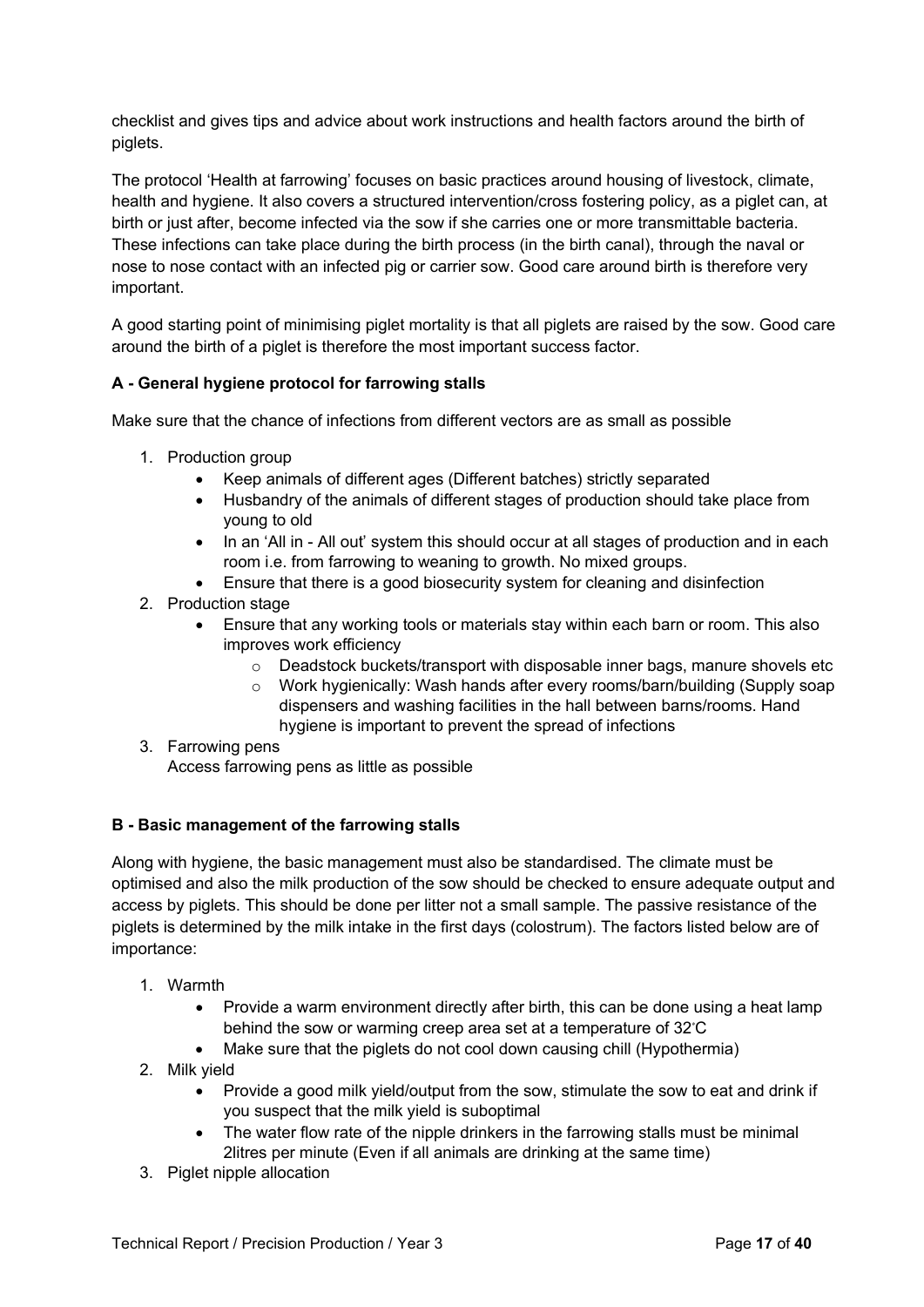- If necessary introduce the piglet to the sow's nipple
- 4. Split suckling
	- Apply split suckling in large litters
		- $\circ$  Put larger piglets with a good fat layer in a heated box first to allow lighter piglets first access to the colostrum. Make sure that same amount of piglets as the sow has nipples are in each litter, do not remove too many piglets during split suckling.
		- $\circ$  Keep piglets a maximum of 2hours from the sow during split suckling
		- o The piglets that have been placed in the heated box should have enough warmth and be placed in open crates to retain contact with the sow.
- 5. Sow reproductive health (Post Farrowing).
	- Be aware of uterus and udder infections in the sow, signals of these are:
		- o Poor intake of feed by the sow
		- $\circ$  Temperature increase in the sow >39.5°C
		- o Sows that are lying on their stomach
		- In case of a poor milk yield from the sow:
			- $\circ$  Offer the piglets supplementary milk
			- o Make sure that the sow can produce milk again as soon as possible, by using an adequate treatment protocol (Based on that described by the vet/company)

#### **C - Hygiene protocol around farrowing**

Good hygiene around farrowing reduces the chance of infecting the piglets.

- Before and during farrowing, remove manure from behind the sow
- During farrowing make use of powdered disinfectants throughout the farrowing stall
- Work hygienically when acting as farrowing assistance: Wash your hands, use gloves and enough lubricant and clean the water sack of the sow to prevent manure getting into the birth canal.

#### **D - Intervention Policy**

Judge if intervention is necessary

1. Check per sow how many piglets this sow can rear

Criteria for judging sows rearing capacity

- Amount of functional nipples/mammary gland packages
- Sow body condition (Feed intake)
- Amount of piglets weaned from previous litter
- If intervention is needed, intervene as little possible with the litter. It is better to take half the litter completely to a nurse sow/additional litter rather than shared equally across multiple sows. This limits cross contamination of infections such as diarrhoea.
- 2. Timeframe of intervention/cross fostering
	- Take piglets between  $12 24$  hours of birth
- 3. Guarantee goof colostrum supply
	- Disinfect the naval with designated products
	- During the first 24 hours, do not carry out any piglet interventions such as iron injecting, castration, docking of tails etc
	- Castrate (if necessary) and perform iron injection from three days after birth.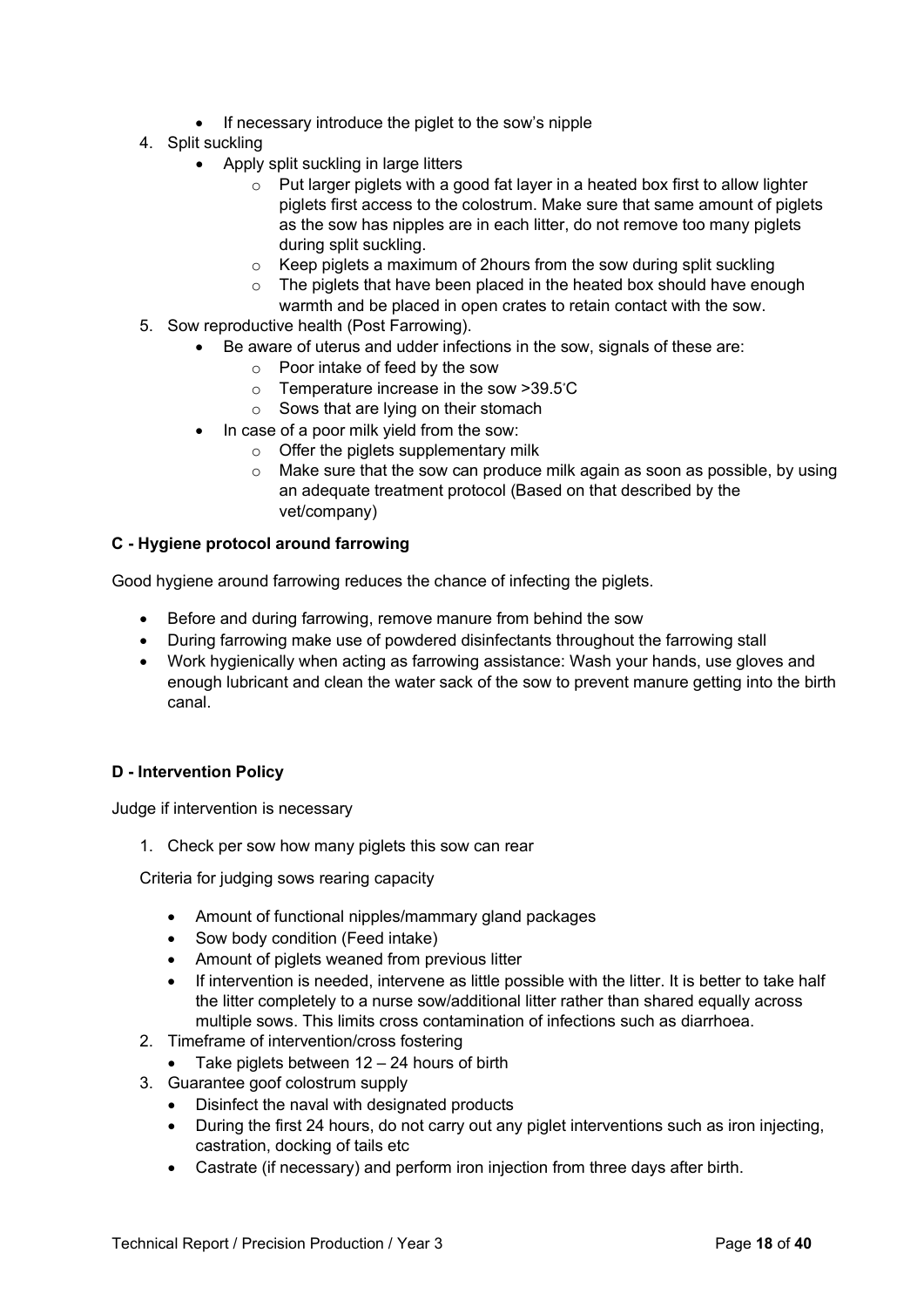- 4. Fostering/Use of a nurse sow
	- Leave a few farrowing pens at each farrowing group when moving the sows.
	- On Day 4 A sow who 3-4 weeks ago moved to the farrowing room/barn  $\circ$  Move the lighter piglets from a separate/large litter onto this sow
	- Key aspects for choosing a foster sow:
		- o A sow with a good udder package (teets and active glands)
		- o A sow with a good appetite.
		- $\circ$  Move the sow and not the piglets
- E Hygiene Protocol for Piglet Treatments

Do undertake piglet interventions for the first 24 hours, such as iron injecting, castration, docking of tails etc. Perform the necessary standard treatments as much as possible at the same time. One stressful moment is better than several in succession. Tail docking is recommended at day 4 after birth.

- 1. Hygiene
	- Use clean materials/bins per room
	- Clean the crates (or swap) per room and spray the cart
	- Wear gloves.
	- Use a needle per litter or inject needle-less.
	- Set the standard treatments for litters with diarrhoea.
	- Treat piglets of a foster sow last in a batch
- 2. Teeth Grinding

If the piglets damage the teets/udder of the sow, teething grinding can be considered at the piglets.

- Ensure a clean and well-functioning grinding tool.
- Smooth and round the teeth so that no sharp edges remain.
- Do not grind too far, so that no open wound occurs in the tooth
- Grind on day seven after birth at the latest. As young as possible deserves preference.
- 3. Tail docking
	- Ensure a sufficiently hot, clean and sharp docking iron
	- Dock right, not too fast and from bottom to top
	- Dock on day 4 after birth
- 4. Castration method
	- Provide clean and sharp materials.
	- Ensure clean hands, overalls and boots.
	- Disinfect the blade after every pig.
	- Make two small vertical cuts in both sides of the scrotum. The spermatic cord must be cut. You cannot take it off!
- 5. Method of administering Iron
	- Work with clean syringes and clean and sharp needles.
	- Preferably use a different (disposable) needle per litter.
	- Check that the correct dose is administered.

The Pig Vitality (Bigvitaliteit ) checklist has been put together by Wageningen Livestock Research, De Varkenspraktijk, VGTZ, AdVee Dierenartsen, Varkensartsen, De Oosthof Dierenartsen, SUVITA Varkensartsen, Lintjeshof Dierenartsen, Dierenartsencombinatie ZuidOost en de KNMvD vakgroep gezondheidszorg varken in opdracht van en gefinancierd door het Ministerie LNV, de Stuurgroep Bigvitaliteit en de Partners Bigvitaliteit.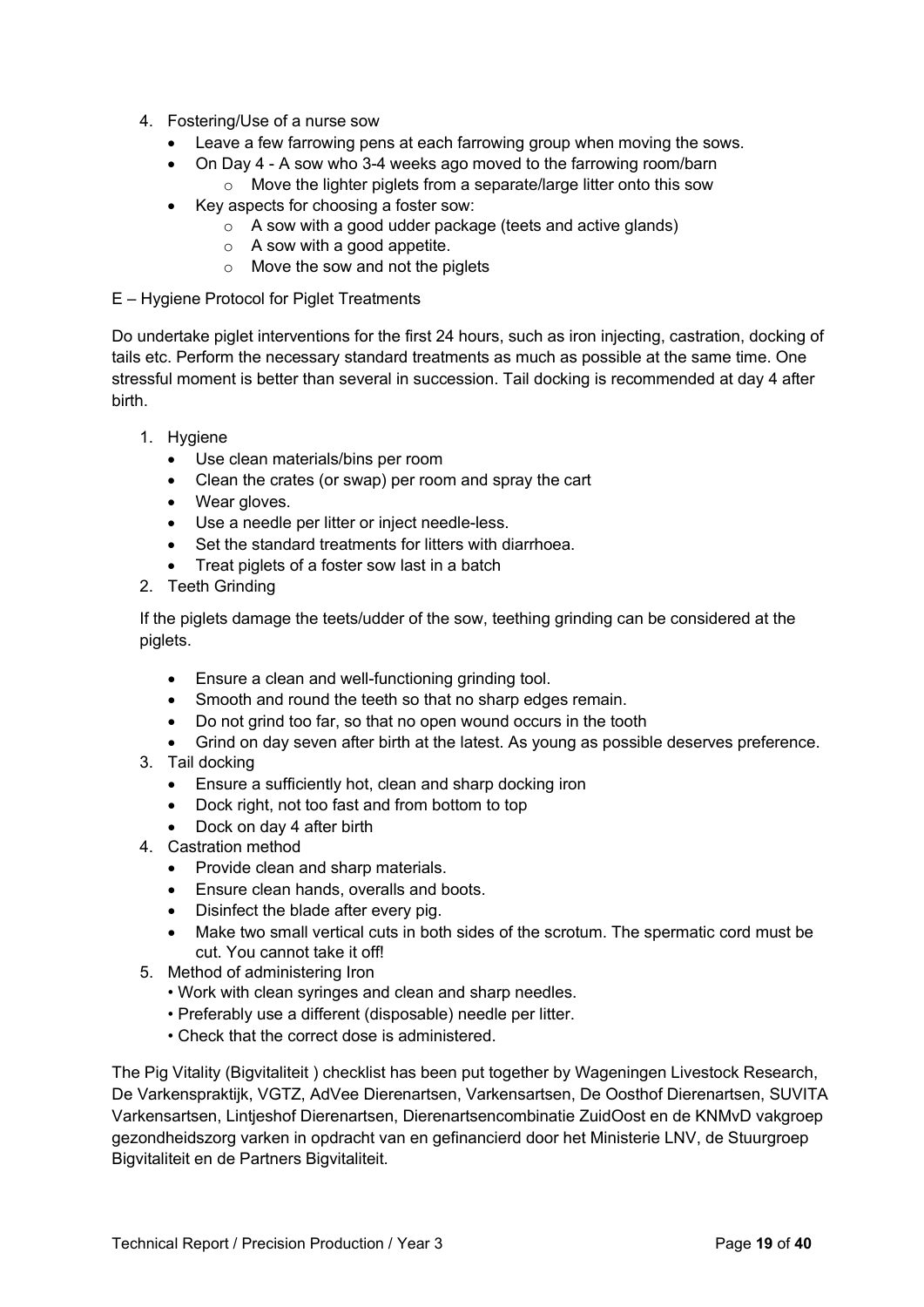#### **Protocol 3: Checklist Pig Vitality**

By filling in this checklist, you will see an increase in key performance indicators and business performance (profitability). A cross or tick in column 'Yes' means a task has been completed that helps to limit the loss of piglets in the farrowing process. 'No' means there is potential improvement in the farrowing protocol that could be made to limit the loss of piglets during farrowing. Some improvement points have more impact than others.

#### **Scope of Pig Vitality**

The checklist is based on extensive research using the best practice found across 84 farms. The farm staff completed a questionnaire and during a vet visit to the farm; the vets completed a questionnaire looking at factors that led to reduced piglet mortality. After analysis of the 84 completed questionnaires, the most relevant factors linked to the loss of piglets in the farrowing house where identified in the checklist. This checklist give you the opportunity to work with goals to reduce the loss of piglets.





The less relevant questions consisted of factors such as: number of sows on the farms, percentage of sow mortality, usage of nesting material, using a heat mat at birth, working in the farrowing stalls is mostly done by women, feeding schedules during labour, amount of feed per sow per year, increasing the feeding schedule after birth, extra drinking water around birth, using dry feed or liquid feed, mains water vs borehole water and number of days the water toughs are dry in the farrowing stalls before a new sow enters.

#### Original document in Dutch

[https://www.wur.nl/upload\\_mm/4/5/1/516bee42-b436-429e-](https://www.wur.nl/upload_mm/4/5/1/516bee42-b436-429e-8afd-5b83d3e53cdd_20180110%20Protocol%20zorg%20rondom%20geboorte.pdf)[8afd-](https://www.wur.nl/upload_mm/4/5/1/516bee42-b436-429e-8afd-5b83d3e53cdd_20180110%20Protocol%20zorg%20rondom%20geboorte.pdf)

[5b83d3e53cdd\\_20180110%20Protocol%20zorg%20rondom%20geboorte.pdf](https://www.wur.nl/upload_mm/4/5/1/516bee42-b436-429e-8afd-5b83d3e53cdd_20180110%20Protocol%20zorg%20rondom%20geboorte.pdf)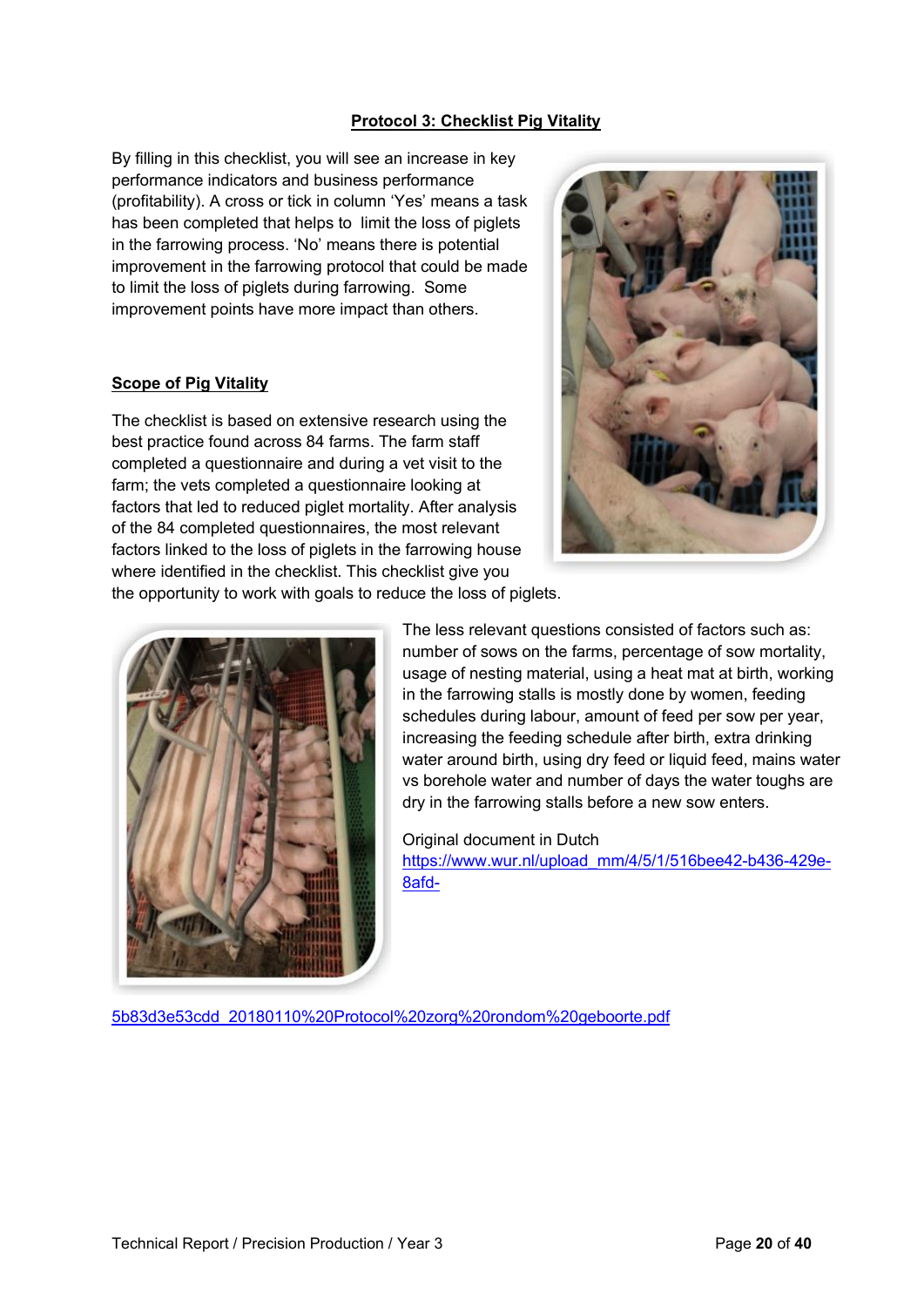#### 1. General company instructions

|                                                     | ves |
|-----------------------------------------------------|-----|
| There are a minimum of 4.2 piglet places per sow    |     |
| There is different terminal sire than Pietrain used |     |

#### 2. Gilt and dry sow selection

|                                                          | <b>No</b> | Yes |
|----------------------------------------------------------|-----------|-----|
| a) Sow or gilt from own herd                             |           |     |
| b) Purchased sows served first in quarantine stall       |           |     |
| Sows selected for breeding have a minimum 14 teets<br>C) |           |     |
| d) Strict adoption protocol is followed                  |           |     |
| e) First insemination in farrowing crate at weaning      |           |     |

#### 3. Feeding, housing and management of pregnant sows

|                                                                  | <b>No</b> | Yes |
|------------------------------------------------------------------|-----------|-----|
| a) Structured 2 days of boar contact and stimulation before      |           |     |
| insemination takes place                                         |           |     |
| b) Pregnant sows fed twice per day                               |           |     |
| The feeding system is calibrated a minimum of twice a year<br>C) |           |     |

4. Farrowing unit building management

|                                                                         | <b>No</b> | Yes |
|-------------------------------------------------------------------------|-----------|-----|
| The farrowing crate has a minimum area of 4.25 cubic metres<br>a)       |           |     |
| The floating floor is in place for the first week (to minimise<br>b)    |           |     |
| crushing deaths)                                                        |           |     |
| The sows lie on slats not concrete                                      |           |     |
| The floor in the farrowing crate is not concrete<br>d)                  |           |     |
| There is a ventilation system other than natural ventilation (use<br>e) |           |     |
| of doors)                                                               |           |     |
| The floor is in a good state of repair                                  |           |     |

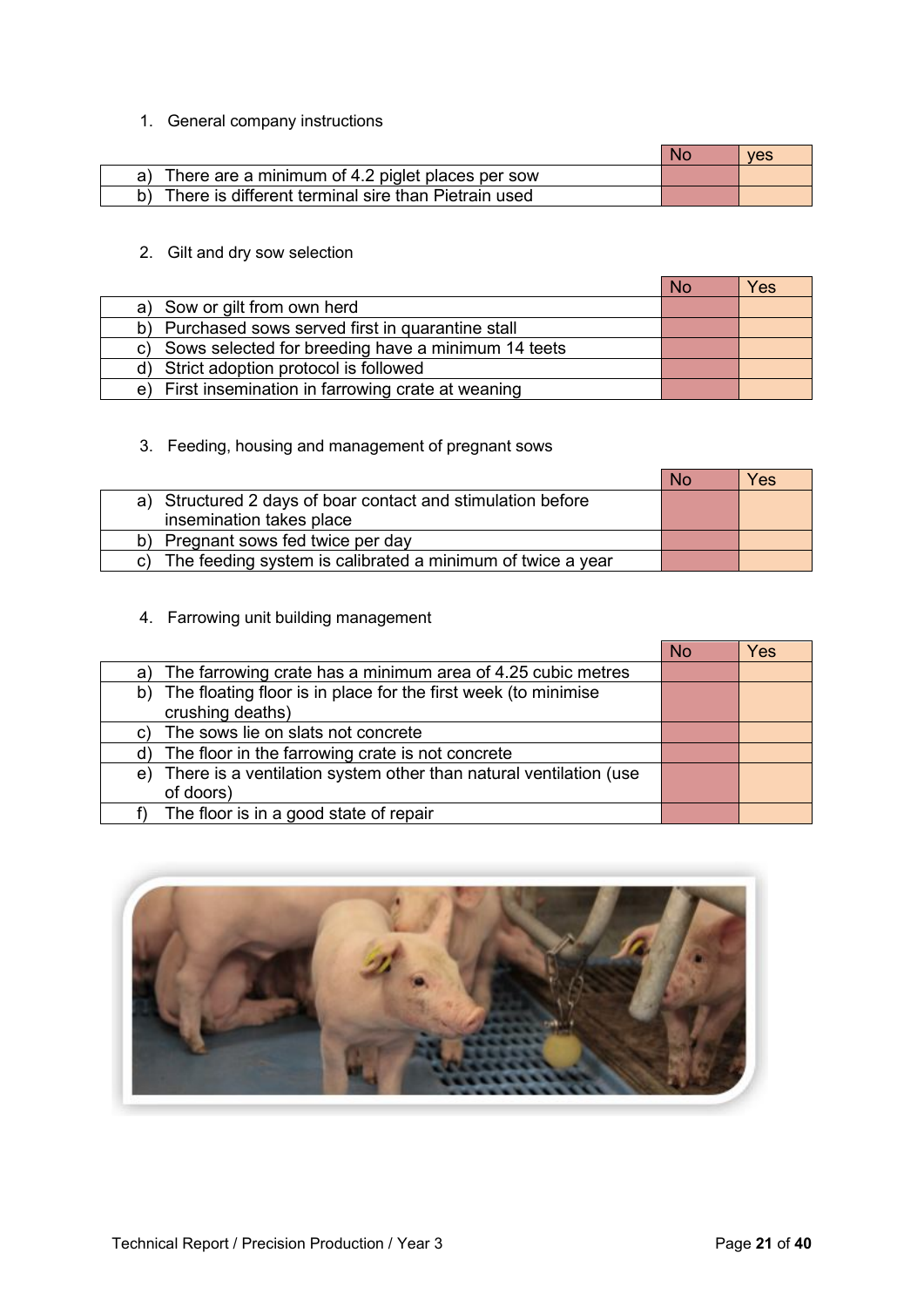#### 5. Farrowing management

|                                                                          | <b>No</b> | Yes |
|--------------------------------------------------------------------------|-----------|-----|
| Minimum of 10 inspection rounds per day around farrowing<br>a)           |           |     |
| Around farrowing and after the first 2 days, there is someone<br>b)      |           |     |
| present for a minimum of 9hrs per day in the farrowing house             |           |     |
| The sows, for the last 2 days before farrowing get enough feed<br>C)     |           |     |
| (more than 1.5kg of feed per day)                                        |           |     |
| The sows are washed in water that has a temperature of 30°C<br>d)        |           |     |
| Maximum 10% of the sows have a farrowing longer than 6 hours<br>e)       |           |     |
| Vitality of newly born piglets is scored out of 4 (1 being bad and<br>f) |           |     |
| 4 being good)                                                            |           |     |
| The % of light piglets (<1000g at birth) is maximum 10%<br>g)            |           |     |
| The piglets after birth are kept in a creep area at 32° C<br>h)          |           |     |
| The % of sows that do not eat after birth is maximum 5%                  |           |     |
| The temperature of the sows that do not eat well after birth is          |           |     |
| measured                                                                 |           |     |
| The % of sows with udder problems around birth is maximum<br>k).         |           |     |
| 4%                                                                       |           |     |
| The % of sows that in day one after birth are laying on their<br>I)      |           |     |
| stomach is maximum 4%                                                    |           |     |
| The % of sows with leg problems is maximum 5%<br>m)                      |           |     |
| The manure consistency around birth and pregnancy and is<br>n)           |           |     |
| loose enough. Sows are not constipated                                   |           |     |

6. Management after farrowing

|                                                                          | <b>No</b> | Yes |
|--------------------------------------------------------------------------|-----------|-----|
| Piglet numbers and information are recorded within $12 - 24$<br>a)       |           |     |
| hours                                                                    |           |     |
| Data is collected according to on farm protocol<br>b)                    |           |     |
| Split suckling is applied to all litters<br>C)                           |           |     |
| d) The amount of piglets per sow is based on the amount of               |           |     |
| working nipples                                                          |           |     |
| All piglets are left to suckle on the sow until they reach weaning<br>e) |           |     |
| age                                                                      |           |     |
| Piglets are getting supplementary feed                                   |           |     |

7. Health and piglet procedures

|                                                                       | No | Yes |
|-----------------------------------------------------------------------|----|-----|
| Boars do not get castrated<br>a)                                      |    |     |
| If they are being castrated this follows a clear protocol<br>b)       |    |     |
| Birth diarrhoea isn't present in any gilt pigs<br>C)                  |    |     |
| Symptoms of scour are not present in any pigs<br>d)                   |    |     |
| Maximum 2% of pre weaning mortality caused by diarrhoea<br>e)         |    |     |
| Maximum 5% of mortality post weaning is caused by diarrhoea           |    |     |
| The order of husbandry duties around the farm follows the<br>g)       |    |     |
| biosecurity protocol (High risk animals first, low risk animals last) |    |     |
| The control of risk in farrowing is youngest to oldest<br>h)          |    |     |
| Access by stockmen to the farrowing crates is kept to a               |    |     |
| minimum                                                               |    |     |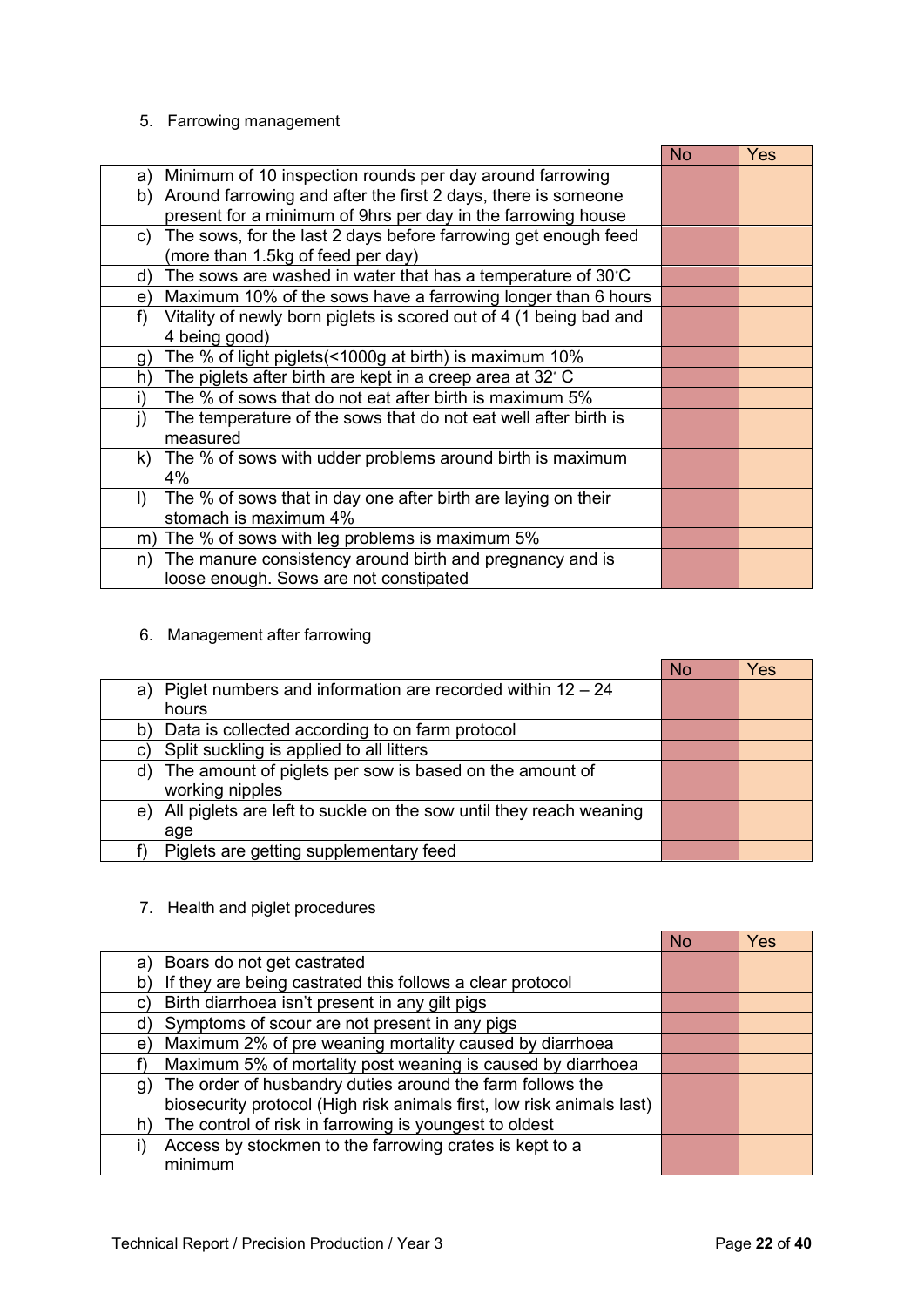#### j) Day to day care of litters with diarrhoea are met only after noninfected litters.

The Pig Vitality (Bigvitaliteit ) checklist has been put together by Wageningen Livestock Research, De Varkenspraktijk, VGTZ, AdVee Dierenartsen, Varkensartsen, De Oosthof Dierenartsen, SUVITA Varkensartsen, Lintjeshof Dierenartsen, Dierenartsencombinatie ZuidOost en de KNMvD vakgroep gezondheidszorg varken in opdracht van en gefinancierd door het Ministerie LNV, de Stuurgroep Bigvitaliteit en de Partners Bigvitaliteit.

Original document in Dutch [https://www.wur.nl/upload\\_mm/5/a/3/3562c5ef-ed95-4782-af1d-](https://eur02.safelinks.protection.outlook.com/?url=https%3A%2F%2Fwww.wur.nl%2Fupload_mm%2F5%2Fa%2F3%2F3562c5ef-ed95-4782-af1d-11f1ed8d12f8_20180112%2520Checklist%2520bigvitaliteit.pdf&data=02%7C01%7CBen.Williams%40ahdb.org.uk%7Cf2e1a6d043c44791f76a08d714f0aeac%7Ca12ce54b3d3d434695efff13ca5dd47d%7C1%7C1%7C637000896260792510&sdata=Yh4RS5Hy6PHTbSR7MHwiVtP1bUCbZ0hckbeHdwEJOow%3D&reserved=0)[11f1ed8d12f8\\_20180112%20Checklist%20bigvitaliteit.pdf](https://eur02.safelinks.protection.outlook.com/?url=https%3A%2F%2Fwww.wur.nl%2Fupload_mm%2F5%2Fa%2F3%2F3562c5ef-ed95-4782-af1d-11f1ed8d12f8_20180112%2520Checklist%2520bigvitaliteit.pdf&data=02%7C01%7CBen.Williams%40ahdb.org.uk%7Cf2e1a6d043c44791f76a08d714f0aeac%7Ca12ce54b3d3d434695efff13ca5dd47d%7C1%7C1%7C637000896260792510&sdata=Yh4RS5Hy6PHTbSR7MHwiVtP1bUCbZ0hckbeHdwEJOow%3D&reserved=0)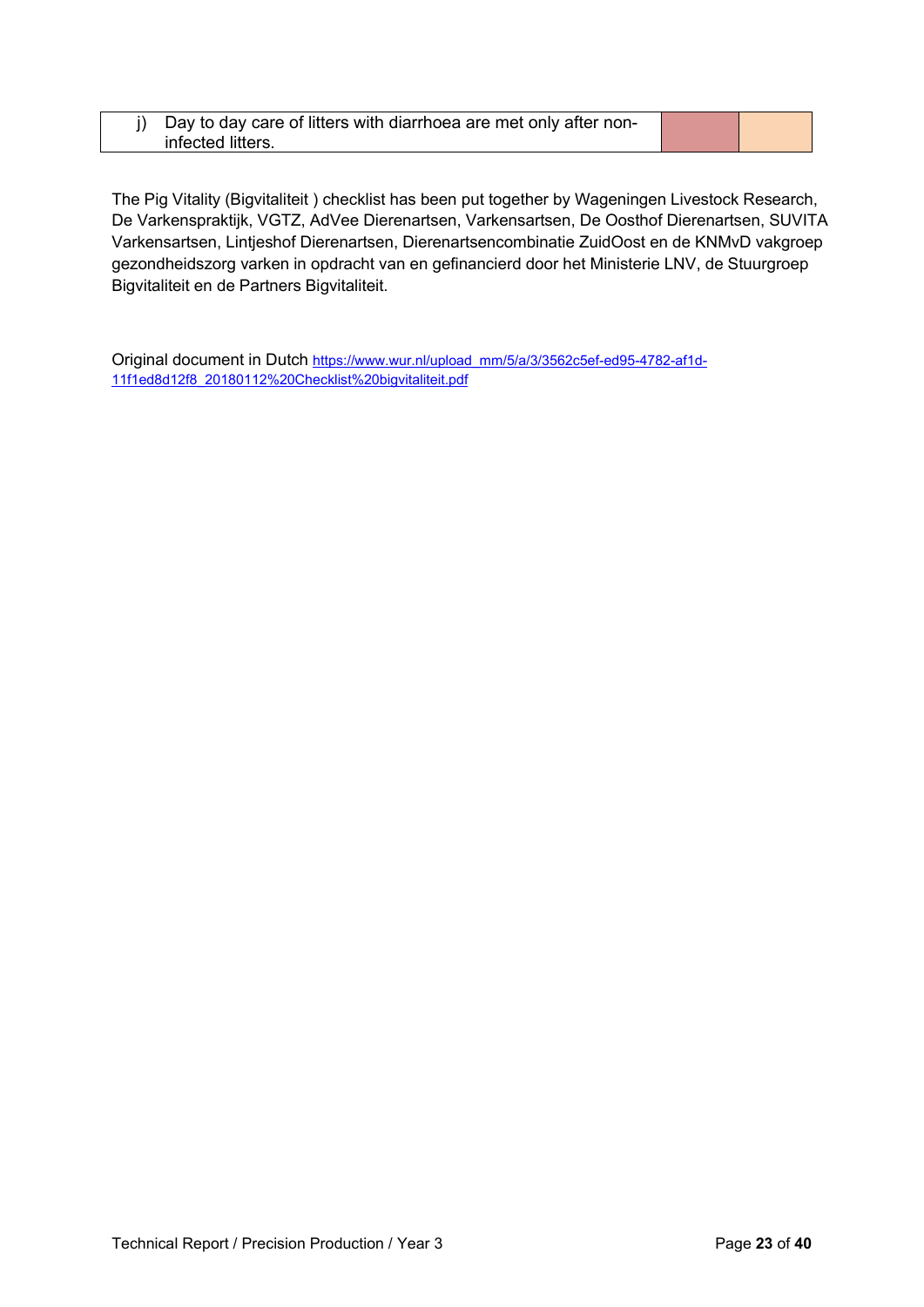## **Appendix B**

### **Reviewers Detailed Comments on the Recommendations from the Winning Ambassador.**

#### **Comments to protocol 1**: **Cleaning and disinfection**

The recommendations in this part of the protocol are detailed and useful. Some confusion arises, which is probably due to misunderstandings during translation from Dutch to English, then it gives a clear description of the different steps of traditional washing and disinfection procedures in a pig barn. Detailed descriptions of purpose are missing and methods are not clearly described, which calls for some level of knowledge from the manager, who is responsible for the quality of the washing and disinfection. Clear control points are missing, which prevent the user from controlling, if things are done correct. Thus, the presented protocol lacks revision, but the idea of the protocol is highly relevant.

The use of titles and subtitles is confusing in this protocol. This probably has occurred during the translation to English. This confusion may also explain, that "disinfection" happens at different occasions in the procedure, as it should only be performed at the end of the cleaning procedure.

The advice for the cleaning process is useful and is described in 6 steps.

- 1. Dry cleaning (before washing)
- 2. Soaking
- 3. Cleaning (should be "washing")
- 4. Disinfection (remove the confusing subtitles "Preparation" and "Implementation".
- 5. Dry (should be drying)
- 6. Before bringing sows (in) to farrow
- 1. Dry cleaning

This procedure is useful as it increases the effectivity of soaking and washing and reduces the time used for washing.

2. Soaking

If time allows for soaking, then this increases the efficiency of washing and reduces the time used for washing.

An optimal time for soaking is missing.

Soaking with hot water and soap to remove fat is sane. Soaking, Washing and disinfection is mixed in an unlogical "order" under this point, but the recommendations are sane.

It could be mentioned, that many pig barns are equipped with spray systems for cooling of sows, which can also be used for soaking, which enlightens the following washing procedure.

The advice to use maximum ventilation to remove microbes from the environment is poorly documented in literature. This procedure may interfere with the wish to achieve the optimal room temperature for the following procedures.

Procedures for disinfection under this point should be moved to "4. Disinfection". Changing the word "disinfection" to "soaking solution" under the section "2. Soaking" makes sense.

3. Cleaning (should be "washing")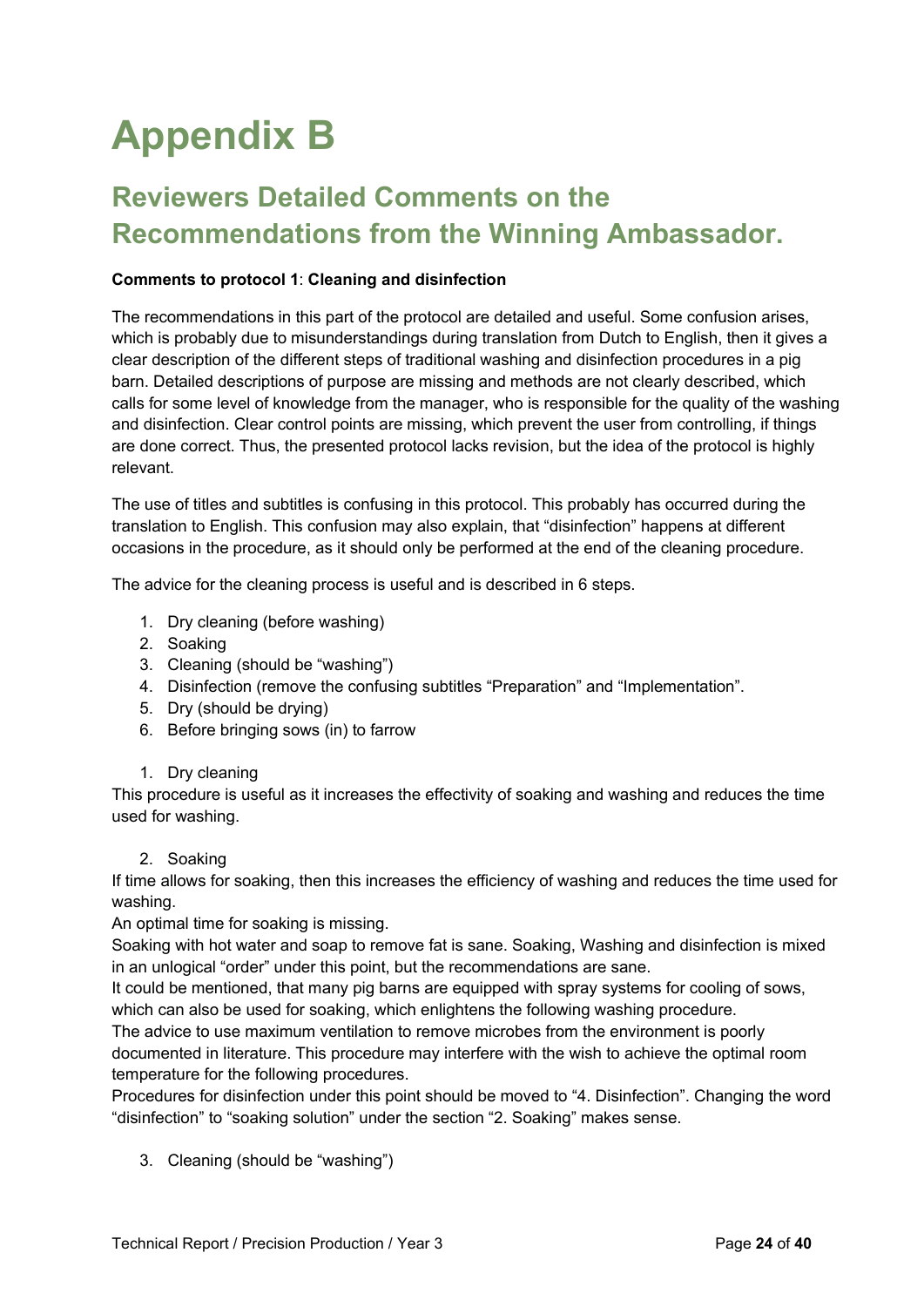The washing procedure is described in a very general way in the protocol. As washing is the most important variable of the concept, then it should be described in detail. If washing is not performed efficiently, then the disinfectants in section 4. does not remove germs efficiently.

#### 4. Disinfection

This section is long, which is relevant, as disinfection is important. The recommendations are sane, and well argued for, which will motivate the worker to follow the recommendations. It should be mentioned, that most disinfectants work well on wet surfaces, while free water as mentioned, should be removed by scraping, as this dilutes the disinfectants, and thus reduces the effect.

5. Dry (should be "Drying")

Drying the surfaces after disinfection is important both to reduce these microbes, that may have survived the disinfection, but also to assert that the pregnant sows are moved to pens, where they can maintain their optimal body temperature. This is important for both welfare and health. It is recommended to use 4 days for drying, which makes sense.

Alternatives to drying out before entering the sows should be mentioned, as most commercial production systems only allows for a few days between batches. This may be heating, if temperatures are below 20C, while ventilation is at 15 % of maximum.

6. Before bringing in sows

It is sane to flush water pipes. The argument to remove germs and minerals after the pipes has been out of use should be mentioned, as well as the recommendation to remove the last nipple on the water pipe, and let the water flush until it is clean.

Check points for cleanliness and dryness of floors should also be included here, as should a recommendation to check all water nipples to give 2 liter of water per minute and to repair all malfunctioning parts.

#### **Protocol 2: Health at farrowing**

The protocol for health at farrowing is sane and detailed, with many useful check points. The protocol begins with a introduction about transmission of bacteria, and is divided into a checklist divided into five sections.

- A General hygiene protocol for farrowing stalls
- B Basic management of the farrowing stalls
- C- Hygiene protocol around farrowing
- D Intervention policy
- E- Hygiene protocol for Piglet treatment

#### **A – General hygiene protocol for farrowing stalls**

This short section describes the need to keep different batches (age classes) separated, to avoid transmission of disease between age classes. The advice is useful. The same accounts for the advice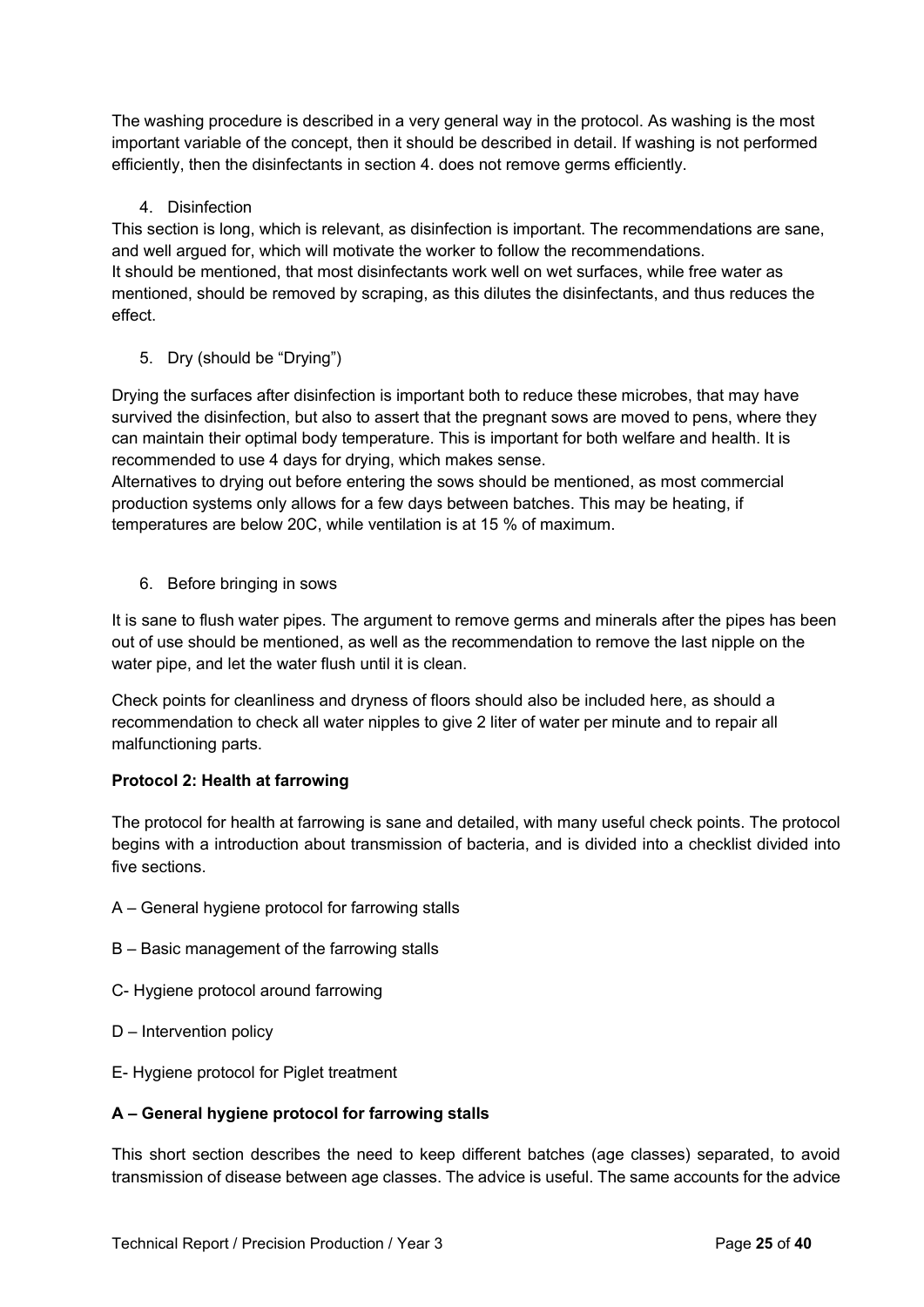of using specific tools in the different sections of the herd, and of hand washing when moving between batches. A point on shifting/changing boots when entering barns with different batches of piglets is missing. This may have been forgotten during translation.

#### **B – Basic management of the farrowing stalls**

This section focusses on the health after farrowing of the specific sows and piglets. The advice given is useful and based on scientific literature.

#### **C - Hygiene protocol around farrowing**

This very short protocol describes the recommended procedures during farrowing and how to do farrowing assistance.

#### **D – Intervention policy**

This section describes the techniques for adjusting the litter size to capacity of the individual sow. Thus the check points in this section are not aiming at hygiene. The checkpoints are relevant.

The recommendation for transferring the smallest piglets to the foster sow is not up to date. Probably a mixing done during translation from Dutch to English of the recommendations for small nurses (for small piglets) and two step nurse sows (for large piglets).

#### **E- Hygiene protocol for Piglet treatment**

This protocol is divided into 4 sections.

- 1. Hygiene
- 2. Teeth grinding
- 3. Tail docking
- 4. Castration method
- 5. Method of administering iron

The effect of these recommendations has been tested and described in literature, but the recommendations are relevant. Under 1. Hygiene, line 2 is confusing. "Clean the crates (or swap) per room and spray the cart. Probably the text is: "After each crate or room, you should clean all utensils or discard these. If using a box for holding the piglets, this should at the same time be cleaned and disinfected."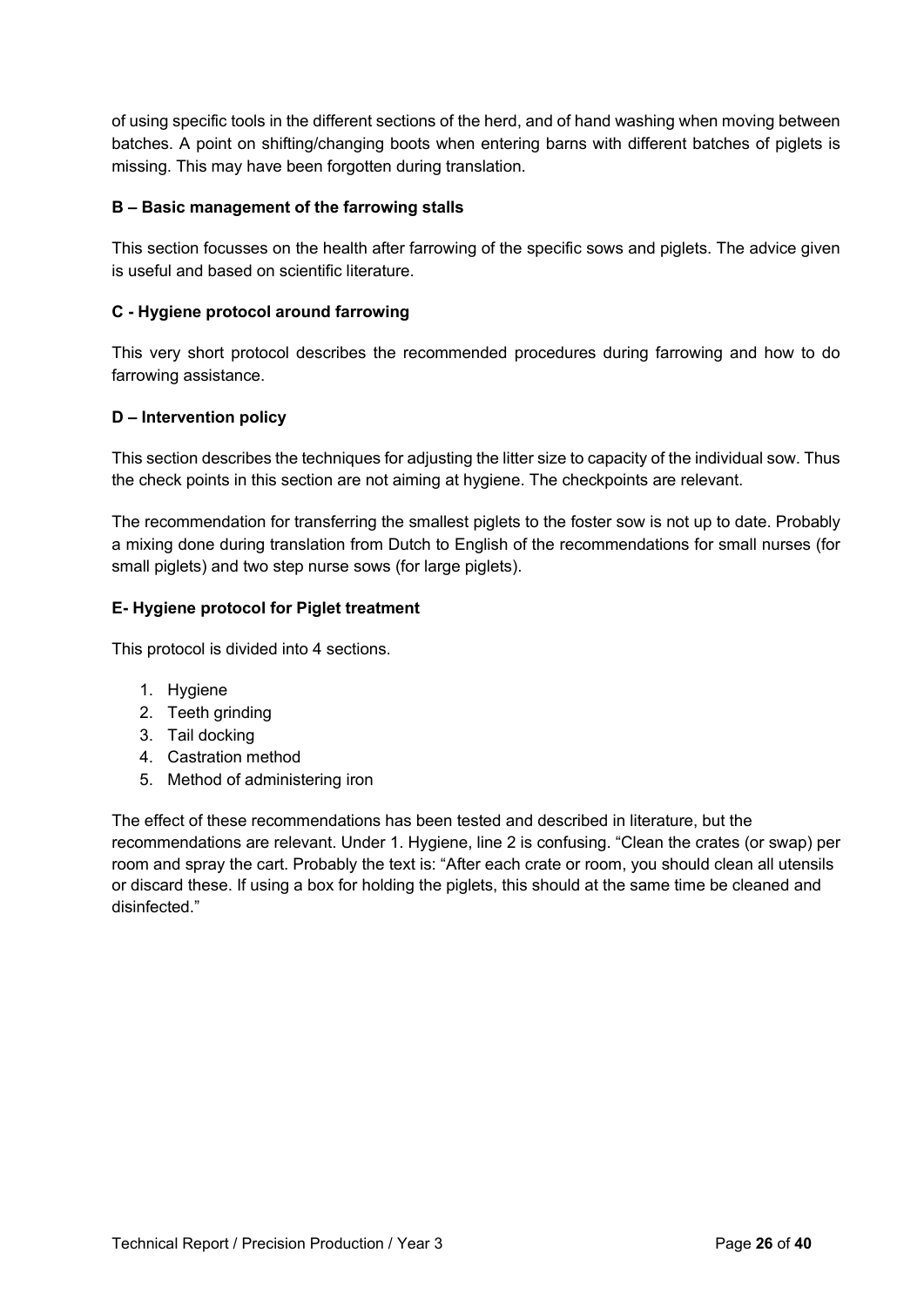## **Challenge: Dashboard Systems/Benchmarking**

## **Authors:**

**Technical validation and expert analysis: Kees Lokhorst1 , Claus Hansen2, Ramon Muns3**

**Cost benefit analysis: Agata Malak-Rewlikowska4, Monika Gebska4**

**<sup>1</sup> Wageningen Livestock Research, PO Box 338, 6700AH Wageningen, The Netherlands, E-mail: kees.lokhorst@wur.nl**

**<sup>2</sup> Landbrug & Fodevarer, SEGES, Axeltorv 3, 160 Copenhagen, Denmark, E-mail: cha@seges.dk**

**<sup>3</sup> AFBI Agri-Food and Biosciences Institute, Large Park, BT26 6DR Hillsborough, Northern Ireland (UK), E-mail: ramon.muns@afbini.gov.uk**

**<sup>4</sup> Warsaw University of Life Sciences – SGGW, Poland, E-mail: agata\_malak\_rawlikowska@sggw.pl**

### **Introduction**

Within the EU-PIG project, a technical report has been written for each challenge. The purpose of the technical report is to formulate a working paper by technical experts in the area covered by the challenge validating the information regarding the selected best practices. The present working paper represents the scientific evaluation of the described best practices for the challenge "**Use of dashboards and benchmarking tools in precision production"** and is the background material for production and the end user material described on the website for the project "EU-PIG".

The present evaluation of good practices includes mainly the supplied descriptions and only sparsely follow up regarding outstanding questions or clarification of lack of description of the good practice. It is the assumption that the description of the good practice contains all and relevant information needed to evaluate the practice.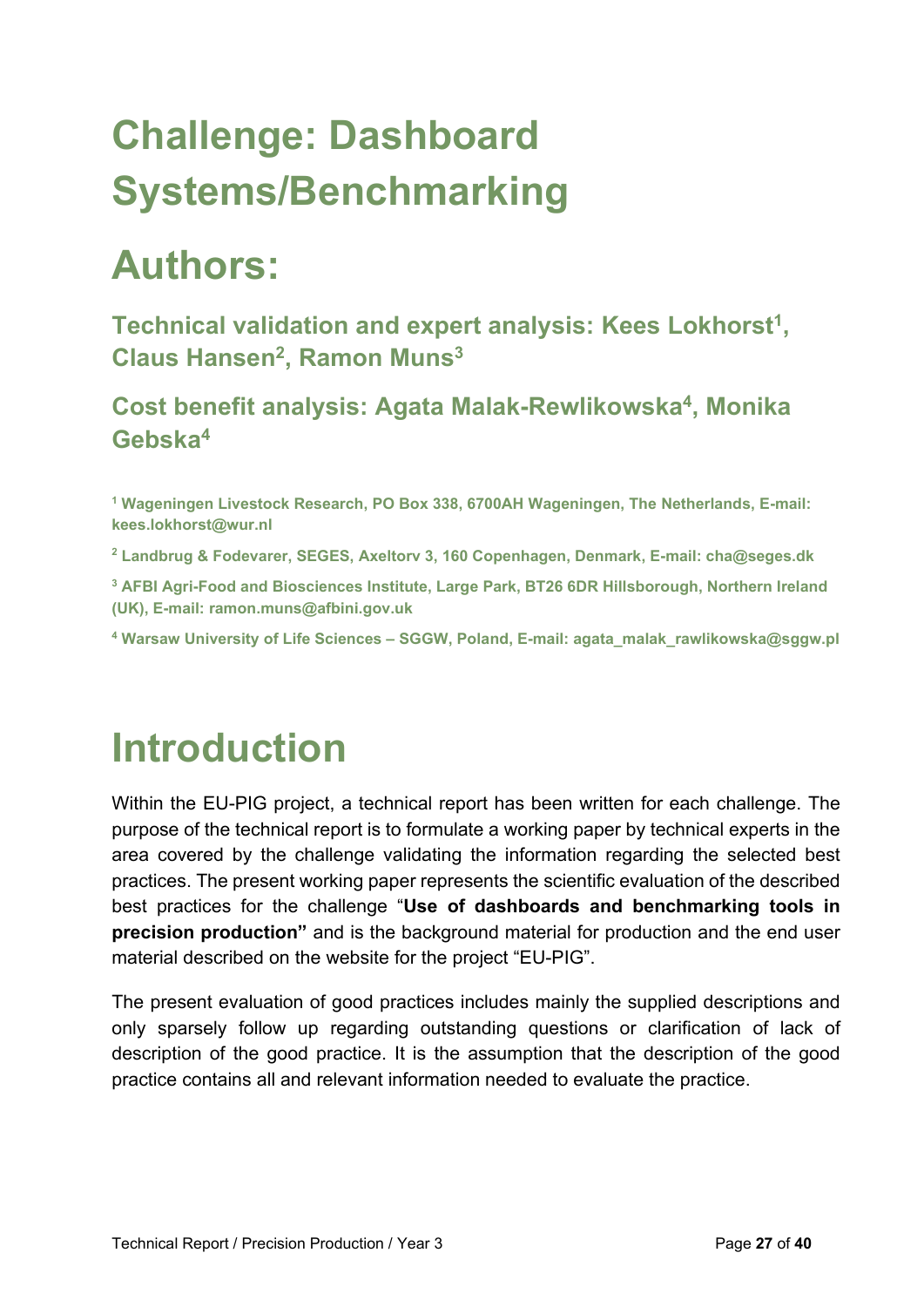## **1. The Background to the Challenge**

#### **From data to action in precision production**

Datafication is happening in the pig sector. In general *precision production* is based on data. Having data does not mean that you are able to take proper actions. It is important to be aware of the steps that can be identified to add value to data and use it for timely and proper action. Data collection will always be done to support a specific process or targeted goal. Even just observation can be such a process. The concept is illustrated in Figure 2.1[1](#page-27-0). It is important to be aware of the difference between data, information, knowledge and action. They are strongly related, but in terms of decision support they vary quite a lot.



**Figure 2.1** Scheme from data to action<sup>1</sup>

In essence data are presentations of basic quantified raw measures and observations. If we would like to give meaning to data we would have to add value by transforming data into information. Calculation, correction, aggregation and clustering are well known strategies to create information like indices such as feed conversion and number of pigs produced per year. After giving meaning to data we must interpret the information and put it in the right context. By using the context of the information we can compare the information to what we expect, or what is normal for that context. If we know the context we can also reason with the information. The next step in the cycle of Figure 2.1 is to make a decision (based on information and context) and execute that action. Execution of an action needs identification of who has to do what, when, where and how. The action must be concrete in such a way that a human or a system can perform a specific task.

<span id="page-27-0"></span><sup>1</sup> From Kees Lokhorst (2018) An introduction to smart dairy farming. <https://doi.org/10.31715/20181>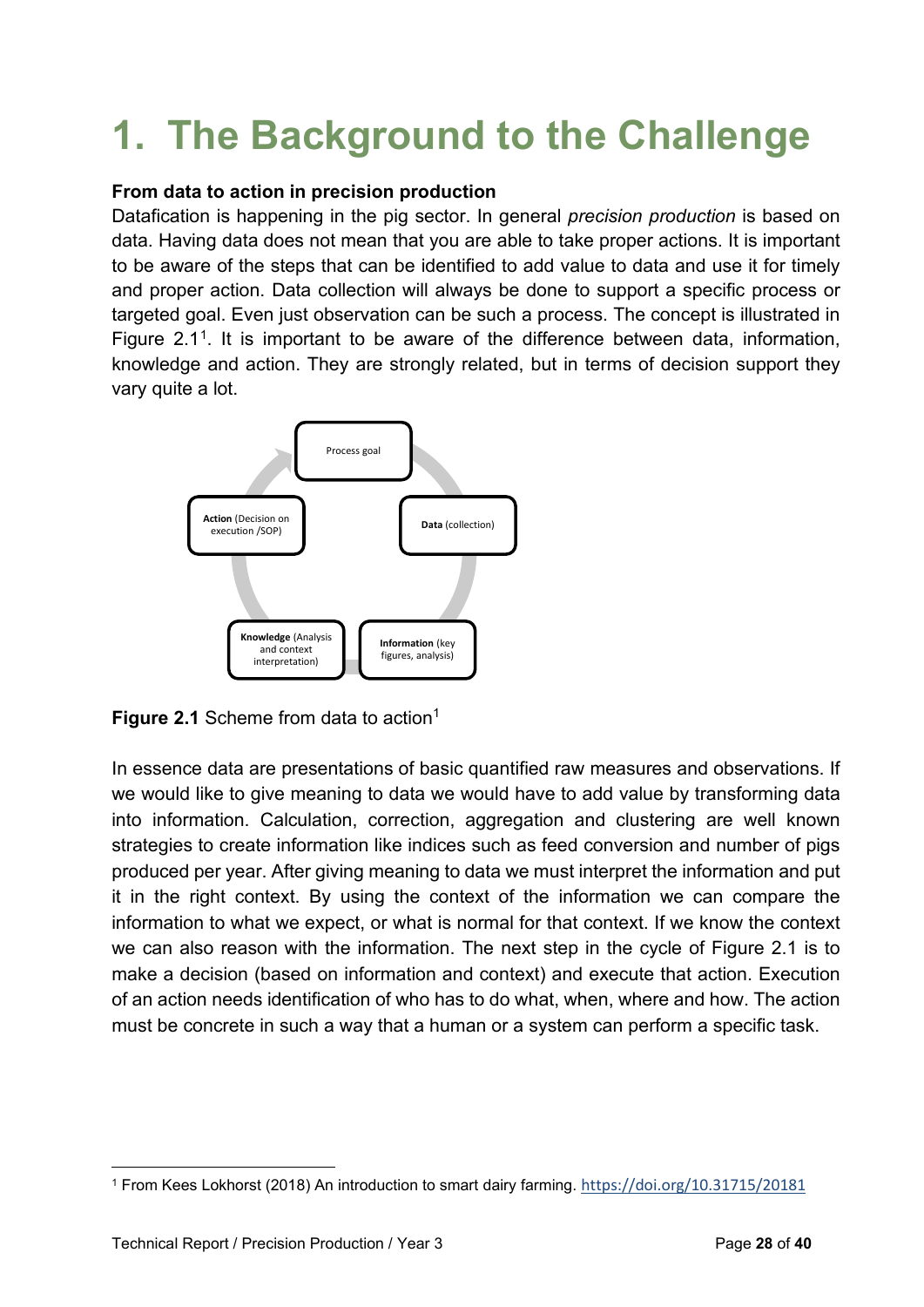| agroscoop®                                 | <b>Dashboard UK</b>                                 |                                                                        | 1/1                                                    |
|--------------------------------------------|-----------------------------------------------------|------------------------------------------------------------------------|--------------------------------------------------------|
| Farrowing Index 0<br>04/2017               | Avg. tot. born piglets per litter @<br>04/2017      | Avg. born allve per litter 0<br>04/2017                                | Figlets weared per sow per year @<br>04/2017           |
| $\mathbf{L}$<br>26<br>φ<br>2.35            | 12.07                                               | $\mathfrak{g}^{\mathfrak{g}}$<br>$\frac{a_s}{l}$<br>1.1<br>i.<br>11.73 | 24<br>א מא אימי עו<br> ווו ווו עוד ווו <br>34<br>24.62 |
| Farrowing rate of Let service *<br>04/2017 | % Pre-wearing mertality (excl. foster) @<br>04/2017 | No. of piglets weaped per litter @<br>04/2017                          | Lost days per som per year 0<br>04/2017                |
| 70%<br>111%<br>numbuntum t                 | <b>Company</b><br>o <sup>n</sup><br>¢               | $\overline{\text{mhe}}$<br>۵<br>≒ಡ                                     | 11<br>28<br>19<br>17.56                                |
| 84.93%                                     | 12.15%                                              | 10.49                                                                  |                                                        |

**Figure [2](#page-28-0).2** An example of a dashboard<sup>2</sup>

#### **Dashboard systems**

Best practices will be selected for dashboard systems. Dashboards are intermediates between (process) computers, phones and humans and the purpose is to guide the user in the direction of the best translation of data. Visualisation of data, information and knowledge can take place in various ways. Figure 2.2 is a random example to get an idea of a dashboard. The best practices will clearly describe for what type of computers and phones the dashboard is designed and/or it will be scalable. Another factor is the choice for the presented information. Will it be only one variable that is presented, or will the dashboard combine different variables at the same time. Of course data, information and knowledge will appear differently on a typical dashboard. Also the frequency of updating the dashboard might be worthwhile to describe per best practice. From user perspective the best practices need to fit to their needs and expectations. Can the dashboard system be easily used by different people, can it be adjusted so that it fits to preferred variables, graph or colour schemes.

#### **Benchmarking systems**

Benchmarking is used to get an idea of the relative position of a specific 'object of interest' in a group. Questions such as 'does the feed conversion of farm 145 belong to the top 5% of the farms in the Netherlands', 'what is the rank of batch 16 compared with previous batches' or 'Is sow 145 one of my best producing sows'. Best practices should make clear what the purpose of the benchmark is and how and when it will be used. The best practice should make it clear what the 'object of interest' is. This can be an individual pig, a group of pigs, a compartment, a farm, an integration, a specific breeding line. Based on the object of interest it should then also be clear what the 'group' is. There are many

<span id="page-28-0"></span><sup>&</sup>lt;sup>2</sup> Retrieved on April 10<sup>th</sup> 2019 [http://www.pig-world.co.uk/features/forfarmers-launches-new-data-analysis](http://www.pig-world.co.uk/features/forfarmers-launches-new-data-analysis-tool.html#prettyPhoto)[tool.html#prettyPhoto](http://www.pig-world.co.uk/features/forfarmers-launches-new-data-analysis-tool.html#prettyPhoto)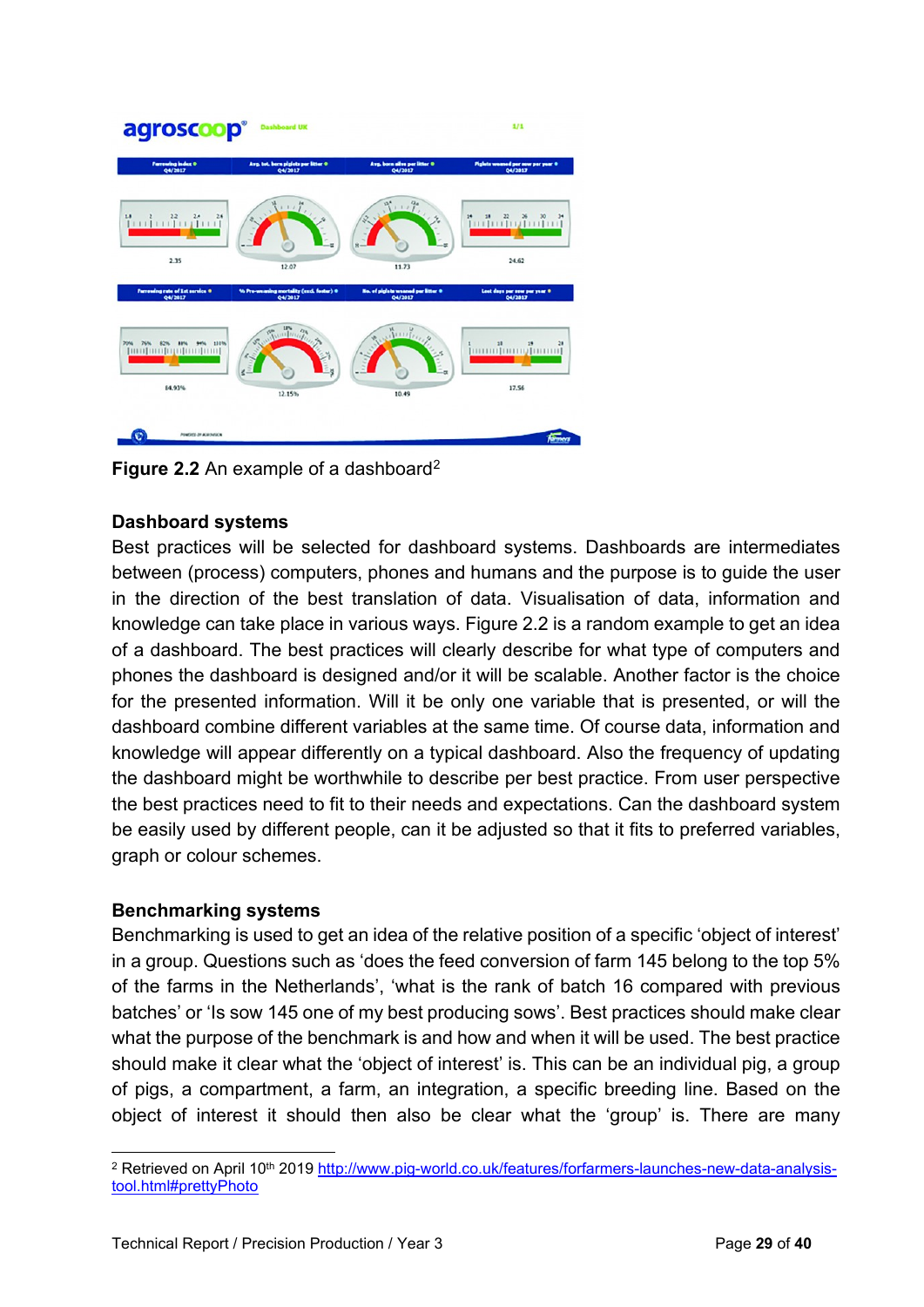possibilities to select and describe the group level. The best practices should clearly describe this. Maybe there are more flexible benchmarking systems that provide opportunities to select more levels of 'object of interest' and 'groups' that can be compared with. For example, the production results of a specific farm can be benchmarked against other farms of the same feeding company, or in the same province.

## **2. Addressing the Challenge**

The challenge for the present section of the technical report was "**Use of dashboards and benchmarking tools in precision production"**. This area is of high focus in the EU and many regional projects, and is an essential topic for product and service developers and pig farmers. In the consortium of the EU PIG project a total of 32 good practices were collected addressing the challenge of dashboard systems and benchmarking. From these good practices, the top 5 'Best Practices' were selected.

### **3. EU PiG Best Practice**

In order to identify the top five best practices using dashboards and benchmarking a series of criteria aiming at measuring the effectiveness of the collected practices to match the specific challenge were defined.

The following set of criteria have been scored for each practice.

#### **Excellence/Technical Quality**

- o Clarity of the practice being proposed;
- o Soundness of the concept;
- o Knowledge exchange potential from the proposed practice;
- o Scientific and/or technical evidence supporting the proposed practice.
- **Impact** 
	- $\circ$  The extent to which the practice addressed the challenges pointed out by the Regional Pig Innovation Groups (RPIGs);
	- o Clear/obvious benefits/relevance to the industry;
	- o Impact on cost of production on farm and/or provide added value to the farming business or economy;
	- o The extent to which the proposed practice would result in enhanced technical expertise within the industry e.g. commercial exploitation, generation of new skills and/or attracting new entrants in to the industry;

#### - **Exploitation/Probability of Success**

 $\circ$  The relevance of the practice to each Member State (MS) or pig producing region/system;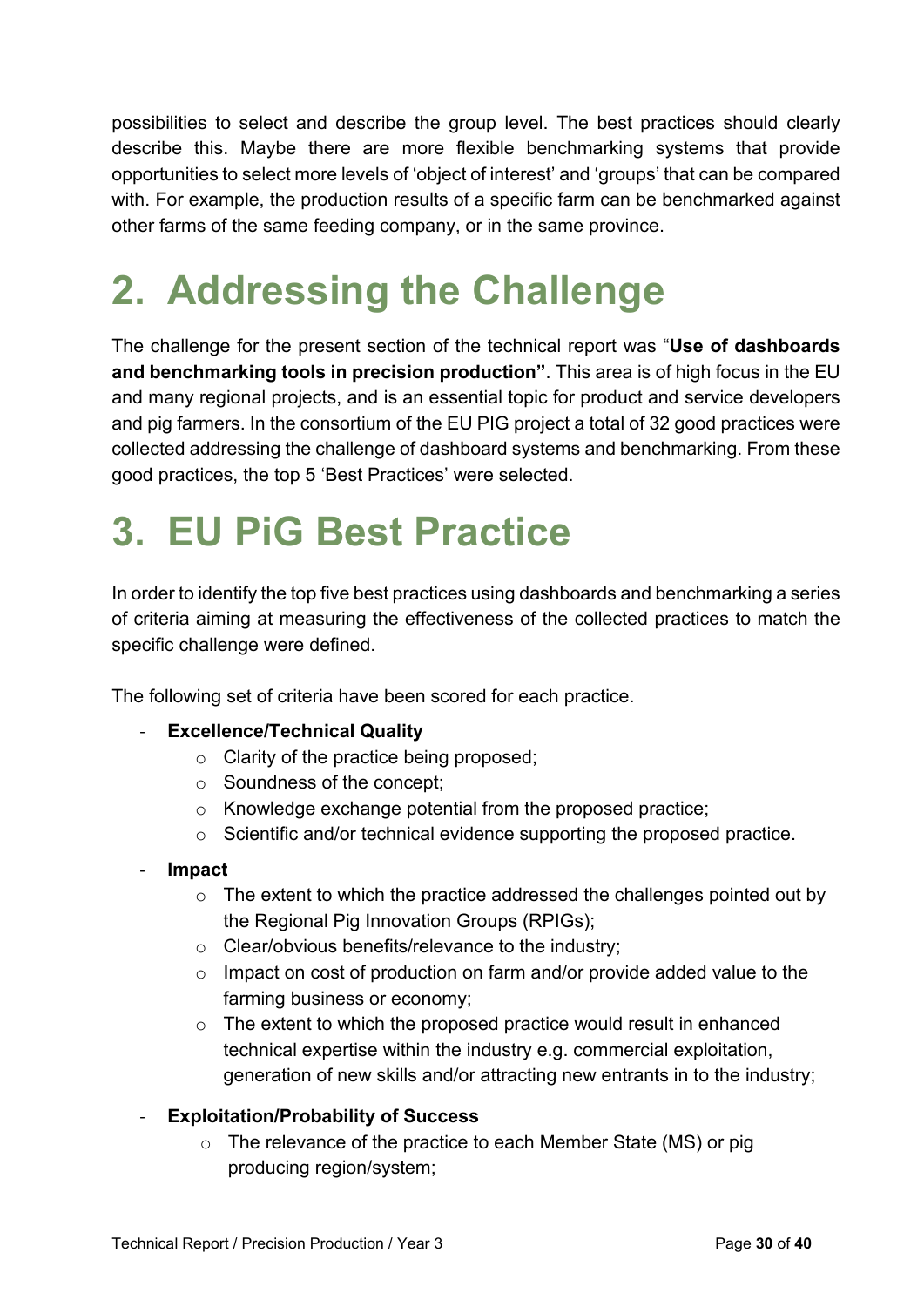- o Timeframes for uptake and realisation of benefits from implementation of the proposed practice are reasonable;
- o Level of innovation according to the Technology Readiness Level (TRL)
- o The extent to which there are clear opportunities for the industry to implement the practice/innovation;
- o Degree of development/adaptation of the practice to production systems of more than one MS.

Scores had to be in the range of 0-5 (to the nearest full number). When an evaluator identified significant shortcomings, this was reflected by a lower score for the criterion concerned. The guidelines for scoring are shown below (no half scores could be used).

|               | The practice cannot be assessed due to missing or incomplete       |
|---------------|--------------------------------------------------------------------|
|               | information.                                                       |
| $1 - Poor$    | The practice is inadequately described, or there are serious       |
|               | inherent weaknesses.                                               |
| $2 - Fair$    | The practice broadly addresses the criterion, but there are        |
|               | significant weaknesses.                                            |
| $3 - Good$    | The practice addresses the criterion well, but a number of         |
|               | shortcomings are present.                                          |
| 4 - Very Good | The practice addresses the criterion very well, but a small number |
|               | of shortcomings are present.                                       |
| 5 - Excellent | The practice successfully addresses all relevant aspects of the    |
|               | criterion. Any shortcomings are minor.                             |

The selection of the top five practices followed a procedure in six steps:

- 1. All members of the thematic group (TG) had the opportunity to send their scoring sheets to the TG leader
- 2. The TG members provided brief comments to the first 10 practices they have chosen as best practices, as these comments facilitated the discussion about the first five
- 3. The TG leader standardized all individual scores by calculating Z-scores
- 4. The first 10 practices have been ranked according to the average Z-scores of all participants of the Thematic Group. All other lower ranked practices have been excluded.
- 5. The TG leader collected all the comments of the individual members of the TG for each of these 10 practices and sent them around to the TG.
- 6. In a dedicated meeting, the TG discussed the results and finally decided on the top five best practices for each challenge based on the comments provided by the group.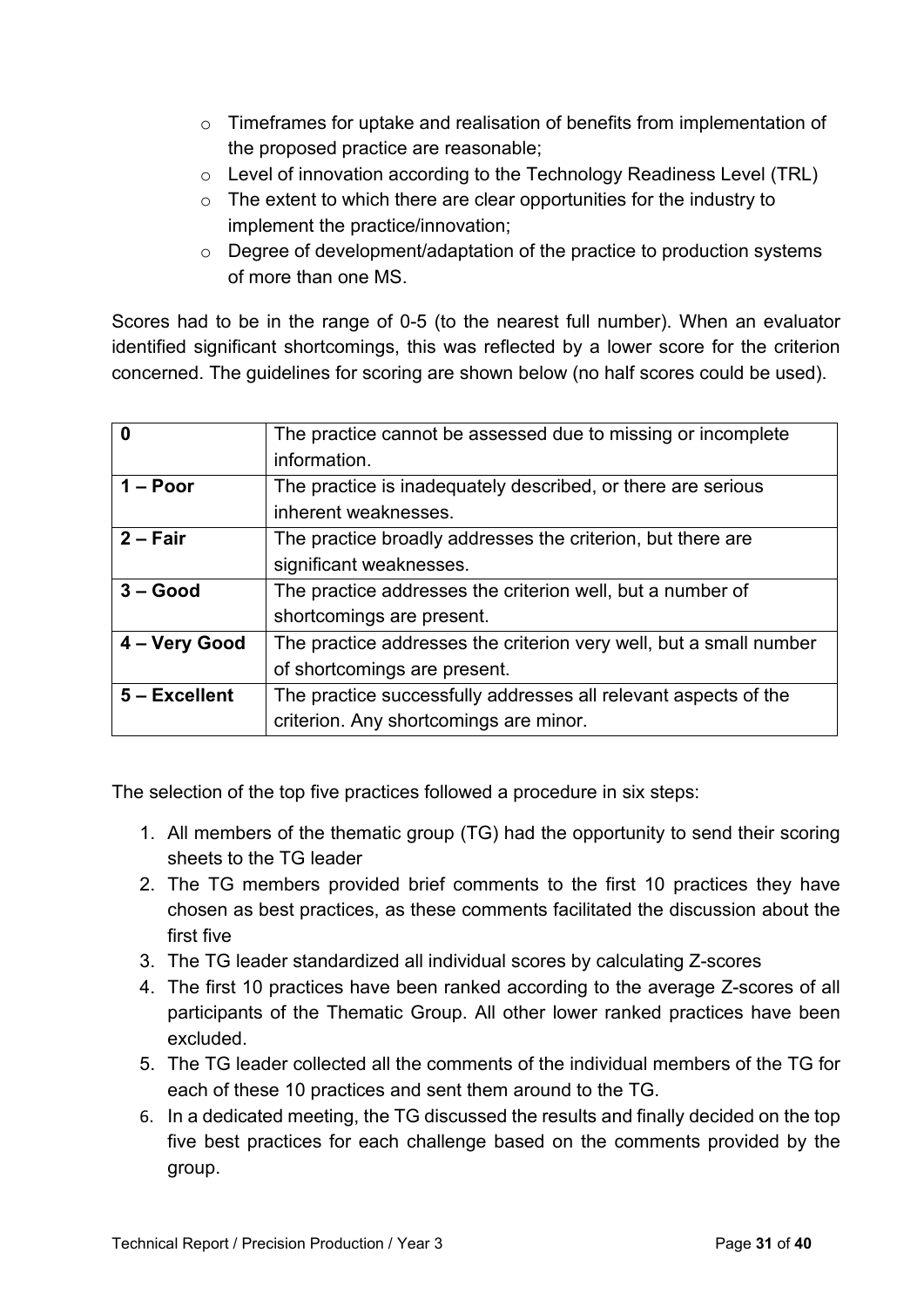## **4. Results and Discussion**

### **4.1. Validation of the Top Five Best Practices**

The following top 5 best practices within the challenge of 'Dashboard systems/Benchmarking' have been selected by the thematic group.

| <b>Title of Best Practice</b>                                                                          | Country        |
|--------------------------------------------------------------------------------------------------------|----------------|
| From Pig Data to Big Data                                                                              | Denmark        |
| Smart Farm 5.0                                                                                         | Spain          |
| <b>IQ-Agrar PORTAL</b>                                                                                 | Germany        |
| Use of Data Integration and Statistical Analysis to Produce<br>Benchmarking Systems to Push Efficiency | United Kingdom |
| Farm Mother One-Integrated Data                                                                        | Spain          |

#### **From Pig Data to Big Data**

*The aim is to visualize real time productivity using biological parameters. Complete monitoring of feed intake, water intake, performed procedures and traditional farm recordings are presented in real time using the Agrovision Dashboard system. Routine weighing of pigs in a few pens serve as sentinel monitoring for daily weight gain for the pigs. Graphs showing trends serve as alarm system (early warning) decision support tool for all sites. When employees start the day, they check the system for alarms and check the curves for obvious issues not detected by the alarm. Employees find the system motivating as production can be followed while the pigs are alive. When detecting errors, we can often still handle the problem and improve/correct the issues manually. The work with implementing the technology has been underway during the past 20 years.*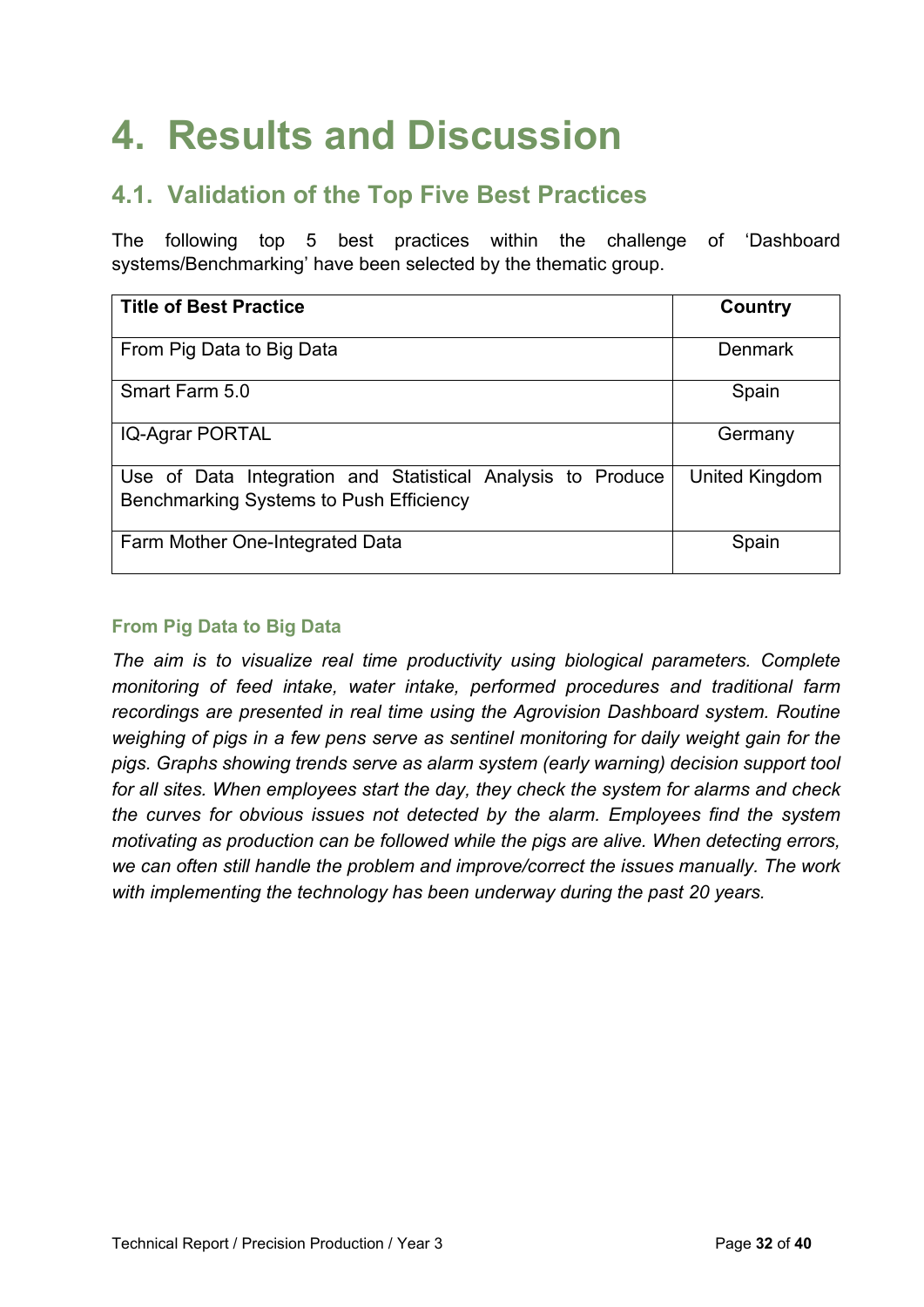The described system is a service provided by the Agrovision system [\(https://www.agrovision.com/pighusbandry/\)](https://www.agrovision.com/pighusbandry/) which also handles the data management.

The described data are on the real time level, which in itself is quite innovative to bring that all together. This is a strong point of the system. The system addresses key data on feed, water and animal weight. On the issue of data to action they really describe the involvement of the employees who use the action lists routinely and base their action on it. The practice can be supported using online instruction supplied by SEGES (farmers research organisation in Denmark) (see Figure 4.2). Nevertheless, the underlying models for analysis and used references are not presented in the description, which makes it difficult for others to evaluate.

| <b>FRONTPAGE / GUIDELINES</b>                                                                                                                                                                                                  |  |
|--------------------------------------------------------------------------------------------------------------------------------------------------------------------------------------------------------------------------------|--|
| <b>GUIDELINES</b>                                                                                                                                                                                                              |  |
| In this section, you will find concise, practical knowledge on a wide range of topics available<br>for download                                                                                                                |  |
| One of the goals of SEGES Pig Research Centre is to make the knowledge we generate<br>through our research activities easily available.                                                                                        |  |
| In this section, we have collected fact sheets, quidelines etc. on a wide range of subjects<br>relevant to all pig producers. With their printer-friendly layout, our fact sheets and<br>quidelines are ideal for on-farm use. |  |
| <b>WORKING INSTRUCTIONS</b>                                                                                                                                                                                                    |  |
| <b>GUIDELINES ON GOOD ANTIBIOTIC PRACTICE</b>                                                                                                                                                                                  |  |
| <b>GUIDELINES FOR FARROWING FACILITIES</b>                                                                                                                                                                                     |  |
| <b>GUIDELINES ON GROWTH MANAGEMENT</b>                                                                                                                                                                                         |  |
|                                                                                                                                                                                                                                |  |

*Figure 4.1 Snapshot from SEGES site for work instructions (obtained from [https://pigresearchcentre.dk/Guidelines\)](https://pigresearchcentre.dk/Guidelines)*

On the dashboard issue it is described that they use graphs and figures to explain and show the warnings. For this we have to rely on the professional software of Agrovision, where all these dashboard facilities are incorporated. Although most of the real time data are part of the system, the benchmarking facilities are not described. The focus is on the daily production process and the interaction with the employees. Focus in this system in its current version is to benchmark batches in production to previous batches of pigs and not towards other farms.

Overall, the application of a knowledge from the Danish farmers organisation (SEGES) combined with usage of commercial and professional software has the potential to deliver a rather integral solution for the pig farmers.

#### **Smart Farm 5.0**

*The objective of the Farm 5.0 project is to digitalize the farm, so that they can take more advantage of all data collected by the equipment. Data from different monitoring systems is integrated. Amongst these systems, they have installed probes to measure ammonia and CO2, to measure air quality and to control ventilation and automated extractors of semi-forced ventilation. Cooling systems are used for climatization. All environmental parameters are remotely controlled, and interconnected to provide warning data which can be controlled on devices such as a mobile phone. Pens are also equipped with special scales to control feed intake and weight, and data is also sent to the software to be integrated with the rest of information. Data which the farms generates is in the cloud and is integrated and can be accessed by technicians or veterinarians, or farmers from anywhere with internet access. In this way, we have reduced the time of intervention in front of any problematic issue.*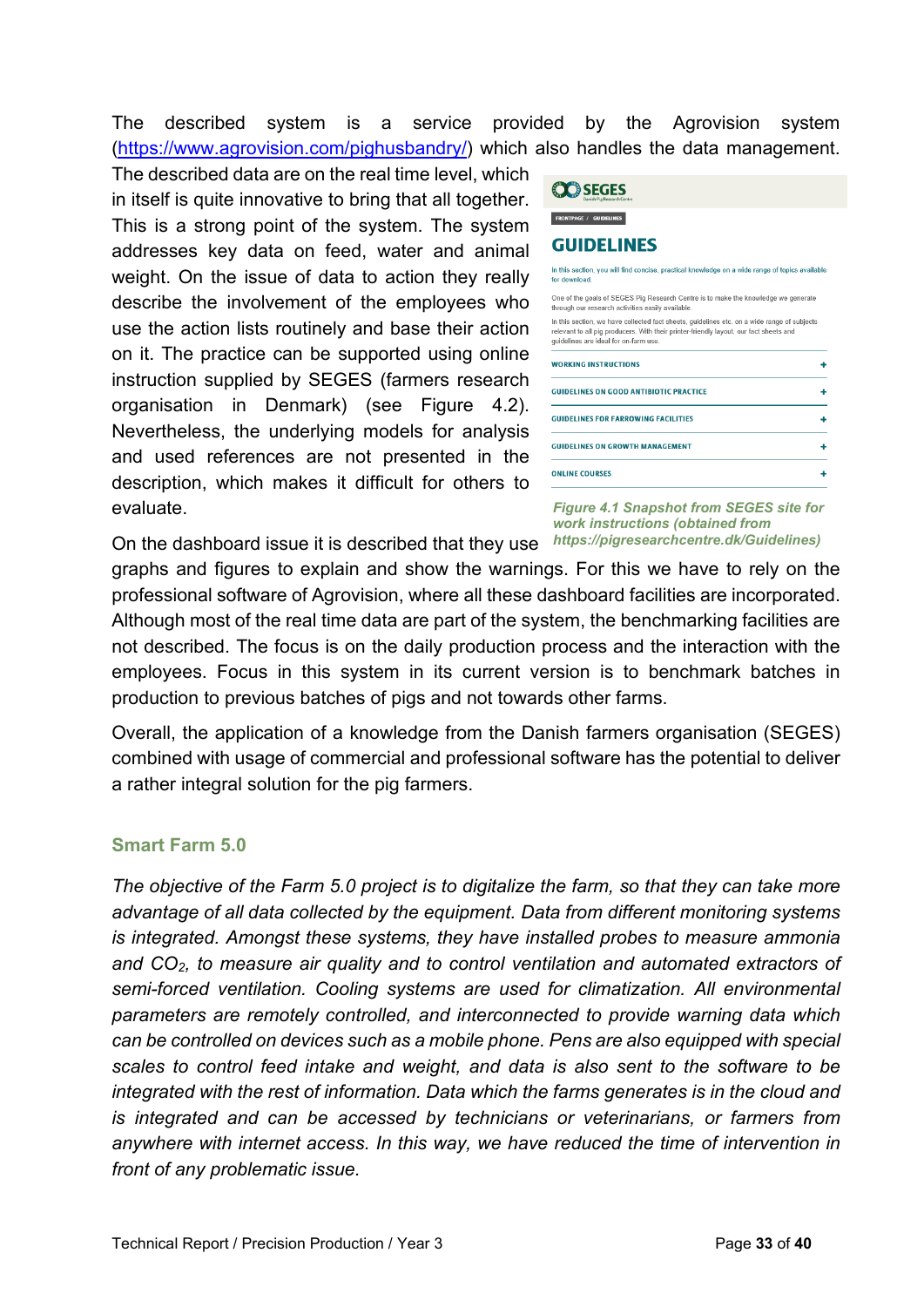The companies in the Vall Companys Group make up a completely integrated production and commercial process at all stages, from feed production, reproduction, and animal rearing (up to slaughter), meat processing, packaging and distribution of the end product, as well as all complementary processes (veterinary pharmacy, integrated logistics, etc.). For the pig production part in Smart farm 5.0 they concentrate on piglet rearing, sow farms and finishing pigs. This policy of verticalization and integration means that any product can be fully traced from its source and ensures the constant quality of the entire production line. In addition, the companies in the Group meet demanding standards for certification and health controls, which are a guarantee of hygiene and integrity.

With regard to the item 'from data to action' the smart farm 5.0 seems to cover the whole range. Data is collected from several processes. The alerting and the control description suggests that these data are also being used to identify and perform specific action. The description is not clear enough to see whether they work with specific key indicators, what their references are and what kind of alerting and decision support models they use. Also, it is not clear from the current description whether they work with specific Standard Operating Procedures to standardise the actions in different farms. It can be assumed that the smart farm 5.0 system works with different dashboards. It is stated that the farmers can use their mobile phone, but it is expected that there will be more users and locations and systems, like the office of the farmer or the central office of the integrator. It is not clear whether they all work with the same dashboards or that they are made specific belonging to the role of the users. With regard to the benchmarking the smart farm 5.0 system is perfectly equipped to benchmark the farms and barns within the smart farm 5.0 environment. Data and information is coming to a central place.

The claim is that by improving air quality, controlling growth curves and integrating all these data in a concept of smart farm it is expected that the number of days that pigs need to get the slaughter weight and the veterinary and treatment costs will be improved. These claims and the total concept need to be elaborated in the coming years. The basics of the system are very promising.

#### **IQ-Agrar PORTAL**

*IQ-Agrar PORTAL is the internet portal for analysis of data from marketing, animal health, farm management and quality assurance. In addition to basic analysis of slaughter data, other sources of information are connected. The basis is the analysis of the approximately 30 million processed slaughter data (classification of the carcasses and health information per year). User specific analysis options and descriptive graphics are available. Individual filter options are given to users, based on the latest IT-Technologies. To detect the potential in weight sorting losses, it's possible to analyse single slaughter dates and delivery periods for management and marketing decisions. Alarm lists, market info and monitoring information are shown in Widgets for quick overviews. For quality assurance,*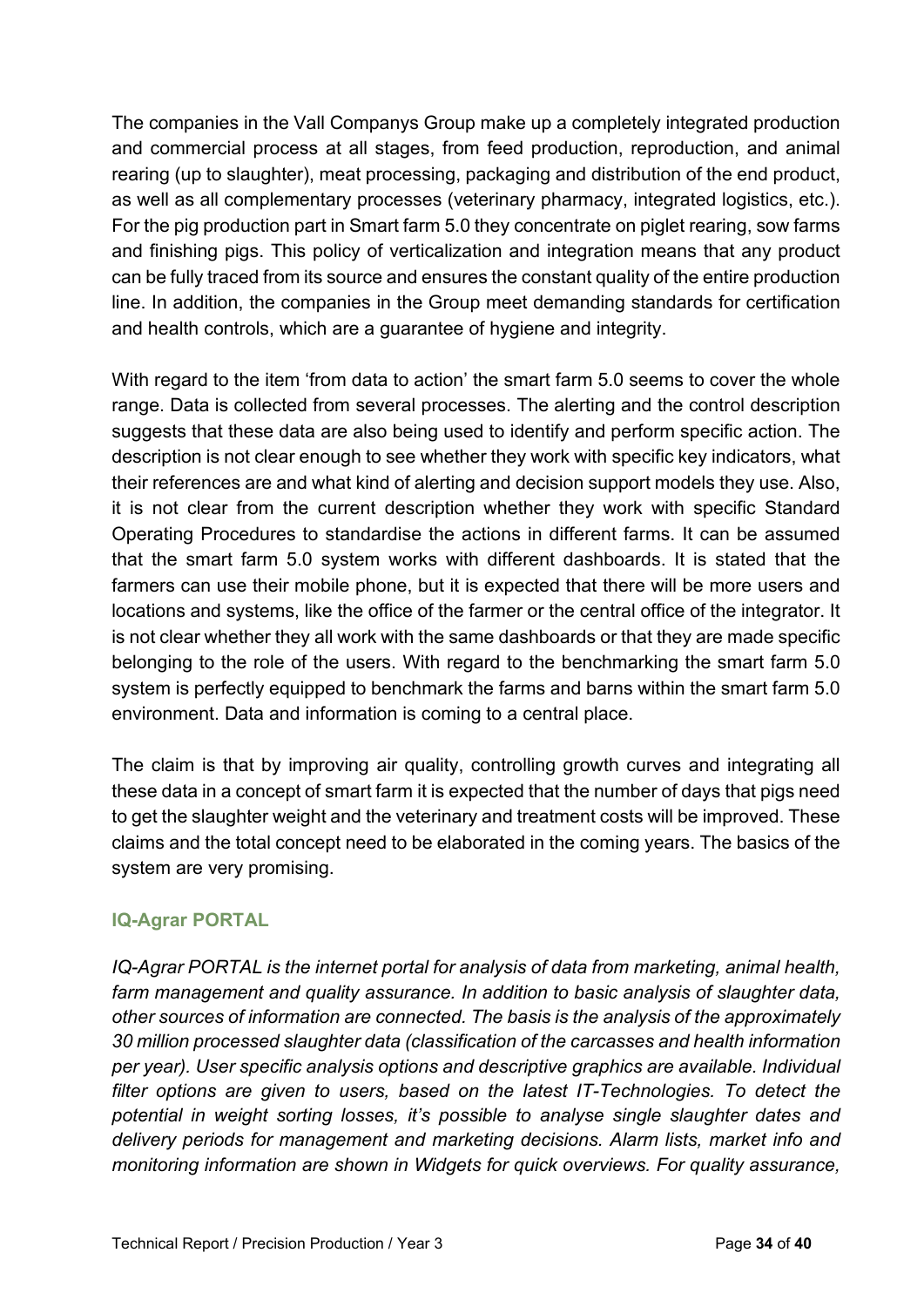*customers receive detailed information on antibiotics, salmonella or residue monitoring. Furthermore, auditing management information, aspects of animal welfare and individual labels are presented.*

The short description shows that in the area 'from data to action' most elements are present. Data and information are covered quite well. According to the website, the users have the possibility for proactive management by retrieving forecast analysis based on predictive calculation. However, the authoring experts did not find a description of the used models. The lack of a model description reduces the ability to understand how to interpret the resulting forecast predictions, as forecasts are never better than the combination of data and the model. The IQ-Agrar portal therefore is more a well-designed information portal for several users. The user is presented with a variety of dashboards. Figure 4.1 (obtained from the website) shows its diversity. It can be assumed that different users can be supported. Of course this is based on the data that are stored in the database. This database in itself looks huge, but the main focus is on slaughter and market data. How individual pig farmers receive this information and whether they can use it directly for their decisions is not clear form the description.



*Figure 4.2: IQ-Agrar dashboard examples (obtained fro[m https://www.iq-agrar.de/iq-agrar-portal/\)](https://www.iq-agrar.de/iq-agrar-portal/)*

The claim of the IQ-Agrar system is that the slaughter, quality and marketing information is scientifically based, beneficial for different users and can be used to optimize different processes. The system is well qualified to benchmark different pig farms and help the network to improve itself. The variety of the dashboards to present the information in different ways might be the strongest point of the IQ Agrar system.

#### **Use of Data Integration and Statistical Analysis to Produce Benchmarking Systems to Push Efficiency**

*Disparate data sources meant finding meaningful information for evidence based management decisions is a challenge. Aggregate data hides inefficiency and often data sources have no common link from sow and sire data through to slaughter data. Use of RFID tags to link data at an individual level, a logic box system of software that performs statistical analysis of data across the entire production process and actively pushes a report to the farmer that deliberately highlights the inefficiencies in production. The farmer is shown exactly where in the production process improvements are needed. Using a database of 600,000+ sows plus finishers as a benchmark. Sourcing technology and software were the main costs. Pigs were tagged at birth and data was integrated using*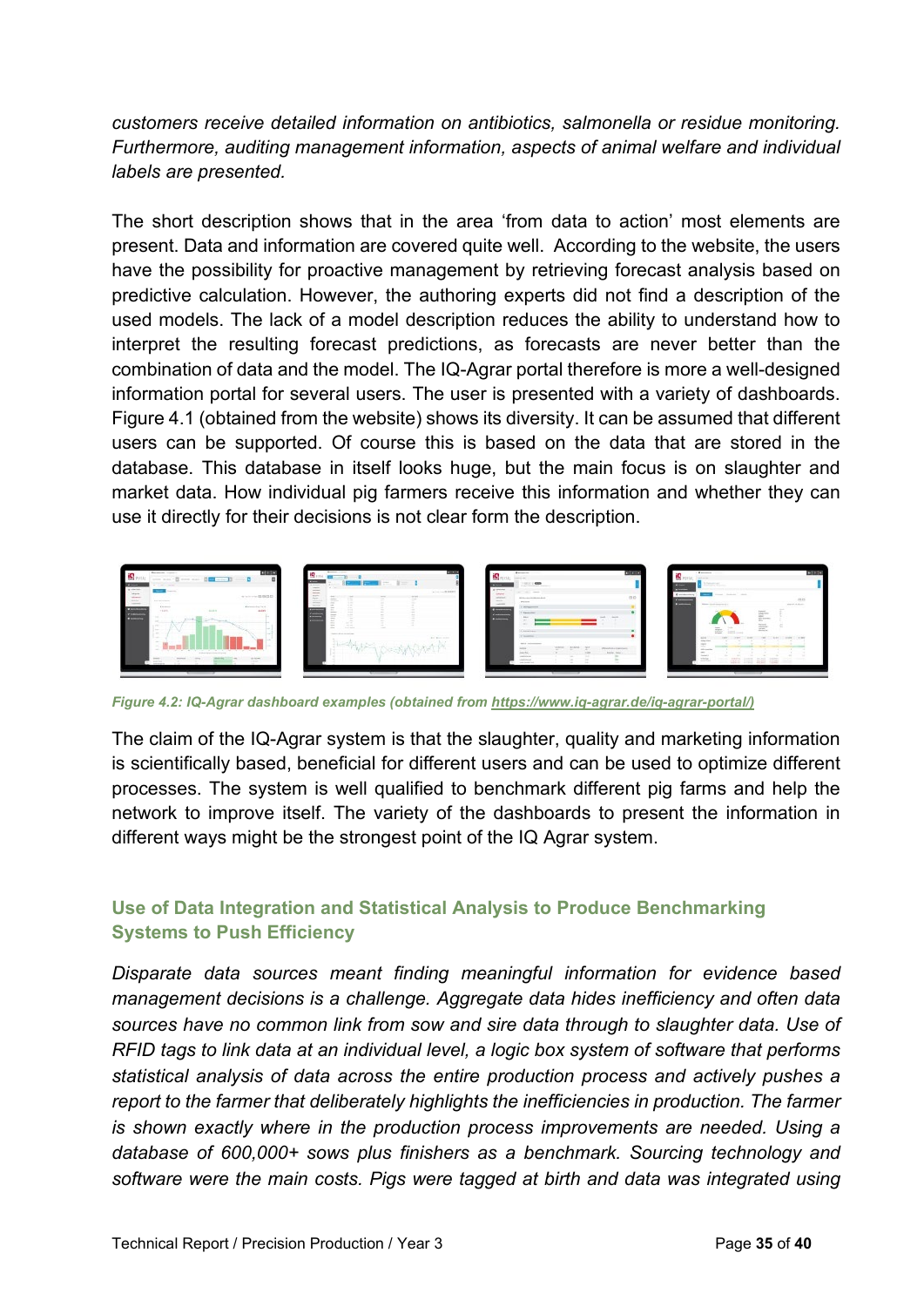*APIs into one piece of software. Off the shelf package so ready to install and run immediately. Significantly increased production efficiencies and cost savings. Data integration is key.*

What is described is more a concept in which data from individual pigs are brought together in a database. Pigs are identified by using RFID tags. What is not described is the type of data that is harvested and whether this is done by using sensing technology and/or human input. It can be imagined that following pigs from birth until slaughter involve a variety of data. The item from data to action is therefore not clearly described. When it comes to action, only one type of report is mentioned. A report is pushed to the farmer which highlights where the production process can be improved. In itself, this is very valuable information, but it is unclear what type of model is used for that, and traditional statistical analysis is not enough to this difficult job. On the dashboard part the described system seems to be limited to a report that is send to the farmers. It looks like there is no interaction with the farmer and how information is shown is also predetermined. The system is able to use data on individual pig and sow level. In this sense it is quite novel in the pig industry.

The system is a service of the **Agriculture and Horticulture Development Board (AHDB)**. AHDB is a statutory levy board and is funded by farmers, growers and others in the supply chain. They inform and inspire farmers, growers and industry to succeed in a rapidly changing world. The described system is used to help their pig farmers in looking at the critical parts in their production process. The benchmarking facility is the strongest point and is used to give a clear advice to the farmers. What they do with the advice is their own responsibility.

#### **Farm Mother One-Integrated Data**

*At the OPP Group they recognised the need to create a system that coordinates different software systems that are used in pig farming and they want to manage them in a clever manner. They created Farm's Mother, a unique platform for software integration of different systems, data analysis and management. In this way, benchmark and analysis of KPI's (Key Performance Indicators) is simplified. By using an efficient filtering and data merging process, Farm's Mother One is capable of obtaining and analysing the metrics of a company or facility from any computer connected to the internet. OPP Group created Farm's Mother Batch for facilities where animals do not have RFID chips incorporated, and therefore neither do have electronic sow feeding stations. The functioning of Farm's Mother Batch is identical to the one of Farm's Mother, with the only difference that data are manually introduced in the system. FM Batch's user has the option to keep the software on the cloud, or to have a dedicated computer in the farm.*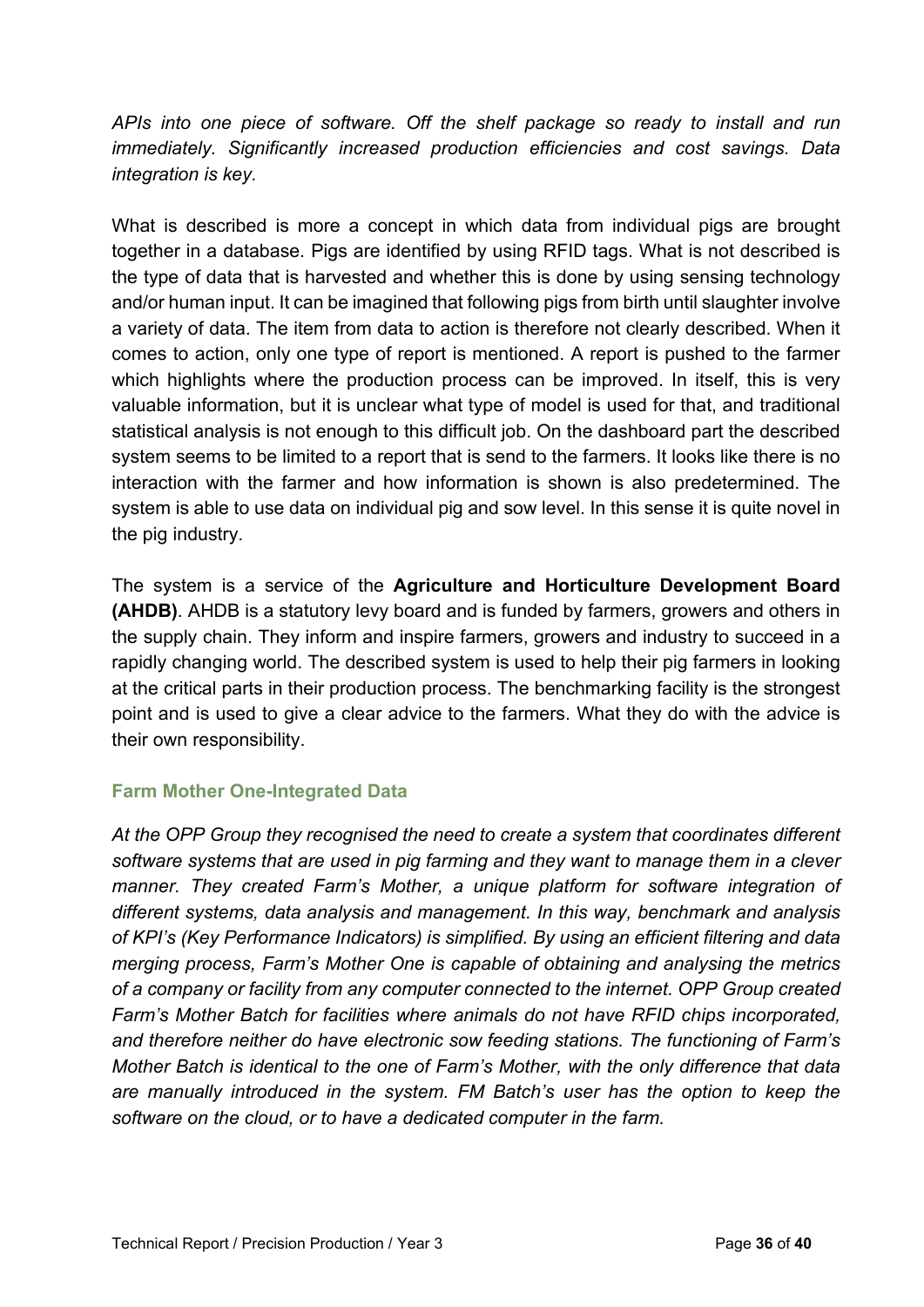The OPP group is an integration where sow farms, piglet rearing, and finishing pig farms are working in the same group. This might be the main reason why they could invest in bringing all data form all the different systems together. This might be directly the strongest part of the system that they indeed created a platform to do that. On the issue from data to action Farm's Mother receives data and information from different systems that operate in the farm, interrelate this information, analyse it and generate and send back alerts to the systems as required, keeping the farm personnel informed about potential issues that may arise and contributing to cost optimization and a stricter control over daily operations. Farm's Mother can be easily integrated in the normal functioning of the farm, becoming the true heart of the facility. It looks like the full circle from data to actions is present and by doing this on central level it brings also some standardisation in the decision process. The analysis and decision support techniques used are not clarified.

On the dashboard issue it is stated that users can select their own KPI's. This is a nice option and fits to farm specific management support. How this is coming back in the dashboard is not explained. At the website a mix of lines and graphs can be seen, but from a dashboard perspective this could be improved. The architecture (see Figure 4.3) suggests that there are different user levels for enterprises, mobile phones and reports.



The Farm's Mother One is perfectly suited to *[http://oppgroup.com/en/proyectos-i-d-i/farms](http://oppgroup.com/en/proyectos-i-d-i/farms-mother/)*benchmark within the OPP group. Data on different *[mother/\)](http://oppgroup.com/en/proyectos-i-d-i/farms-mother/)*

*Figure 4.3 Farm's Mothers architecture (obtained from* 

levels and variables is available. However, it is not clear yet whether they use the benchmarking facility for supporting operational decisions or more on the strategic or tactical decision level. The potential of the benchmark is increased quite a lot since there is also an option to bring in data from batches. It is not described how feedback is given to the batch-connected farms.

### **4.2. Cost and Benefit Analysis of the EU PiG Ambassador**

**Best practice 'From pig data to big data' from Denmark was chosen as EU PiG ambassador 2019 for the challenge 'dashboard systems/benchmarking'.** The best practice innovation basis on the implementation of a complete monitoring system of feed and water intake, performed procedures and all farm records. Additionally, routine weighing of pigs in few pens serve as monitoring of daily weight gain. The costs and benefits of this system have been analysed, taking into account the estimated changes in technical performance parameters being result of introduction of the system and necessary investments on the case study farm Stovgaard. Basing on the real farm data and calculations with the Interpig model the following parameters of the farm has been assumed: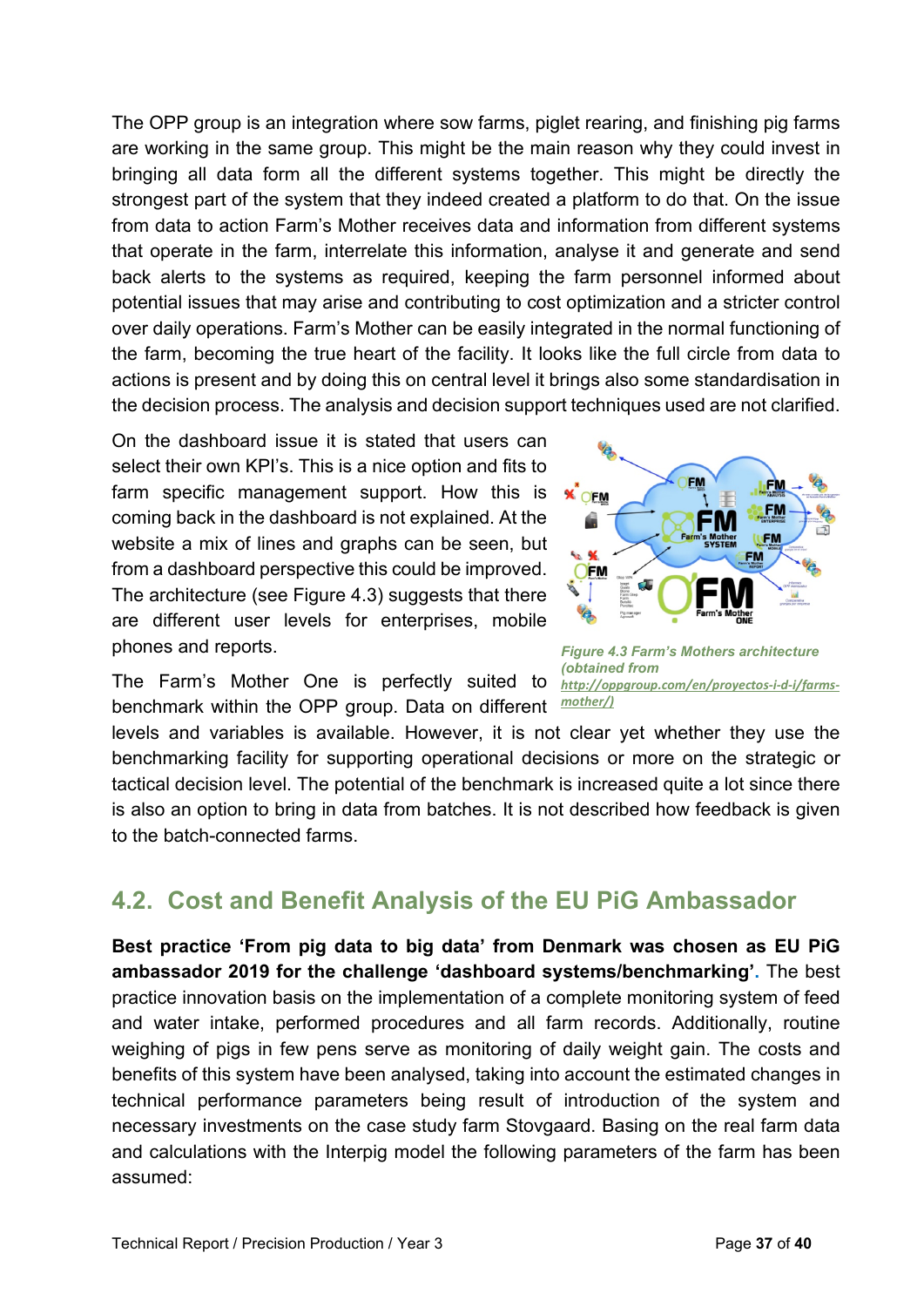#### Benefits:

- The feed efficiency increased estimated extra daily weight gain due to monitoring is 100 gram/day in finishing phase.
- Vet costs are lower by 5-10% due to more precise treatments.
- Mortality of pigs improves due to monitoring by 5-10% depending on the initial level.

#### Costs:

• An initial investment cost related to the monitoring system was ca. 15 000  $\epsilon$  per 6000 pig places (ca. 2,5€/pig place), and additionally 2000  $\epsilon$  per year of maintenance costs of all sensors (ca. 0,33  $\epsilon$ /pig place). Additionally, the software functionality maintenance costs were ca. 564 € (0,094 €/pig place).

Based on these assumptions variable production costs after implementation of bestpractice **decreased by 5,8%** as per kilogram of meat, mainly due to lower feed and vet costs per pig (additional costs of system maintenance had smaller impact than the efficiency gains, which resulted in reduced average variable costs per kg). A decrease was also observed in case of fixed costs by **3,4%** per kg (investment costs were offset by the increase of production). As a result, the total costs were **lower by 5,2%** per kg of slaughter weight ( $\epsilon$  1,44/kg vs  $\epsilon$  1,37/kg hot slaughter weight).

### **4.3. Expert Analysis**

The ambassador best practice 'From pig data to big data' and the other four were chosen from a long list of good practices. What became clear during the selection process and writing the technical report is that there are a lot of different ways to bring data together. And that there is no one best option. The structure of the pig sector influences this quite a lot. The best practice from Denmark and Spain are very strong in bringing a variety of data together. In Denmark, the practice has been pushed forward by the farmer for many years and has been implemented in collaboration with Agrovision, where the farmer himself has been the driving force. In Spain the practice is dominated by integrations. The best practices show big differences in the cycle from data to action. Some of them stop at the information level. When analysis and knowledge is added, the systems are also able to give warnings and alert. However, none of the described best practices demonstrated what type of analysis, models and references they are using. This can be improved quite a lot and can be used to gain trust by the users. However, it must be stressed that it was outside the scope of this report to follow up with each supplier regarding documentation, thus only the supplied description was included in this expert analysis.

Based on the supplied descriptions of good practices, the IQ-Agrar system seems to be the most outstanding with regard to the supplied dashboard. Regarding dashboards, it is the experts' opinion that the functionality in all the good practices could be improved.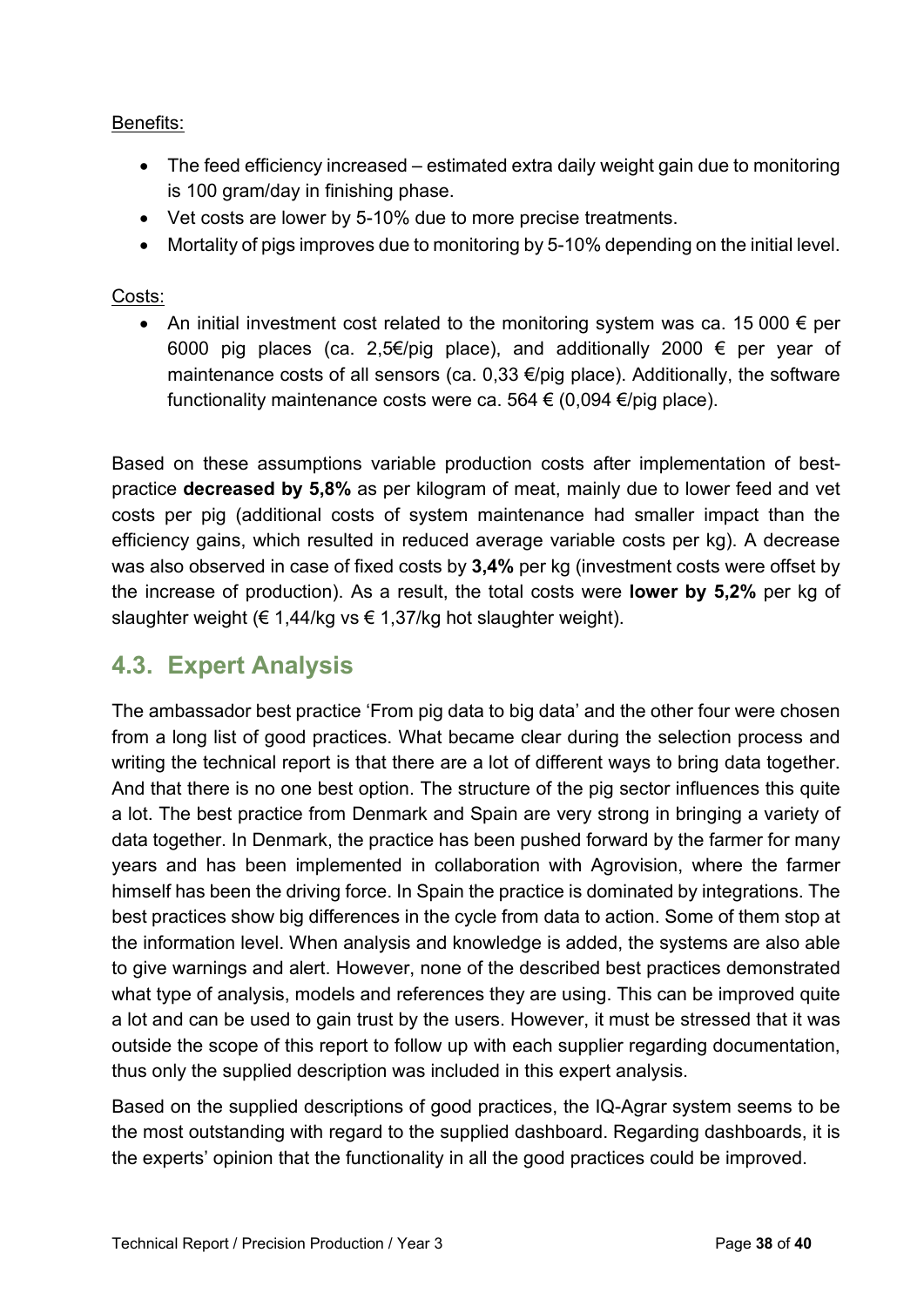The benchmarking potential is present in almost all described best practices. It is clear that bringing data from different farms and computer systems together in a more centralized database seems to be a prerequisite for proper benchmarking. However, there is much room for improvement in the manner of bringing data into a streamline of management decision processes enabling farmers to make better decision in managing pigs in the barn and on strategic level.

For the whole topic of dashboards and benchmarking it is very hard to specify where benefits occur. In essence, it is about improving decisions of the users. The variety of users and processes that are managed makes it difficult to give one statement on added value. However, it is clear that digitalisation makes it possible to base decisions more and more on quantitative data. Indirectly, awareness of what is going on at a pig, group and farm level is improved when registrations can be viewed by the farmer in a dashboard.

### **4.4. Conclusions and Advice to Industry**

Based on the described best practices the following statements can be made:

- Many dashboards focus on showing a type of information rather that describing the KPI of a process. The industry should focus on showing relevant KPIs.
- Potential of benchmarking is available, but more emphasis should be put on the level of advice that comes out of the benchmarking systems. Is it for operational, tactical or strategic decisions.
- The industry should showcase how application of the "Dashboard systems" increase performance, revenue on farm/batch level rather than focusing on the "ability to follow water consumption/display alarms for diarrhoea/etc.".

The advice is to be pro-active in the developments of digitalisation and to create more awareness amongst different users that the systems should be user friendly and fit to their management processes.

## **5. The Future**

The challenges for the future are:

- Be aware that developments in IT will be exponential and more dashboards and systems will emerge. Do not be afraid of this, but be part of it and be critical to what really fits to different users and pig farming systems. As a farmer, choose a system that solves a known challenge at your farm. It will be challenging for the farmer to choose a well suitable system.
- The manufacturers of barn equipment should already now implement and address the challenge of integrating data into one platform. These data include all possible records in any system that can be linked to status of equipment, disease, behaviour of personnel, timepoints of actions, power consumption of engines etc.